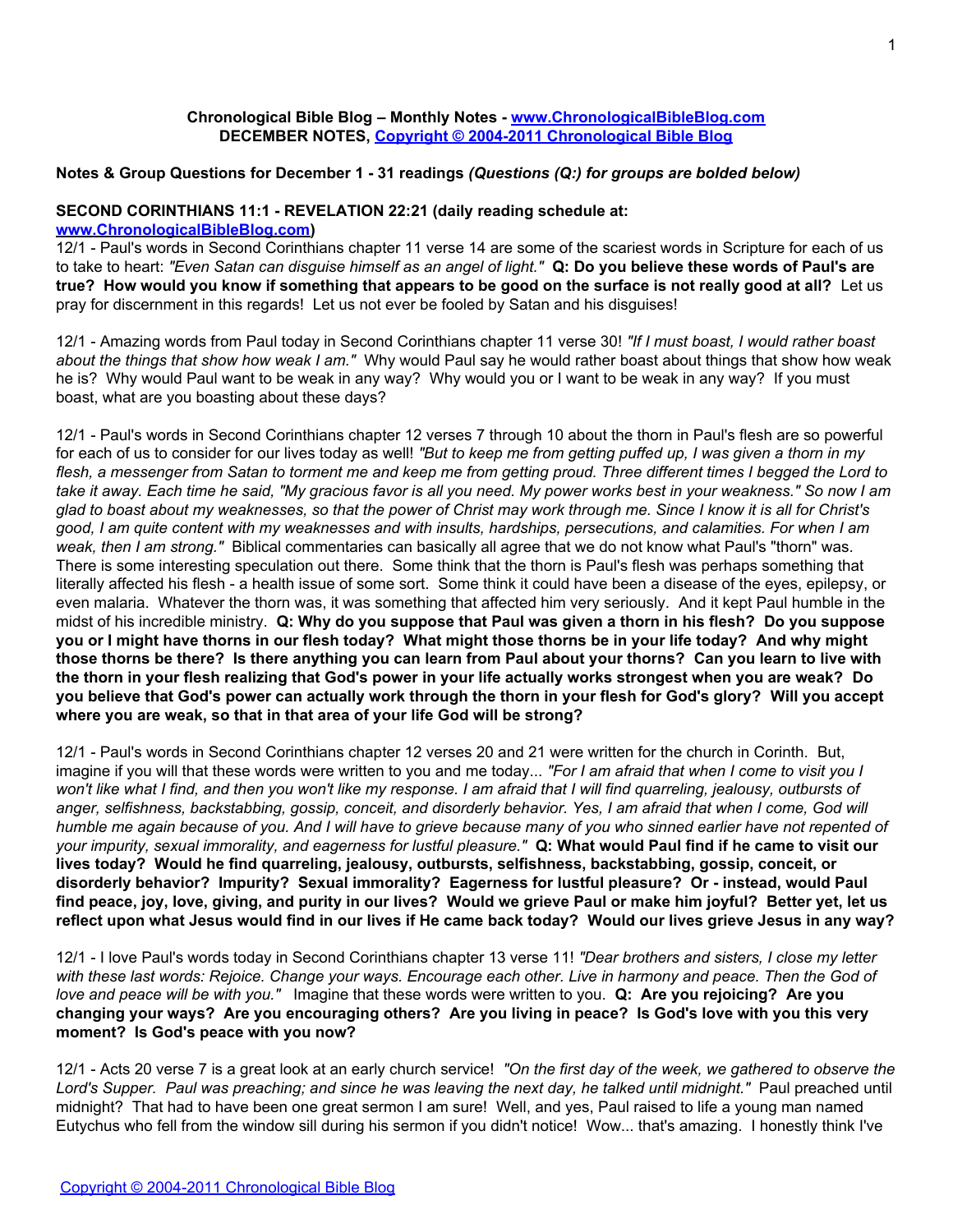kind of flown by this little tidbit before. Paul raised Eutychus from the dead! **Q: Have you ever heard a sermon that went long and yet was so powerful the time flew by and you didn't notice the length? Do you enjoy hearing a good sermon preached? Are you okay if it goes long?**

12/2 - Wow. Check out Paul's words in Acts 21 verse 13 after it was prophesied that he would be jailed in Jerusalem: *"But Paul said, "Why all this weeping? You are breaking my heart! For I am ready not only to be jailed at Jerusalem but also to die for the sake of the Lord Jesus.""* **Q: What about you? Are you ready to be jailed for your faith? Are you willing to die for the sake of the Lord Jesus? These are challenging questions to consider I realize. But, I think they are useful for us to ask. If we are not ready to be jailed for our faith or not willing to die for the sake of Jesus, are we truly following Jesus? Or are we just pretending?**

12/2 - Wow… tough week for Paul in today's readings. Scary how the readings end today – with the mob chanting "Kill Him! Kill Him!" Does this remind you of anyone else? Perhaps Paul's Savior? You might be asking why did Paul agree to take part in the Jewish purification ceremony in today's readings? I think you'll find the answer to this question in Paul's own words from his first letter to the Corinthians, chapter 21 verses 19 through 23 – *"Though I am free and belong to no man, I make myself a slave to everyone, to win as many as possible. To the Jews I became like a Jew, to win the Jews. To those under the law I became like one under the law (though I myself am not under the law), so as to win those under the law. To those not having the law I became like one not having the law (though I am not free from God's law but am under Christ's law), so as to win those not having the law. To the weak I became weak, to win the weak. I have become all things to all men so that by all possible means I might save some. I do all this for the sake of the gospel, that I may share in its blessings."* **Q: How about you in your life today? Do you make yourself a slave to everyone, to win as many as possible? Do you become all things to all people so that by all possible means you might save some?**

12/3 - We get some classic Paul in today's Acts chapter 22 readings! You'll recall from yesterday's readings, the crowd in Jerusalem got riled up against Paul and the crowd was beating on Paul. Then, some Roman soldiers come to try to keep the peace and end up arresting Paul and putting him in chains. But what does Paul do? Go quietly into that good night? No way! He speaks to the Roman commander in Greek - which surprises the commander. (It is thought that Paul spoke 4 languages - Greek, Aramaic, Hebrew & Latin) And then he speaks to the crowd in Aramaic. The crowd that was just beating on him! He turns around and speaks with Love and Truth. So amazing... **Q: What do you think you or I would do in this type of situation today? Could we continue to speak Love and Truth to people that were just beating on us?** I am not so sure that I could... I pray that I could! I pray that I would..

12/3 - Today at the end of Acts 22 Paul threw out this incendiary statement that shocked the crowd: *""But the Lord said to me, `Leave Jerusalem, for I will send you far away to the Gentiles!'"* This reminds me that the Gospel today still shocks people. The Gospel is still moving forward in our world to people that we sometimes may not think "deserve" it, like this crowd didn't think the Gentiles deserved relationship with "their" God of Israel. God is bigger than we think He is. God is pursuing the whole world. Let us pray he continues to shock crowds like he did in Acts 22... It's so interesting - looking at this image below of Paul's presence and words creating chaos in a crowd and the Roman guards being there in the midst. This is so reminiscent of Jesus' final day in Jerusalem before he walked up the hill to Golgotha. **Q: Think Paul was emulating his Savior? How about you? Are you emulating your Savior? Or are you playing it safe?**

12/3 - Our readings in Acts 23 today open up with a very encouraging word to Paul from Jesus in verse 11 - *"That night the Lord appeared to Paul and said, "Be encouraged, Paul. Just as you have told the people about me here in Jerusalem, you must preach the Good News in Rome.""* That is awesome that this occurred in the midst of all of Paul's trials and imprisonment. Jesus was there with him. **Q: How about in our lives today - think Jesus is always with us? Is there any circumstance you can find yourself in that Jesus won't be there? Is there anywhere on this earth you can go where Jesus won't be there?**

12/3 - An interesting note on Acts 23 verses 12 & 13 in today's readings - *"The next morning a group of Jews got together and bound themselves with an oath to neither eat nor drink until they had killed Paul. There were more than forty of them."* It is believed by some scholars that these 40 men may have been part of the Zealots - the group that later led the [revolt against Rome in A.D. 66-70](http://www.jewishvirtuallibrary.org/jsource/Judaism/revolt.html). Paul is taken to Governor Felix at the end of today's readings in Acts. Felix is in the same position that Pontius Pilate was. I find it kind of interesting that both Jesus and Paul were brought before the samepositioned Roman ruler. It reminds me of Jesus' words in John 15 verse 20 to his disciples - *"Remember the words I spoke to you: 'No servant is greater than his master.' If they persecuted me, they will persecute you also."* If Jesus was brought before a Roman governor, it's no surprise that Paul was too. I think you and I should remember Jesus' words in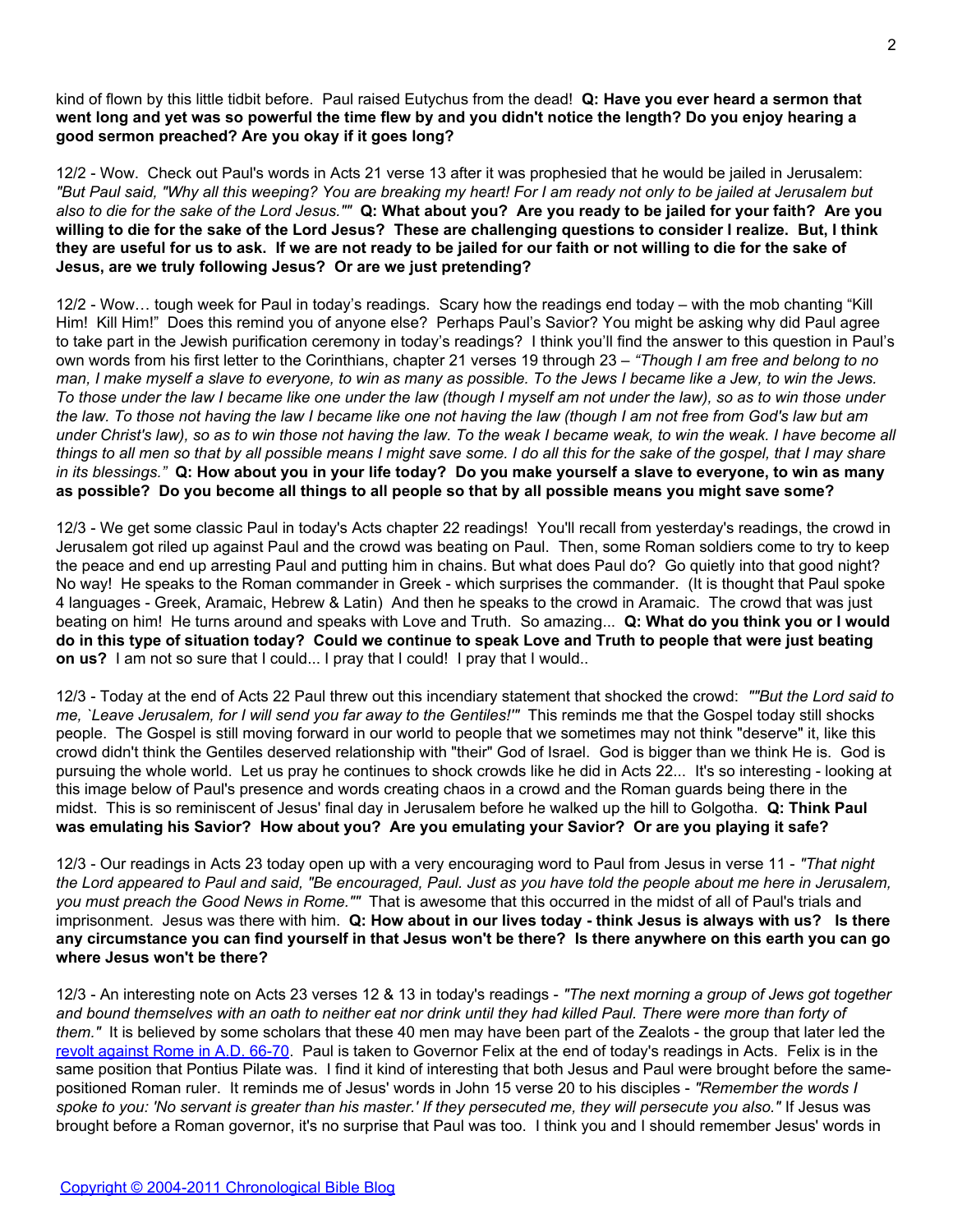the Gospel of John as well. I know oftentimes we don't seem persecuted at all - maybe most of the time really. But, I think we need to remember, it can happen. If we are truly living our faith and truly following Jesus, persecution will come in some form or another. No servant is greater than his master... **Q: Have you ever been persecuted for your faith? Are you willing to be persecuted for your faith?**

12/4 - Today we read about Paul before the Roman Governor Felix in Acts 24. I love this image below of Paul expertly laying out his case! The close of today's readings are interesting. It seems to me that Felix has a double-edged reason for keeping Paul in prison for two years. 1. Felix enjoys talking to Paul! **Q: Why do you suppose this is? Do you suppose Felix was hearing the Truth from Paul?** I'm sure that he was... 2. Verse 27 tells us: *"And because Felix wanted to gain favor with the Jewish leaders, he left Paul in prison."* So, Felix gets to hear the Truth from Paul and hopefully keep his job by appeasing the Jewish leaders. **Sounds reasonable, right? However... it is interesting to see that he is balancing the Truth with the World. How often in our lives do we try to balance the Truth with the World?** I am afraid this is a tough balance to keep... Remember always that we are to be "in the world, but not of it." Don't let the World outweigh the Truth in your life...

12/4 - We see continued incredible wisdom displayed by Paul in today's readings in Acts 25! His appeal to Caesar may look like on first glance he was trying to save his life. Many commentators believe that Paul was actually doing this strategically to get to Rome so he could preach the Gospel in Rome! Yes, he'd be arriving in Rome as a prisoner, but, if we know Paul at all, we know that being a prisoner will not stop him from preaching the Gospel! I love this whole scenario. Paul certainly seems a bit "down and out" on the ways things are going in his life. He's been imprisoned for two years, he is barely avoiding being killed or beaten, and yet he's continuing to think of every way to preach the Gospel and advance the Kingdom of God! **Q: I wonder about this in our lives today? Are we like Paul in this regard? Are we constantly thinking of ways to preach the Gospel and advance the kingdom? My hunch is that most of us are living very nice lives - no real threat of being killed or imprisoned. And I sometimes wonder if our comfort is maybe the real enemy? Are we not focused on preaching the Gospel or advancing the Kingdom of God because we are simply too comfortable? I do think one of the devil's greatest tricks is to simply distract us. Not to get us to do evil. But to distract us. Make us too comfortable perhaps?** I don't know... I'm just so impressed with how Paul was so focused on the Gospel and building the Kingdom, in the midst of all his challenges. And I worry about why we are not so focused - and I think it might be our comfortable distractions...

12/4 - Today in Acts 26 verses 24 & 25 we read: *"At this point Festus interrupted Paul's defense. "You are out of your mind, Paul!" he shouted. "Your great learning is driving you insane." "I am not insane, most excellent Festus," Paul replied. "What I am saying is true and reasonable.""* Have you ever questioned your sanity when thinking about Christianity? :) Don't worry – I think it is okay if you have. I honestly think that Christianity is the most logical thing of all time – but, I do understand why many in the world may view Christianity as crazy. (or that maybe even we ourselves at times have thought "this is crazy") The bottom line is this – I believe every human being has faith in something. We may have faith in Jesus. Or we may have faith in a "cosmic being." Or we may have faith in crystals. Or we may have faith in atheism. (yes, I believe atheism is too a faith – in nothingness – but a faith nonetheless.) Or we may have faith in altruism or government or nature. We all have faith in something. Faith is our human nature. I believe the statistic is that 85%+ of the world's population believes in something beyond themselves. We are spiritual beings. And if then we are spiritual beings, then I think it is perfectly logical for us to seek out who our Maker truly is. And to seek out whom our Savior truly is. And to seek out what will lead us to Eternal life. I've gone through this seeking phase big time in my early life. And I do believe it was the Holy Spirit that led me to Jesus ultimately. And now, once in relationship with Jesus, I believe that Christianity is the most logical faith there is. **Q: Do you believe what Paul says to Festus in these verses? Do you believe that Christianity is true and reasonable?**

12/5 - Today in Acts 27 verses 1 & 2 we read: *"When the time came, we set sail for Italy. Paul and several other prisoners were placed in the custody of an army officer named Julius, a captain of the Imperial Regiment. And Aristarchus, a Macedonian from Thessalonica, was also with us. We left on a boat whose home port was Adramyttium; it was scheduled to make several stops at ports along the coast of the province of Asia."* In verses 10 & 11 Paul's wise advice about the storm is not heeded: *""Sirs," he said, "I believe there is trouble ahead if we go on--shipwreck, loss of cargo, injuries, and danger to our lives." But the officer in charge of the prisoners listened more to the ship's captain and the owner than to Paul."* **Q: I wonder about this in our lives today - are we like the officer in charge of the prisoners and ignoring Paul's advice? Do we hear Paul's advice to us in his Epistles, and yet are we ignoring it? Are we instead paying attention to the ship's captain, or the world, rather than Paul, when a storm is indeed bearing down upon us?**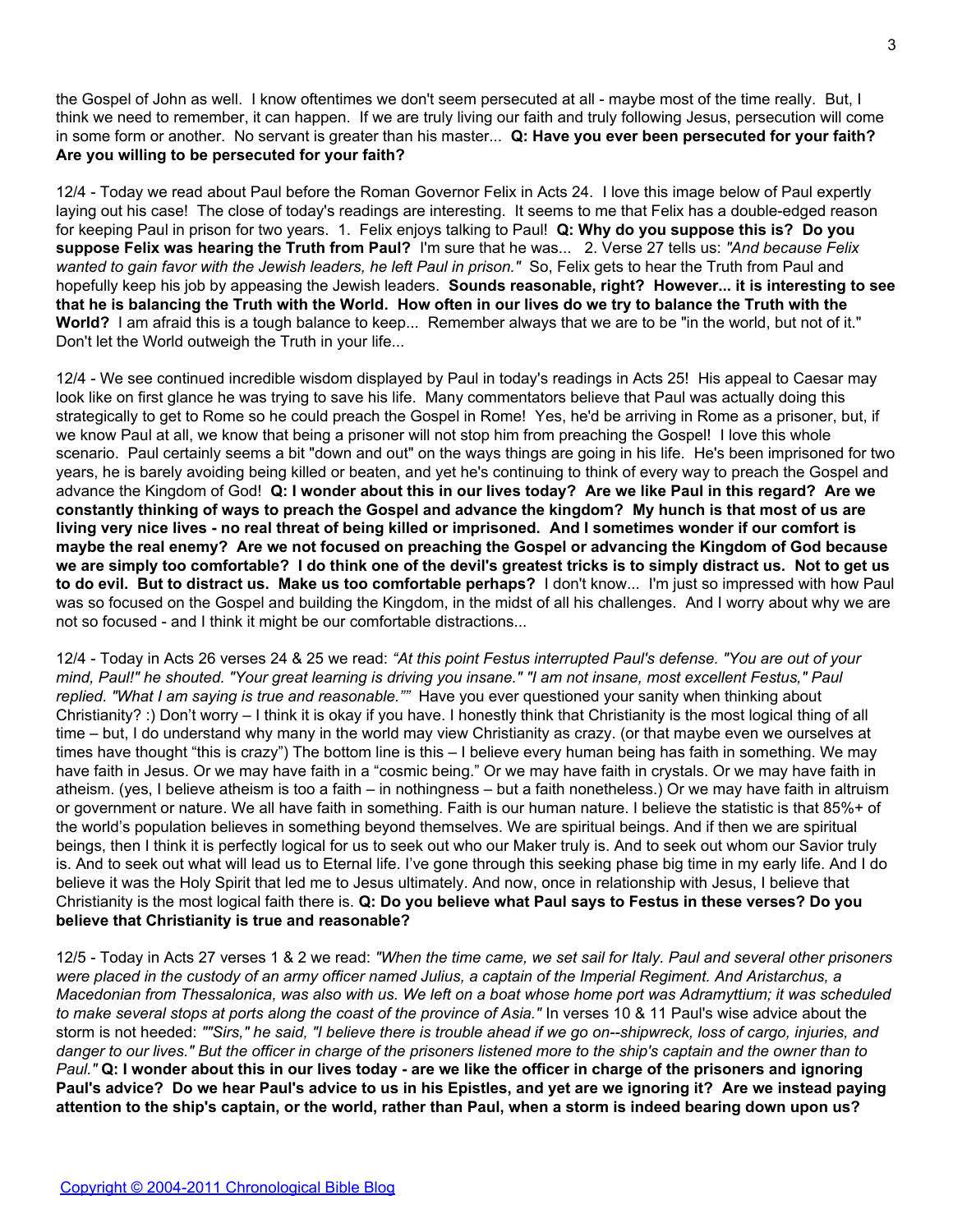12/5 - In stark contrast to Saul in our First Chronicles readings, I love seeing Paul's leadership in action in today's readings in Acts 27! He shows big-time leadership through his encouragement in verse 22: *"But take courage! None of you will lose your lives, even though the ship will go down."* And then Paul also shows some leadership in a very simple thing, namely eating, in verses 33 & 34: *"As the darkness gave way to the early morning light, Paul begged everyone to eat. "You haven't touched food for two weeks," he said. "Please eat something now for your own good."* The best demonstration though of Paul's leadership I think was when he did what reminded me of his Savior's Last Supper in verse 35... *"Then he took some bread, gave thanks to God before them all, and broke off a piece and ate it."* **Q: Does this action of Paul's remind you of anyone else you might know?**

12/6 - Today we finish the book of Acts! Romans begins tomorrow! Interesting segment in today's readings when Paul encounters the snake on the island of Malta. Everyone first believes that justice is being done, and that Paul will die by the snake. When he doesn't die, they then decide he is a god. Interesting... They were first cursing him, then suddenly worshiping him. **Q: I wonder if we do this in our lives too? Do we sometimes curse things one minute and then worship them the next? Do we sometimes even do this with God?** Let us pray for consistency in our lives and actions, in particular in the area of Who we worship.

12/6 - We then read in today's readings about Paul arriving in Rome and beginning to preach the Gospel just 3 days after he arrives! Paul wastes no time. He is so focused on preaching the Gospel that he makes it happen no matter what. I think we would do well to pay attention to Paul's zeal for the Gospel. **Q: Why do you suppose Paul was so zealous for the Gospel? Should we be zealous for the Gospel today like Paul was back then? Are you zealous for the Gospel today like Paul was back then?**

12/6 - Okay, in Acts chapter 28 we have a very important verse for all of us to pay attention to. Verse 28. These are Paul's last words recorded in Acts. Commentaries suggest that this verse is actually the main point of the book of Acts. So if you remember nothing else from the book of Acts, remember the book was about this: *"So I want you to realize that this salvation from God is also available to the Gentiles, and they will accept it."* Seems like such a simple verse... **Q: But do you see the weight of it? Do you believe that salvation from God is available to all? Have you accepted this salvation?**

12/6 - Today we begin Paul's letter to the church in Ephesus!

**~ Ephesians ~** Author: Paul the apostle Place: Rome Date: A.D. 60 or 61

Content: Paul wrote this letter while a prisoner in Rome, his purpose being to comfort and encourage the believers in Asia Minor. He presents them with an overview of history, beginning in eternity past where God worked out his plans for the world, moving to the present where God is saving those who believe in Christ, and then to the future where all evil will be overcome. He points out that in the present there will be great conflict because our battle is with the forces of evil (Ephesians 6:12), but because we are members of Christ's body, we have the power to withstand. Paul then deals with practical matters relating to living the Christian life: marriage, behavior, parents and children, and servants. Theme: The basic idea in Ephesians is that God's eternal plan is being worked out through Christ and his body, the church. When a man believes, he is in Christ and finds salvation and safety. God had planned for this from all eternity and has given to the believer everything that he needs for his Christian life, but it is for him to avail himself of the resources at his command. Paul closes the book by describing the provision that God has made for the believer so that he may withstand the worst of Satan's attacks and when the battle is over, to be victorious. *(Above commentary is from Tyndale Publishers "The One Year Bible Companion" p. 26)*

12/6 - There are so many amazing verses in Ephesians chapter 1 today! I love verse 18: *"I pray that your hearts will be flooded with light so that you can understand the wonderful future he has promised to those he called. I want you to realize what a rich and glorious inheritance he has given to his people."* **How does this verse speak to you? Is your heart flooded with light today? Do you believe that your heart can indeed be flooded with light so that you can understand your wonderful future in Christ?** I love this imagery of our hearts being flooded with light! Let Jesus' light flood us today!

12/6 - Today in Ephesians chapter 2 verses 8 through 10 we read: *"For it is by grace you have been saved, through faith—and this not from yourselves, it is the gift of God— not by works, so that no one can boast. For we are God's*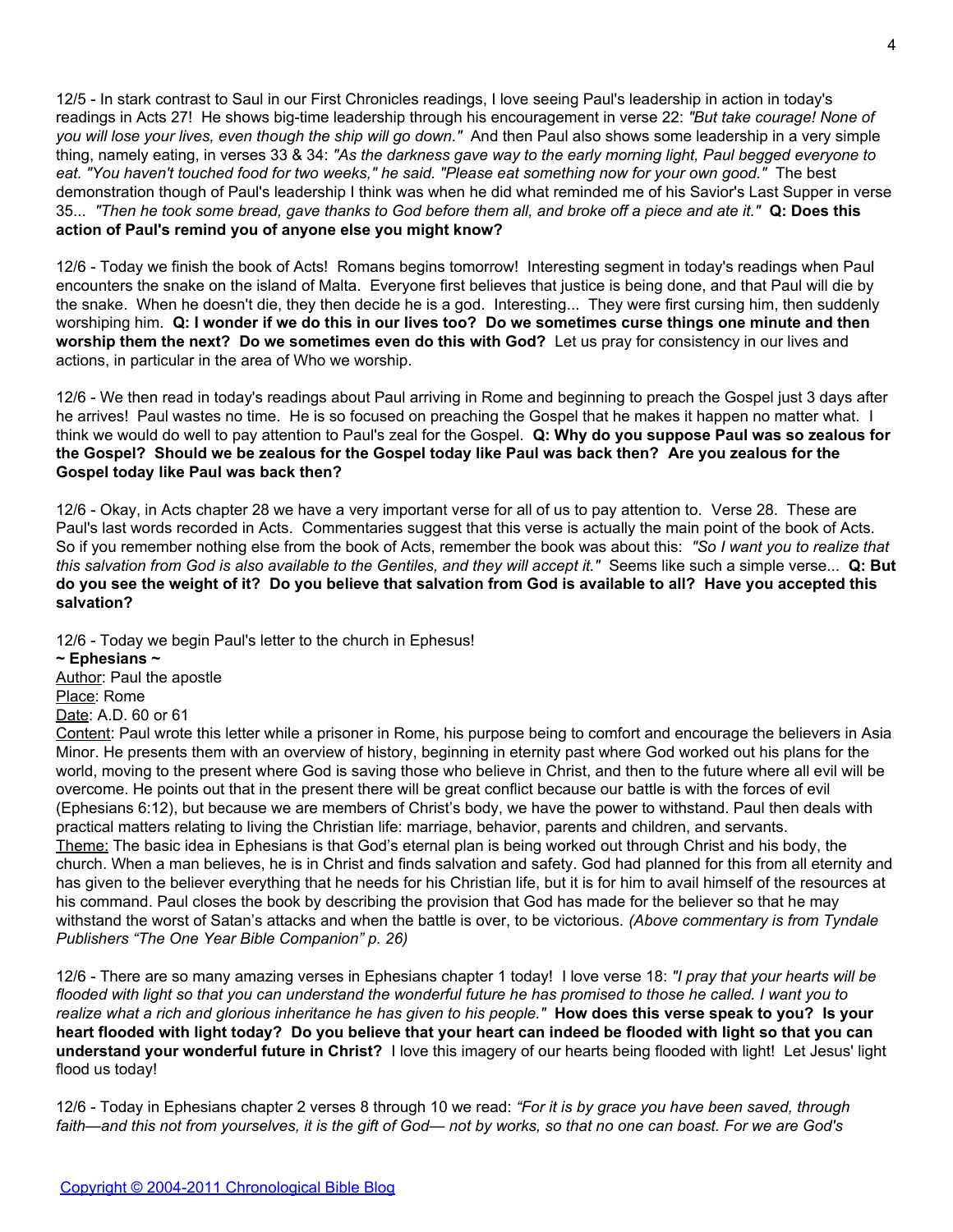*workmanship, created in Christ Jesus to do good works, which God prepared in advance for us to do."* (NIV) **Q: Have you been saved by grace through faith? Do you believe that salvation is a gift that cannot be earned? Have you ever felt that you had to work for your salvation? What does Paul say about works related to salvation in these verses? Do you believe that you are God's very workmanship created in Christ Jesus to do good works? Do you believe that God has prepared good works for you to do in advance? Are you participating in God's plan for you life?**

12/7 - Wow, Paul's opening verse 1 in chapter 3 of Ephesians today reminded me that Paul literally wrote this letter to the church in Ephesus while he was in prison in Rome! *"I, Paul, am a prisoner of Christ Jesus because of my preaching to you Gentiles."* I think if we keep this fact in mind, Paul's words in this letter become all that more poignant and powerful. Q: **Could you ever imagine yourself being a prisoner of Jesus because of your preaching the Word to others? I think this is something we should really consider. Would you go to jail for Jesus? Why or why not?** If you would go to jail for Jesus, then I challenge you to consider ways in your life that God may be asking to you indeed be like Paul "in chains for the Gospel" - even if you won't "literally" be going to jail any time soon. (I pray not!) Maybe those chains are that you don't spend as much time doing something that is counter-productive to the Gospel.

12/7 - Great teachings from Paul today about unity in the body of Christ! Chapter 4 verses 4 through 6 are beautiful - *"We are all one body, we have the same Spirit, and we have all been called to the same glorious future. There is only one Lord, one faith, one baptism, and there is only one God and Father, who is over us all and in us all and living through us all."* **Q: Do you believe these words of Paul's? Do you believe that all of us in Christ are all one body? That we have the same Spirit? And that we have been called to the same glorious future? I like that last piece of verse 6 - God the Father is living through us all! Do you realize that God the Father, who is indeed over you, and is also literally living through you?** This is powerful to consider...

12/7 - Chapter 4 Verses 14 and 15 I think are so important for each of us to meditate upon: *"Then we will no longer be like children, forever changing our minds about what we believe because someone has told us something different or because someone has cleverly lied to us and made the lie sound like the truth. Instead, we will hold to the truth in love, becoming more and more in every way like Christ, who is the head of his body, the church."* The thing that these verses remind me of is that indeed at some point we are all "children" in our faith. When we are new to Christianity we are certainly children who need others to lead us, disciple us, and help show us the way. And I guess as I think about this, we should always be like children before God - but I don't think we should always be children before humans. Because if we remain as children before humans, then we are at risk of "forever changing our minds about what we believe because someone has cleverly lied to us and make the lie sound like the truth." Has this ever happened to you? I know it has happened to me and it's scary to think about. I once heard a church pastor say that his most important job was to help his congregation become "self-feeders" when it comes to their faith. I thought this was fantastic and very wise! This pastor did not want his congregation to always rely on him and what he had to say on Sundays as their only source of spiritual food. This pastor wanted his congregation to be able to spiritually grow in other ways outside of Sunday services - through Bible study, small groups, and other spiritual disciplines. **Q: So, this may be a good time to ask - are you a "self-feeder" when it comes to your faith? Can you grow in your faith and find food for yourself spiritually outside of what you hear at church?** If you're new to the faith, I wouldn't stress about this - but think about it. I do think each of us should aim to become "self-feeders." Why? Well, if we don't then we are so reliant on the words of other people that we could be misled down wrong paths. The one thing that I think really is critical for each of us in our journeys of becoming selffeeders is reading, studying, and really meditating upon Scripture. If we can become well grounded in Scripture then we can filter through the lens of the Bible what others are telling us. It is amazing how much "spiritual stuff" or rules or rituals that I hear is so "important to practice" from others that I don't see in the Bible! In fact, as I'm typing all of this, I will also say that I sincerely hope you don't take anything I say on this blog as Truth - it's a blog trying to draw out some practicalities and questions and reflections and commentary based on the Truth, the Bible - but what I write is not the Word. As Paul writes in verse 15 today, instead of remaining forever children in our faith before people, let us *"hold to the truth in love, becoming more and more in every way like Christ, who is the head of his body, the church."*

12/7 - Wow. It is rare that I will copy & paste 8 verses in a row here on this blog - because you can simply read the verses by clicking on the link above. However - I think these 8 verses of Paul's in Ephesians chapter 4 verses 17 through 24 bear repeating here and warrant our re-reading and really meditating on these verses. Please take a few minutes to really reflect and pray on these verses - *"With the Lord's authority let me say this: Live no longer as the ungodly do, for they are hopelessly confused. Their closed minds are full of darkness; they are far away from the life of God because they have shut their minds and hardened their hearts against him. They don't care anymore about right and wrong, and they have*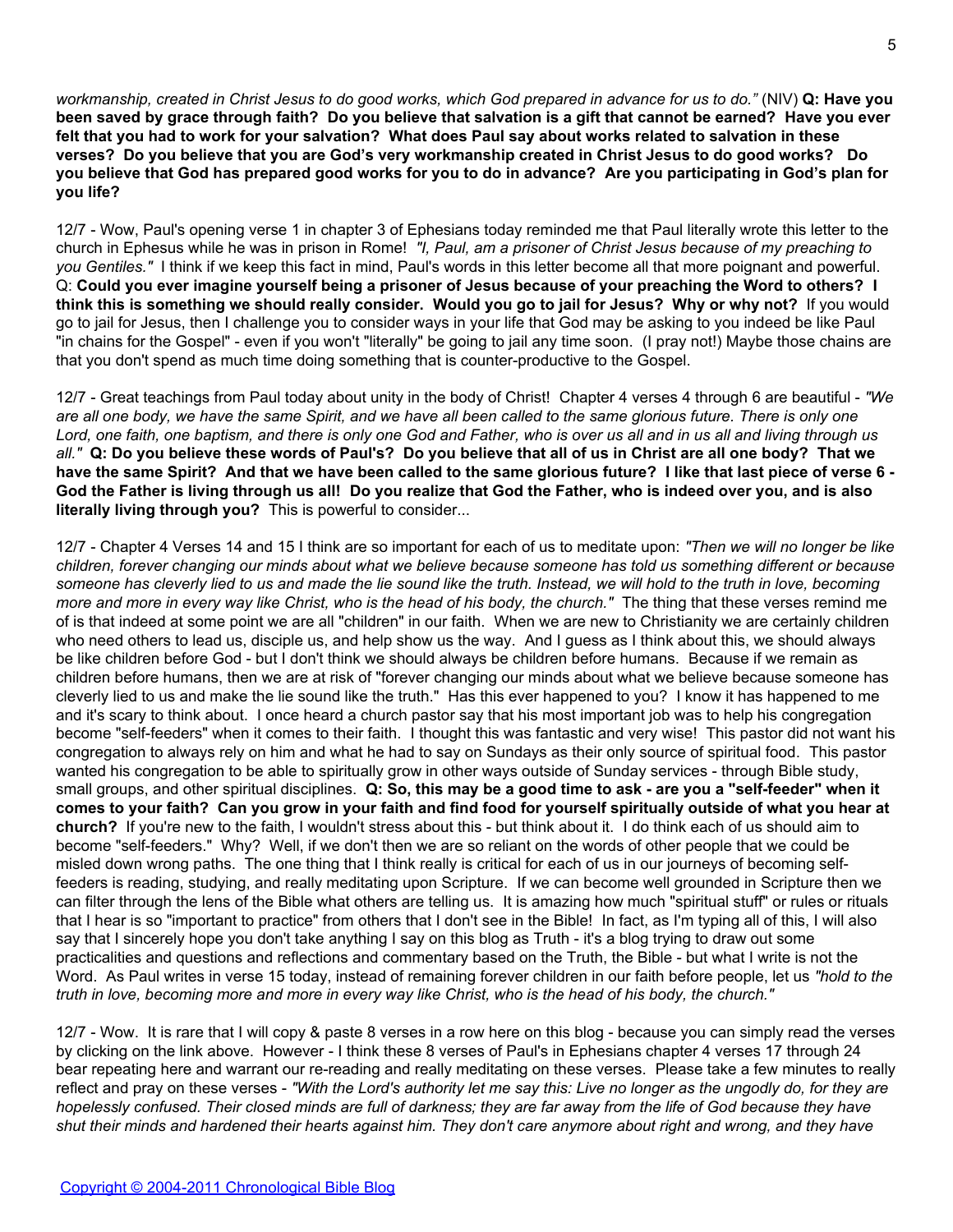*given themselves over to immoral ways. Their lives are filled with all kinds of impurity and greed. But that isn't what you were taught when you learned about Christ. Since you have heard all about him and have learned the truth that is in Jesus, throw off your old evil nature and your former way of life, which is rotten through and through, full of lust and deception. Instead, there must be a spiritual renewal of your thoughts and attitudes. You must display a new nature because you are a new person, created in God's likeness--righteous, holy, and true."* Powerful verses above, eh? I love this teaching - there must be a spiritual renewal of our thoughts and attitudes! **Q: Has there been a spiritual renewal of your thoughts and attitudes? Is there currently a daily spiritual renewal of your thoughts and attitudes? Or are you maybe on "cruise control" these days?** A great teaching I heard once is that "you are either moving forward or you are sliding backwards. There is no stable middle ground." I believe this to be true in our spiritual life. We are either moving forward - continually renewing our thoughts and attitudes and displaying our new nature - or we are sliding backwards. Backsliding as some may say. I pray that each of us today will really take to heart these teachings of Paul's in Ephesians. Let us throw off our old evil nature and our former way of life, which is rotten through and through, full of lust and deception! Let us each and every day spiritually renew our thoughts and attitudes through Christ Jesus our Lord!

12/7 - Ephesians chapter 5 is such an incredible chapter! I know I won't do it justice in this blog posting. There is so much I could dive into in nearly every verse. Actually, I will share this with you. I met with my Pastor a couple of days ago. And he shared with me that he is currently memorizing the entire book of Ephesians! I had shared with him that I'm just starting to memorize Scripture verses - and to invite you along with me on this journey at the bottom of each daily blog posting. Well, you know how Pastors are - they're always a step ahead! And my Pastor is memorizing the entire book of Ephesians... wow. He shared with me that as he's memorizing Ephesians he is amazed how some of the words and meanings of words of Scripture are coming alive to him in new ways! I believe it. **Q: I'm curious if anyone reading this today has ever memorized an entire book of the Bible? Or even a chapter? Please share if you have?** I have actually downloaded 1 Corinthians 13 onto my Blackberry and I am hoping to memorize that chapter soon! Okay, back to Ephesians chapter 5.

12/7 - Ephesians 5:1-2 touches on a theme I've been thinking a lot about lately - living a life of love! - *"Be imitators of God, therefore, as dearly loved children and live a life of love, just as Christ loved us and gave himself up for us as a fragrant offering and sacrifice to God."* (NIV) **Have you ever meditated on what it means to live a life of love?** I have occasionally. But I'm starting to camp out on this thought a lot more these days. I think it's in large part due to the impact 1 Corinthians 13 has had on me this past year. And it certainly fits in well with Jesus saying the 2 most important commandments are to love God and love people. But perhaps most significantly, I've been trying to live out this thought of "living a life of love" in real life a bit more these days. I definitely don't have it all figured out by a long shot! But I think living a life of love is something we should all seek. Not strive for. But seek. Or maybe "receive" is the better word. I think we can receive from Jesus the ability to live a life of love. I don't think we can get there on our own power. So, there's a lot more I could write about what I've been thinking about in regards to living a life of love. But let me at this point just encourage you to think about this concept. Living a life of love. **Q: Do you want to live a life of love? Think you can do this on your own? Or will you invite Jesus and the Holy Spirit into this process each and every day? How does [1 Corinthians 13](http://www.biblegateway.com/passage/?search=1%20corinthians%2013) speak to you these days?**

12/8 - Ephesians chapter 5 verse 17 really stood out to me today: *"Don't act thoughtlessly, but try to understand what the Lord wants you to do."* I am wondering how often each of acts thoughtlessly? I am afraid in my case it is far too often. I can sometimes sleep-walk through my day - or even days - or even weeks... and miss the point of life completely when doing so! Paul teaches us here to try to understand what the Lord wants us to do. Why would we want to try to understand this? I think in large part so we no longer act thoughtlessly! I'm afraid we are far too often a thoughtless people in how we live our lives & how we waste so much time in our very short lives this side of heaven... **Q: How about you? Are you acting thoughtlessly at all these days? Will you seek to understand what God wants you to do? And then will you go do it and leave your thoughtless ways behind?**

12/8 - We wrap up Paul's letter to the church in Ephesus today! Ephesians chapter 6 verse 7 stood out to me today - *"Work with enthusiasm, as though you were working for the Lord rather than for people."* I realize the context of this verse is that Paul was writing it to slaves. However, I think this verse works very well today for any of us that work a full time job. I'm sure you've probably seen movies or TV shows that make fun of working and basically encourage folks to work as little as possible when they are on the job. I think this is a horrible idea! I had a friend tell me once that if you are acting like a slacker at one job - perhaps a job you really don't like and are trying to get out of - you'll end up acting like a slacker at your next job, even if your next job is your dream job. You'll goof up that dream job because it will be hard to break habit the habit of being a slacker... So - I think each of us would do well to take to heart Paul's words here in verse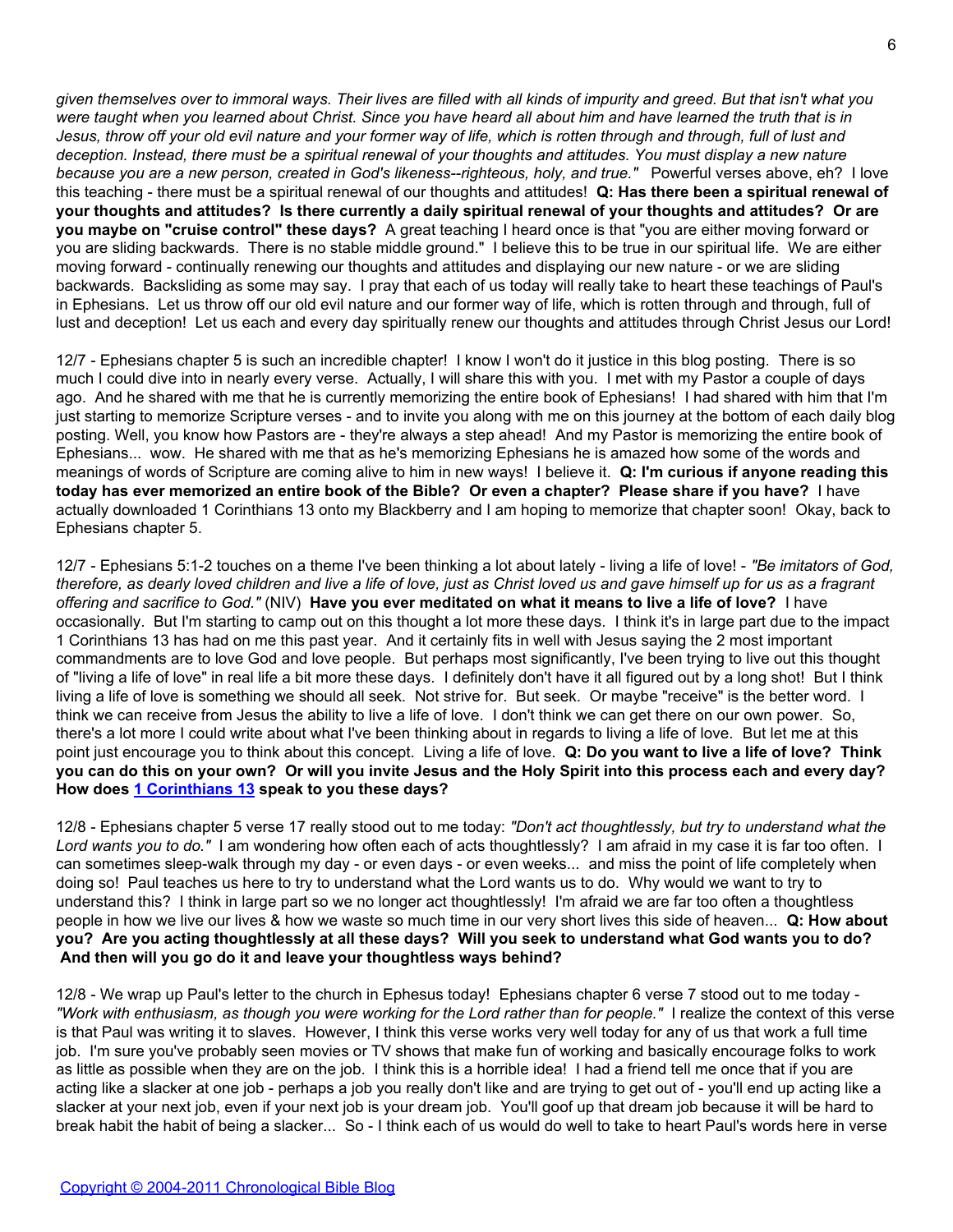7. **Q: Are you working at your job with enthusiasm? Are you working each and every day as though you are working for the Lord? As such, are you not "stealing time" from your employer by surfing the net, socializing excessively, doing errands, arriving late, and this list could go on... If Jesus was your boss, would you act the same way at work that you do now? Well, is Jesus perhaps really your "boss" even if he isn't the one signing your pay checks per se...?**

12/8 - Today we begin Paul's letter to the church in Colosse!

**~ Colossians ~** Author: Paul the apostle Place: Rome Date: A.D. 60 or 61

Content: Paul wrote this letter while a prisoner in Rome to a city he had never visited. He had come to know of these believers while living in Ephesus on his second missionary journey, and now he was concerned because he had heard of some strange pagan theories that were creeping into the church. The views that were troubling the Colossians were a mixture of astrology, magic, and Judaism, which downgraded Christ to being just some sort of angel. Paul wrote to correct this error by showing that Christ is none other than God and possesses the fullness of the eternal God. Instructions follow concerning Christian living.

Theme: In this important letter of Paul's we are presented with a carefully worked-out defense of Christ's deity and glory. He is all in all and the believer has everything he needs in Christ. Paul warns that believers out not to be led astray by the foolishness and the false wisdom of men. Instructions for Christian living stress the power of God for men and the joy that believers may have by making use of all the resources that are theirs in Christ. *(Above commentary is from Tyndale Publishers "The One Year Bible Companion" pp. 27-28)*

12/8 - Colossians chapter 1 verses 15 through 17 are some of the most powerful statements in all of the Bible about Who Jesus truly is! *"Christ is the visible image of the invisible God. He existed before God made anything at all and is supreme over all creation. Christ is the one through whom God created everything in heaven and earth. He made the things we can see and the things we can't see--kings, kingdoms, rulers, and authorities. Everything has been created through him and for him. He existed before everything else began, and he holds all creation together."* **Q: Do you believe these words of Paul's are true? Do you believe that Jesus is the visible image of the invisible God? Did Jesus exist before God made the Earth? Do you believe that Jesus holds all of creation together? Does Jesus hold you together?**

12/9 - I love Paul's teaching about the Christian life in Colossians chapter 1 verse 27 today! *"For this is the secret: Christ lives in you, and this is your assurance that you will share in his glory."* **Q: Were you aware of this secret? Does Christ live in you? Have you accepted Jesus into your life and your heart as your Lord and Savior so that he has your permission - your submission - for Him to live within you? Do you want Jesus to live in you? Do you have assurance that you will share in Jesus' glory for eternity?**

12/9 - Paul's teachings in Colossians chapter 2 verses 6 & 7 definitely stood out to me today: *"And now, just as you accepted Christ Jesus as your Lord, you must continue to live in obedience to him. Let your roots grow down into him and draw up nourishment from him, so you will grow in faith, strong and vigorous in the truth you were taught. Let your lives overflow with thanksgiving for all he has done."* I absolutely love the thought of letting our roots grow down into Jesus and draw up nourishment from Jesus! Meditate on this thought for a while... I honestly haven't really ever thought about "having roots in Jesus." I mean, I certainly know Jesus is my Lord and Savior. I know Jesus lives within me. And I know the whole Chapter of John 15 about the vine & the branches has gotten me in the past to think about truly being attached to Jesus. But something about these verses from Paul about letting our roots grow down into Jesus really is profound for me today... **Q: How deep are your roots in Jesus today? Is there room for growth in your roots?** Let us grow! And let us overflow with thankfulness!

12/9 - Colossians chapter 2 verse 8 is a teaching from Paul that reminds me so much of our modern world today... *"Don't let anyone lead you astray with empty philosophy and high-sounding nonsense that come from human thinking and from the evil powers of this world, and not from Christ."* **Q: Have you ever heard anyone in our world today offer you empty philosophy or high-sounding nonsense?** I know I have... And perhaps I've even preached it on occasion in my past too. Scary stuff. There is stuff out there today that does indeed come from human thinking - not divine thinking - and from the evil powers of this world - not from Christ. I think we need to prayerfully be so vigilant to protect ourselves from these empty philosophies and high-sounding nonsense. I almost hesitate to write this... but I am feeling like I should. I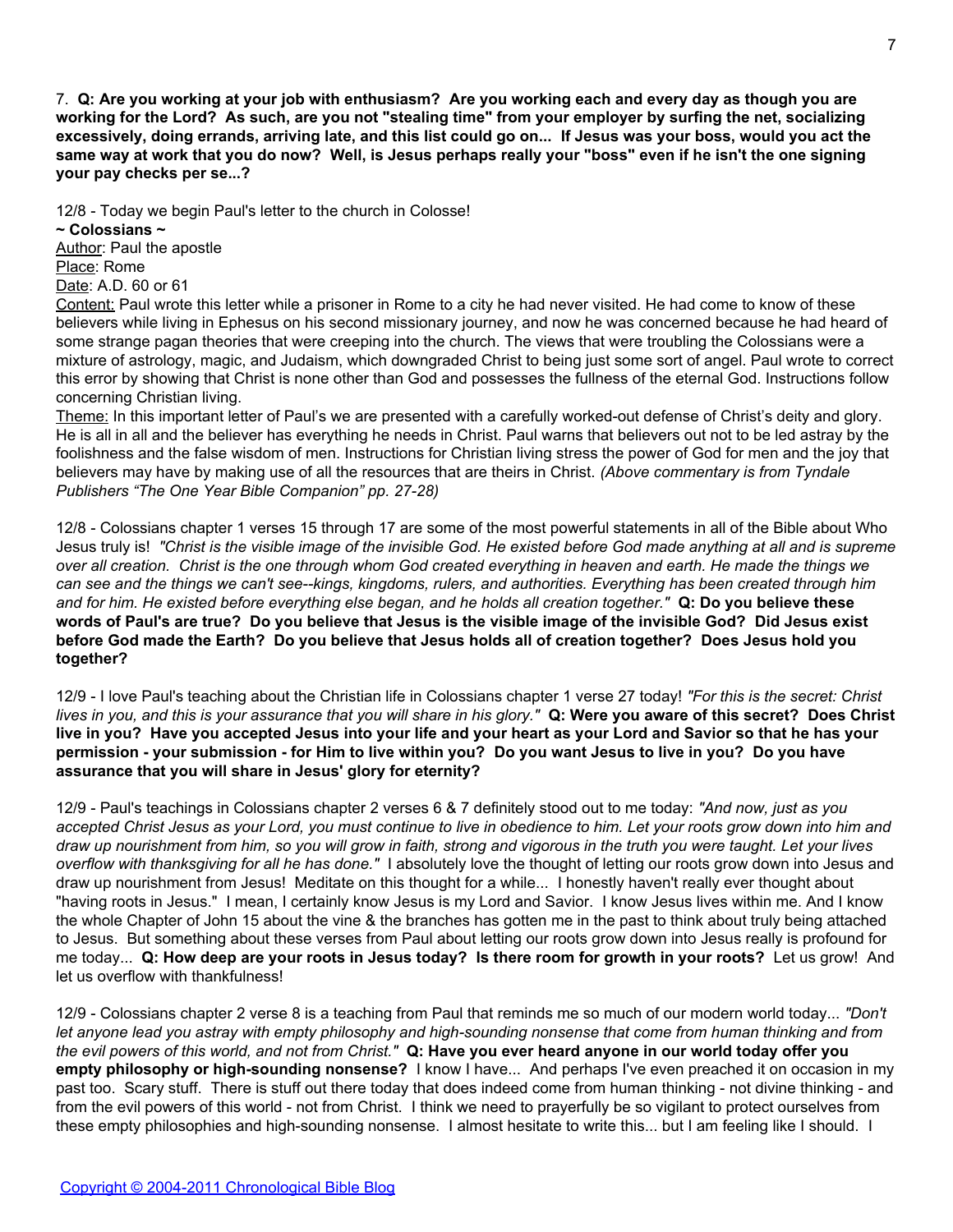think we need to even watch out for empty philosophy and high-sounding nonsense in some churches today too. I really don't mean to be divisive to the body of Christ, the church, by saying this. But I say this for our own good - for brothers and sisters in Christ. One thing that I have seen in churches on occasion that has alarmed me is what I'll call "the cult of personality" around a pastor. Meaning, I think it can reach a point in a church where there is an unhealthy fixation on a pastor or minister. Don't get me wrong. We'll all probably have a favorite pastor or minister or priest. But let us be cautious if ever our devotion to a pastor surpasses (or gets anywhere near) our devotion to Jesus. It's then when the "cult of personality" can lead to empty philosophies and high-sounding nonsense invading our hearts and minds. Maybe there is someone out there that needs to hear this... Just pray about it to Jesus if ever you feel that you are paying more attention to a pastor / priest / anybody than you are paying to Jesus. And ask Jesus what he would have you do. Perhaps it would be to move on to another church... A church where Jesus is clearly preached, worshiped, and followed. Trust me, there are multitudes of churches out there where Jesus and his work on the cross for your sins is preached. Make sure Christ and Him crucified is preached clearly at your church!

12/9 - I absolutely love the imagery Paul uses in chapter 2 verse 11 today: "*When you came to Christ, you were "circumcised," but not by a physical procedure. It was a spiritual procedure--the cutting away of your sinful nature."* The cutting away of your sinful nature! Isn't that profound to think about? It almost makes me feel 100 pounds lighter spiritually just thinking about it... Our old sinful nature was an old beast of a thing that bogged us down. Makes us slow. Makes us groggy. Keeps us foggy. But - Jesus can take the scissors of spiritual circumcision and cut away that old sinful nature! **Q: Doesn't this make you feel 100 pounds lighter to think about this? Doesn't this thought of cutting away the sinful nature make you want to never want to put on that old musty moldy deadly suit of sin ever again? Let us be free instead! Has Jesus circumcised you spiritually? Has Jesus cut away your sinful nature once and for all?** This all makes me think about butterfly coming out of its cocoon about to take flight... Let us fly!

12/9 - Colossians 3 verse 4 is so powerful and is really something each of us should reflect upon: *"And when Christ, who is your life, is revealed to the whole world, you will share in all his glory."* Here is the thing that really stops me in my tracks when reading this verse: "Christ, who is your life." Those are 5 incredibly powerful words when put together! And I'm afraid that sometimes we don't really live our lives as if Jesus is indeed our life. He is! Or he should be... Here's the thing. I've had a lot of conversations over the years with fellow Christians about who Jesus is to them. And I've thought a lot about who Jesus is to me. And I think many of us can easily get to the point of saying, "well, yes, Jesus is my Savior." We can acknowledge that He died on the cross for our sins. He saved us. We're into salvation! But, I think sometimes it can get a bit fuzzier for us when we think about Jesus being our Lord - in addition to Jesus being our Savior. Meaning, if Jesus is our Lord, then we really need to take incredibly seriously and to heart Jesus' words and teachings in the Bible! And really allow Jesus to lead our lives. Transform our lives. Lord our lives. Well, I think this Colossians verse takes things even a step further. Maybe we're at the point where yes, Jesus is our Lord and Savior. But now, Paul here teaches us that Jesus is our very life! That's big... That's saying our life = Jesus. Jesus = our life. If you really stop to think about this and allow this into your heart you'll know how huge this is. Jesus is our life.... wow! That's very good news! Our job isn't our life. Our money isn't our life. Our health isn't our life. Even our family isn't our life - those these can all be good gifts. But none of these things are our life. Jesus is our life! **Q: Today, can you honestly say Jesus is your life? If not, will you begin to really think about this and pray about this? Is Jesus your life?**

12/9 - Verses 12 through 14 of Colossians chapter 3 are awesome! *"Therefore, as God's chosen people, holy and dearly loved, clothe yourselves with compassion, kindness, humility, gentleness and patience. Bear with each other and forgive whatever grievances you may have against one another. Forgive as the Lord forgave you. And over all these virtues put on love, which binds them all together in perfect unity."* **Q: How are you doing on each of these virtues in your life today - Compassion? Kindness? Humility? Gentleness? Patience? Forgiveness? Love? Do you think you can do each of these well using just your own will power? Or, do regularly pray to Jesus to give you these virtues within your heart and to bring them to fruition in your life? Can you allow love to lead within you? Will you allow Jesus to lead you?**

12/9 - Colossians 4:6 today is fantastic: *"Let your conversation be always full of grace, seasoned with salt, so that you may know how to answer everyone."* Let your conversation be always full of grace. **Q: How often is this true for us? Are there times when our conversation is un-graceful? Judgmental perhaps? Angry? Curt? But Grace... that's something to strive for in all of our conversations! If we are grace-full in our conversations, where does that Grace come from?**

12/10 - Today we begin Paul's letter to Philemon!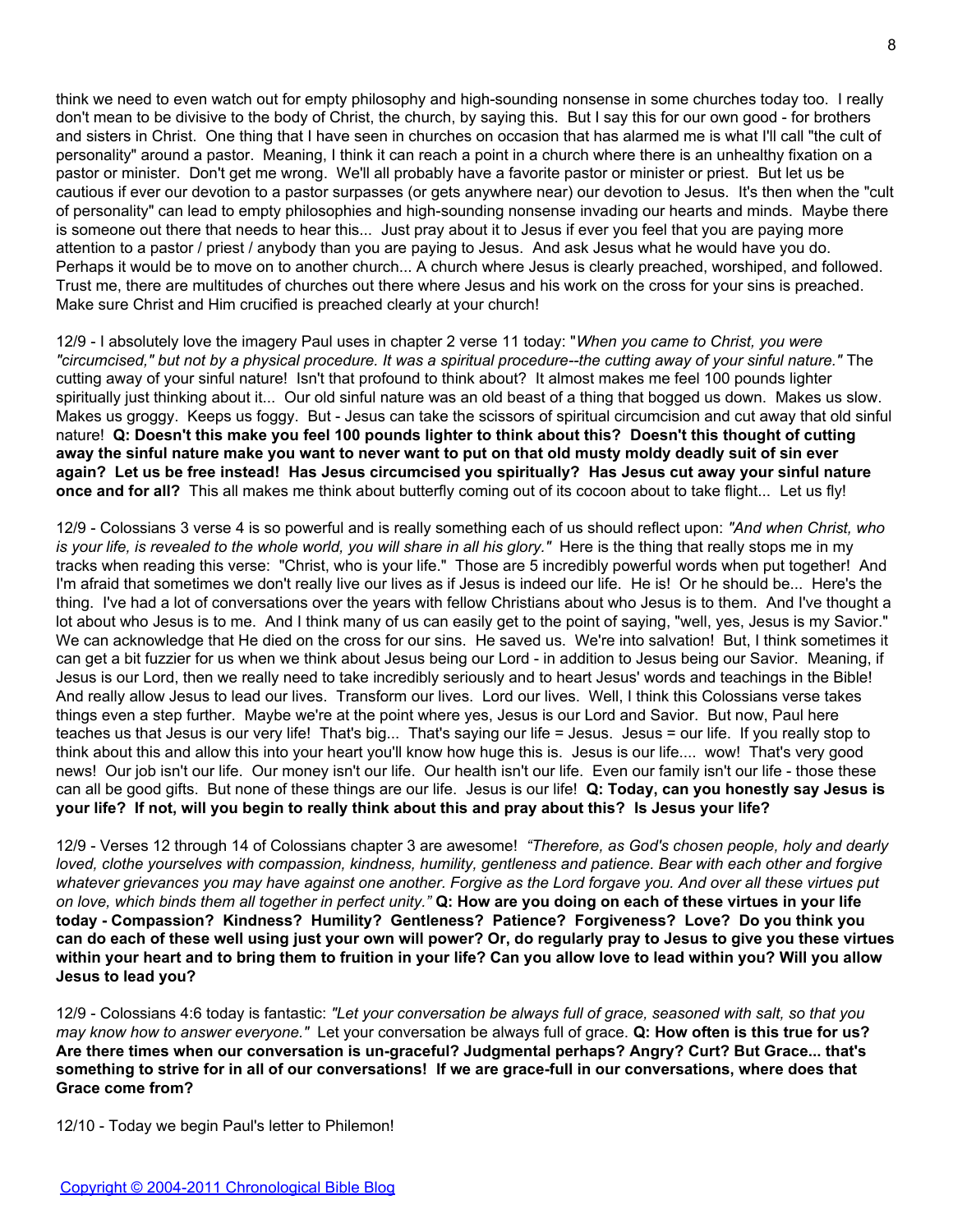**~ Philemon ~** Author: Paul the apostle Place: Rome

Date: A.D. 60 or 61

Content: A slave named Onesimus, who was owned by a Christian in Colosse named Philemon, had run away, ultimately making his way to Rome. Here he heard the gospel from Paul and became a believer. This letter was written by Paul to encourage Philemon to take Onesimus back, this time as more than a servant, indeed, as a Christian brother. There is a play on words in verse 11 where Paul says that now Onesimus (the word means "useful") will in fact be Onesimus – useful both to Philemon and the ministry.

Theme: This short book is quite important in many ways. Two things stand out. First, we see the way in which the gospel worked. No one is beyond the reach of God. If anyone will trust in Jesus, he will become a new person. Second, the ancient barriers of class hatred are being broken down by the gospel – Philemon and Onesimus are now Christian brothers. *(Above commentary is from Tyndale Publishers "The One Year Bible Companion" pp. 30-31)*

12/10 - Verse 4 stands out to me in Philemon today - *"I always thank God when I pray for you, Philemon..." Q:* **How often do we tell our family or friends that we thank God for them? How often do we tell them that we pray for them? How often do we actually do both of these things?**

12/10 - Today we begin Paul's letter to the church in Philippi!

**~ Philippians ~** Author: Paul the apostle Place: Rome Date: A.D. 61

Content: Paul wrote this letter from prison in Rome to some very dear friends in Philippi as a response to their sending some money to him in order to meet his needs. He begins by expressing his confidence in them and then describes dome of the problems he faces in Rome. Whether he will die or not he does not know, but if death does come, he will rejoice in the presence of Christ. If he remains, he will continue to serve God by serving the churches. The example of Christ's humility is set before the Philippians as an example to follow. False teachings are to be vigorously rejected. Two quarreling sisters are admonished to make up and all believers are admonished to set high ideals for themselves because God will supply all that one needs in life.

Theme: In this very personal letter of Paul the theme of rejoicing may be seen throughout. If one lives, he may rejoice because God loves him. Christ died for him, and all things are given to him by God for his life. If one dies, then he may rejoice by being in Christ's presence forevermore. This does not mean that Christians will have no problems, however. Even as Jesus had to endure the cross, so we must be ready to follow that example of submission to God, if it must be. But we are citizens of heaven (Philippians 3:2) and should live with that thought constantly before us. *(Above commentary is from Tyndale Publishers "The One Year Bible Companion" p. 27)*

12/10 - In Philippians 1:21 today we read Paul's powerful words of: *"For me to live is Christ and to die is gain."* **Q: How does this verse speak to you? Is this verse true for you? How so?**

12/10 - Our readings in Philippians chapter 2 today have some powerful verses on imitating Jesus' humility. In verses 3 & 4 we read: *"Do nothing out of selfish ambition or vain conceit, but in humility consider others better than yourselves. Each of you should look not only to your own interests, but also to the interests of others."* **Q: Are you doing nothing out of selfish ambition or vanity in your life today? Are you humble? Do you consider others better than yourself? Do you look to the interests of others?** I realize these can be hard teachings to put into practice – in fact, it seems almost impossible in our modern world. But, let us remember that indeed all things are possible with Jesus Christ in our lives and hearts. Let us not give up on imitating Jesus' humility in our lives today. I pray each of us is becoming more like Jesus in some small or significant way each and every day. Don't stop the transformation process. Don't quench the Spirit. Let God change you.

12/11 - Philippians chapter 3 verse 3 is a great teaching from Paul - *"For we who worship God in the Spirit are the only ones who are truly circumcised. We put no confidence in human effort. Instead, we boast about what Christ Jesus has done for us."* **Q: How do you worship God? Do you worship in the Spirit? Do you put no confidence in your own human efforts? Do you today boast to others about what Jesus Christ has done for you?**

12/11 - Great teachings from Paul today in Philippians chapter 3! Verses 7 through 9 are so very true - *"I once thought all*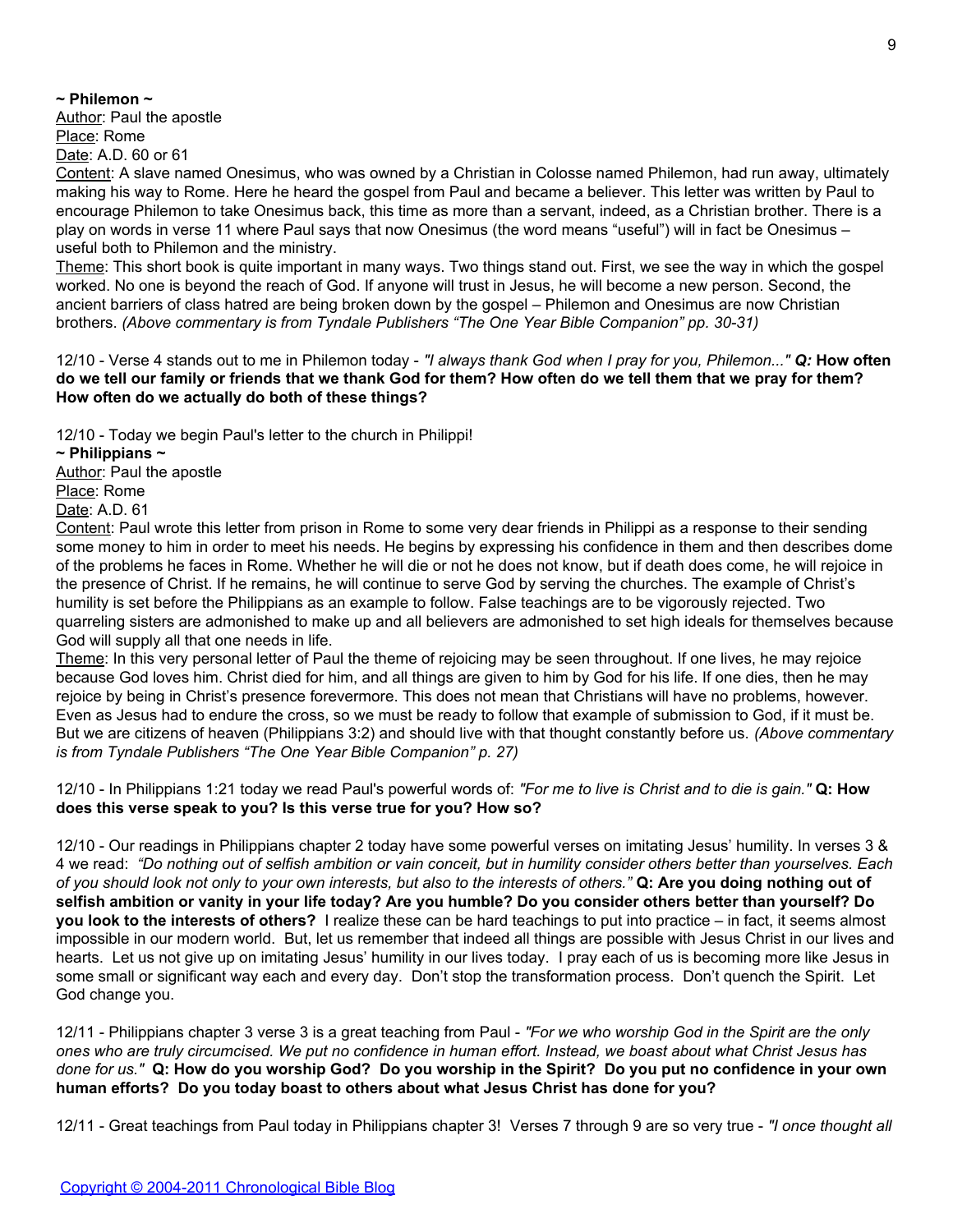*these things were so very important, but now I consider them worthless because of what Christ has done. Yes, everything else is worthless when compared with the priceless gain of knowing Christ Jesus my Lord. I have discarded everything else, counting it all as garbage, so that I may have Christ and become one with him."* **Q: How do these words of Paul's speak to you? Have you ever valued & loved "things" in your life more than your relationship with Jesus? Can you now look back and realize that those things - love of power, money, prestige, or material goods, etc. - are worthless because of what Jesus Christ has done for you on the cross? Can you now see that love of those things is garbage - garbage that can prevent you from growing closer to Jesus if you do not throw it out? Is there any garbage in your life today that you should be throwing out...?**

12/11 - Today we also read Paul's amazing teachings in verses 12 through 14 - *"I don't mean to say that I have already achieved these things or that I have already reached perfection! But I keep working toward that day when I will finally be all that Christ Jesus saved me for and wants me to be. No, dear brothers and sisters, I am still not all I should be, but I am focusing all my energies on this one thing: Forgetting the past and looking forward to what lies ahead, I strain to reach the end of the race and receive the prize for which God, through Christ Jesus, is calling us up to heaven."* **Q: How about you? Are you all that you should be? Are you focusing all of your energies on reaching the end of the race and receiving the prize for which God is calling you? Are you forgetting the past? Are you looking forward to what lies ahead? Are you looking forward to heaven? In this race called life, is your focus on heaven as your prize?**

12/11 - Wow... so many great teachings from Paul here today as we close out his letter to the church in Philippi! Paul's letter to the church in Colosse begins in our readings tomorrow! I love Philippians chapter 4 verse 4 today - *"Always be full of joy in the Lord. I say it again--rejoice!"* **Q: How does this verse speak to you? Are you full of joy in the Lord right now? Are you always full of joy in the Lord? Why or why not? Do you think Paul's teaching here is correct - should we always be full of joy in the Lord?** Let us rejoice!

12/11 - Chapter 4 Verses 6 & 7 are so very powerful for each of us to truly learn and put into practice in our lives today! *"Don't worry about anything; instead, pray about everything. Tell God what you need, and thank him for all he has done. If you do this, you will experience God's peace, which is far more wonderful than the human mind can understand. His peace will guard your hearts and minds as you live in Christ Jesus."* **Q: Do you worry? Why does Paul tell us not to worry about anything? What did Jesus say to us about worrying in the Sermon on the Mount? What does Paul tell us to do instead of worrying?** Pray. This is a powerful powerful thought! Think about this the next time you catch yourself worrying. You know that when you worry you are wasting energy and time. So, why not follow Paul's simple instructions here - when you catch yourself worrying, start praying. Really. Don't give one more minute or one more ounce of your energy to worrying. When you find yourself worrying, get down on your knees and pray! Tell God what you need - AND thank him for all he has done. Sure, it may be tough to thank God at your moment of worrying, but you should do so, in addition to telling him what you need. We should always thank God. And then... here's the beauty.... you will experience God's peace! His peace will guard your heart and mind as you live in Jesus! Let us each stop worrying and start praying! Actually... while I'm already down this path, think about this. **Do you think that you spend more time each day worrying or praying? Really, think about this. How many minutes a day would you say that you worry? And how many minutes a day would you say you pray?** My hunch is that worrying takes up far more minutes for most of us... Look at how we are wasting precious time on worrying! We don't have that kind of time... Let us pray!

12/11 - And finally Philippians chapter 4 verses 8 and 9 are so beautiful: *"And now, dear brothers and sisters, let me say one more thing as I close this letter. Fix your thoughts on what is true and honorable and right. Think about things that are pure and lovely and admirable. Think about things that are excellent and worthy of praise. Keep putting into practice all you learned from me and heard from me and saw me doing, and the God of peace will be with you."* **Q: What type of things do you think about typically? Do you typically think about what is true and honorable and right? Do you often think about things that are pure and lovely and admirable? Do you think about things that are excellent and worthy of praise? Or are you filling your mind with other thoughts? Thoughts that, like worry, are a complete waste of your precious time here on this earth? Will you instead put into practice Paul's teachings - and the teachings you have received this year from the One Year Bible - and allow the peace of God to be with you?**

12/12 - Today we begin the book of James! **~ James ~** Author: James Place: Uncertain Date: A.D. 45-49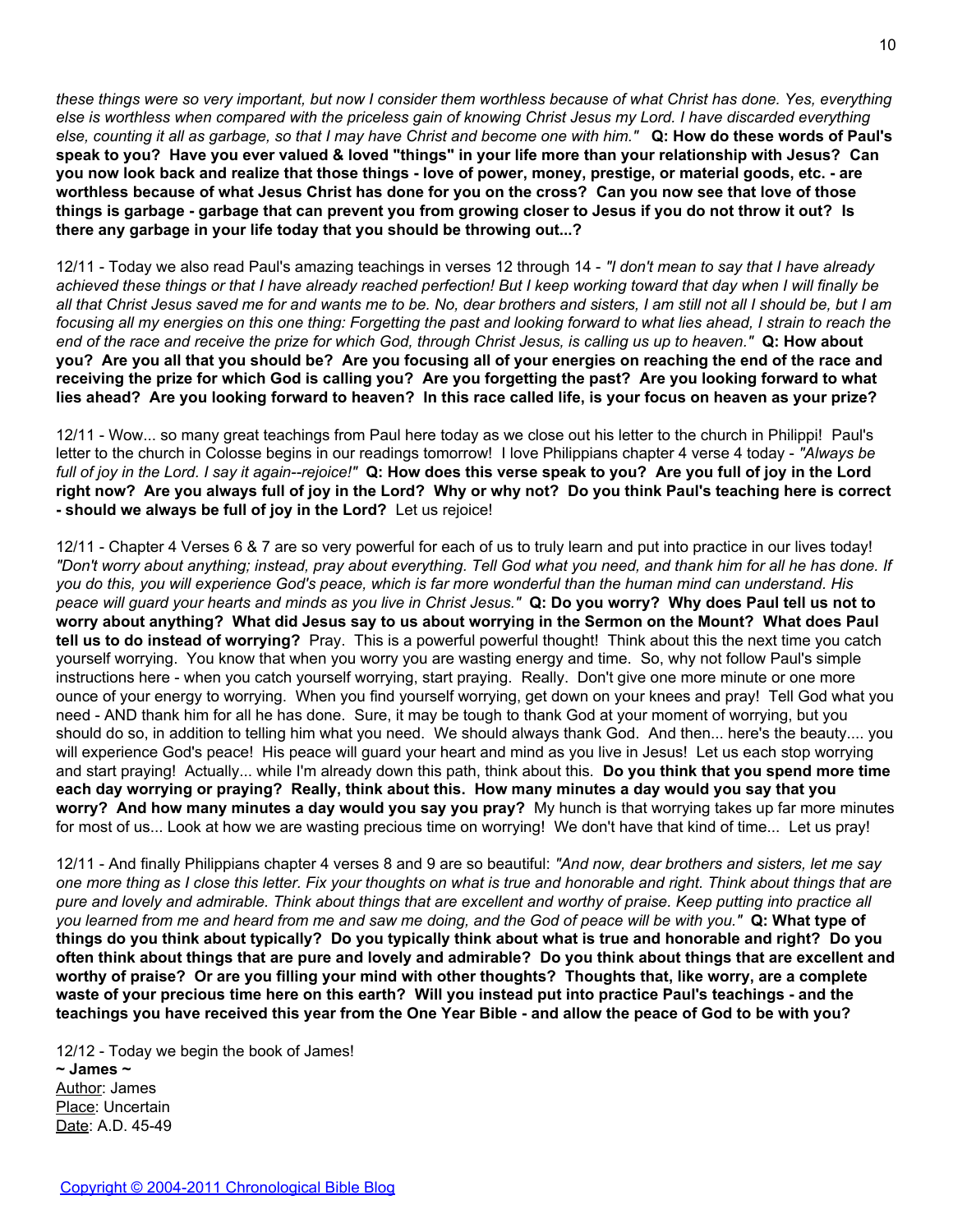Content: The book of James was written to Jewish Christians in order to provide them with some practical instructions in the Christian life. It contains many short proverbial sayings and reflects in a remarkable way the teachings of Jesus and the Sermon on the Mount. The problems addressed show the kind of difficulties that were troubling the church. We read of pride, discrimination, greed, lust, hypocrisy, worldliness, and backbiting. James writes to correct these evils by showing that faith without works is dead; that is, mere profession of faith is not enough. True faith will issue forth in a good life as surely as a good tree bears good fruit and not thistles.

Theme: James stresses the need for Christian living both to show the reality of one's inner faith and to show the world that the Gospel does in fact change lives. If a person says he is a Christian but is no different than when he was an unbeliever, what benefit has there been either for him or for the needy world? But in fact the Gospel does change lives and if we will commit ourselves to Jesus, we will find that from our living faith will flow living deeds of love and kindness. *(Above commentary is from Tyndale Publishers "The One Year Bible Companion" pp. 31-32)*

12/12 - Today in James chapter 1 verses 2 – 4 we read: *"Consider it pure joy, my brothers and sisters, whenever you face trials of many kinds, because you know that the testing of your faith develops perseverance. Perseverance must finish its work so that you may be mature and complete, not lacking anything."* **Q: Are you facing a trial of some kind in your life today? Do you see the wisdom in considering this trial pure joy? Do you think it is possible that this trial will develop perseverance in your life? Maturity? Completeness? Will you persevere in this trial? Will you persevere with pure joy?**

12/12 - I like verse 17 today - *"Whatever is good and perfect comes to us from God above, who created all heaven's lights. Unlike them, he never changes or casts shifting shadows."* Think about this for a bit - God is a God of no shadows. Pure light. Unchanging. No shadows. I like that thought of no shadows a lot... Of course, this means we can't hide out in God's shadows either! :) Praise God for his unchanging, un-shadowed & pure Light! And verse 18 is an awesome closing to the James readings today - *"In his goodness he chose to make us his own children by giving us his true word. And we, out of all creation, became his choice possession."* Congratulations to you for diving into God's true Word today - the Bible! Please continue to accept the gift of God's true word by reading the Bible each day.... this will bless and change your life immensely. **Q: Do you realize that you are God's choice possession? Do you realize that you are a child of God? How does this affect how you live?**

12/12 - James' verses today again are all so powerful... I am enjoying this book immensely. Chapter 1 Verse 27 is a great reminder to care for the poor amongst us - *"Pure and lasting religion in the sight of God our Father means that we must care for orphans and widows in their troubles, and refuse to let the world corrupt us."* **Q: Are you caring for those in their time of trouble? Are you refusing to let the world corrupt us? Do you care for orphans and widows?**

12/12 - James chapter 2 verse 17 is a famous one - *"So you see, it isn't enough just to have faith. Faith that doesn't show itself by good deeds is no faith at all--it is dead and useless."* Or, paraphrased, faith without works is dead. It's important of course to remember that works alone do not save us - only faith does through the grace of God. But, works naturally come through that saving faith. They are a natural by-product and demonstrate that we have a true and living faith. **Q: How does this verse stand out to you? What does it mean to your faith life?**

12/12 - James chapter 2 today continues in the strong words about good deeds accompanying a living faith. James' arguments are summed up in verse 26: *"Just as the body is dead without a spirit, so also faith is dead without good deeds."* Another very interesting verse in this chapter that always jumps out at me is verse 19 - *"Do you still think it's enough just to believe that there is one God? Well, even the demons believe this, and they tremble in terror!"* I had someone once tell me that they believed in God - but that they realized that so do the demons. The difference of course is that the demons are not indwelled by the Holy Spirit, as are those who have faith in Jesus as their Lord and Savior. **Q: Still, a bit of a scary verse to think about, no?** Not necessarily for our own lives, perhaps, but maybe for others we know. Let us pray that we and others we know not only know God, but know Jesus and are filled with the Holy Spirit!

12/12 - James 3 verses 9 and 10 are powerful reminders on the danger of what can come out of our mouths: *"Sometimes it praises our Lord and Father, and sometimes it breaks out into curses against those who have been made in the image of God. And so blessing and cursing come pouring out of the same mouth. Surely, my brothers and sisters, this is not right!"* How true is this... Reminds me of the old saying of being "two-faced". Or maybe having a forked-tongue? The key here to how we can control the tongue I believe is answered in verse 13 - *"If you are wise and understand God's ways, live a life of steady goodness so that only good deeds will pour forth. And if you don't brag about the good you do, then you will be truly wise!"* If we can focus on wisdom and what's going on inside our hearts and minds, we won't have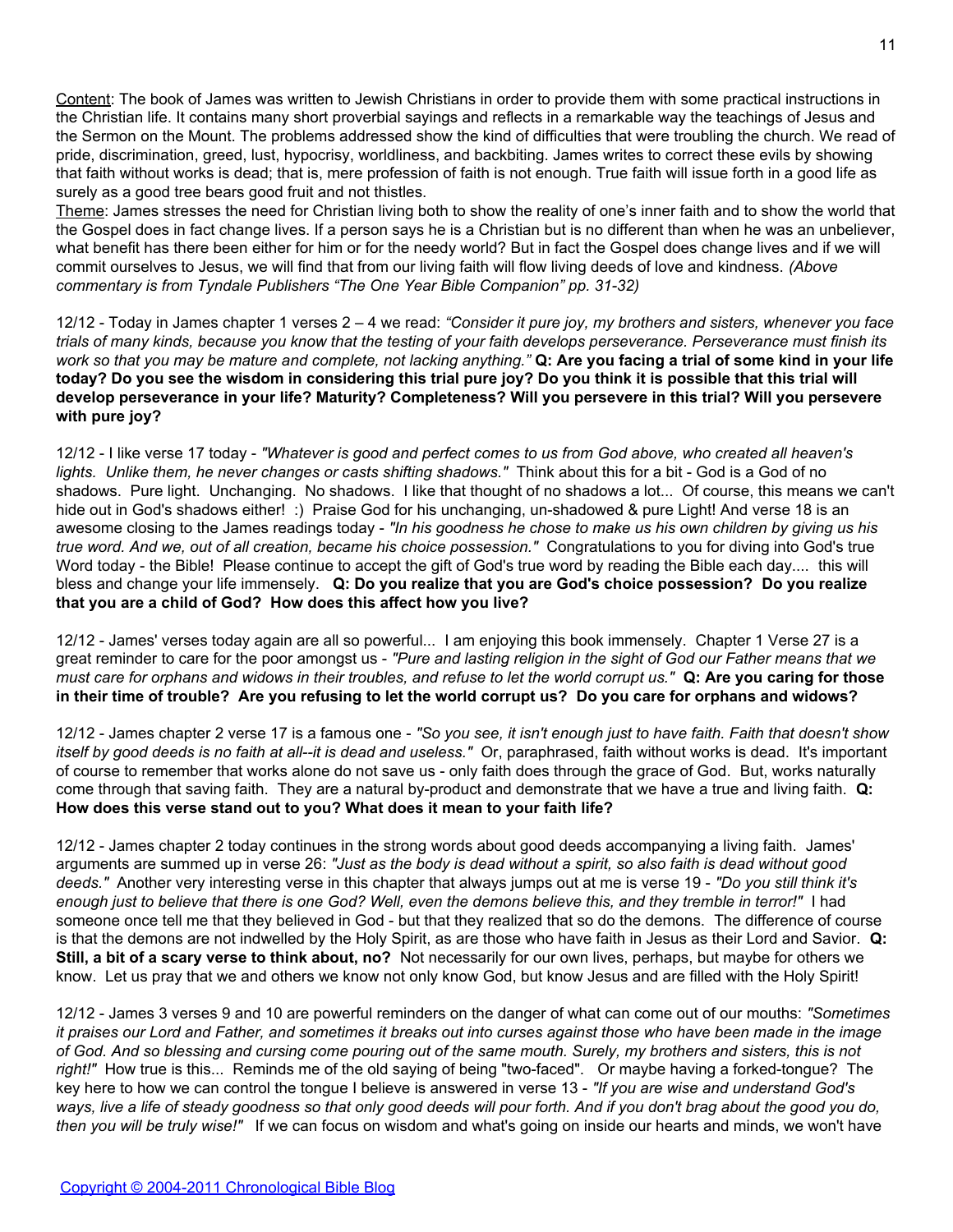to worry about what comes out of the mouth! **Q: How do you control your tongue?**

12/13 - James chapter 4 continues to just level me... This book is phenomenal. I need to read this book more than just once a year when I come around to it in the One Year Bible. The verse today that just made me set the Bible down for a minute and reflect was verse 4: *"You adulterers! Don't you realize that friendship with this world makes you an enemy of God? I say it again, that if your aim is to enjoy this world, you can't be a friend of God."* That is some heavy duty language... it pierced me in reading it today. **Q: Am I a friend of the world? Am I trying to be a friend of the world? Per this verse, where does this pursuit of the world put me with my relationship with God? Am I an "adulterer", in the sense of my relationship with God and the world?** (now, please keep in mind, I'm a huge fan and believer of grace... but sometimes we need to let verses like this really sink in. We need to reflect. And respond if need be... and let Jesus save us and heal us if need be...)

12/13 - And verse 8 is so true as well: *"Draw close to God, and God will draw close to you."* Another one to put into memory - and practice each day. **Q: Have you drawn close to God this very day? And has God drawn close to you?** Verse 14 I think is so helpful for us to remember - and to give Thanks for each day we have: *"How do you know what will happen tomorrow? For your life is like the morning fog--it's here a little while, then it's gone."* Life is short. Every day is indeed a blessing and an opportunity to love and know God more. Please take advantage of each and every day God gives you. Diving into his Word each day through the One Year Bible is one amazing thing you can do every day. As is prayer of course!

12/13 - Today we wrap up the book of James. This has been such a powerful book for me to read these past few days! I am convicted and challenged by this book, which is wonderful. Today in chapter 5, verse 5 stands out: *"This treasure you have accumulated will stand as evidence against you on the day of judgment."* This reminds me of the scene at the end of the movie "Schindler's List" where Oscar Schindler breaks down crying when the war is over - and after he has saved so many lives - and yet he cries out - "This gold pin - this pin could have saved a life! This car.... could have saved 10 lives!" **Q: This scene - and this verse - makes me ask myself if I am using my finances wisely? Am I investing in others? Are my luxuries taking away from other's very lives? Am I accumulating treasure when I could have been serving others?** I cannot encourage you enough to watch this scene in Schindler's List again if you haven't seen it in a while. Every time I watch this scene something happens to my heart that only God can explain... it changes me...

12/13 - Verse 9 stands out: *"Don't grumble about each other, my brothers and sisters, or God will judge you."* This is such a great reminder of Jesus' call to not judge others! Don't grumble about others. **Q: How often do we grumble about others? Are we grumbling about someone currently? Is this a healthy practice?** By the way, I have been bad about grumbling about others recently - in fact, I almost got sideswiped on a freeway recently by a guy who was not paying attention to where he was going. In all honestly, I have no idea how we avoided not hitting each other, but for the grace of God. I was so shook up by the near miss I was "grumbling" big time about this guy's carelessness. Interestingly and thankfully I was not cussing at him nor giving him bad gestures, but I was grumbling in my heart about how not smart I thought he was - and I immediately caught myself and asked God to forgive me for this sin. And I believe He did. Let us not grumble in our hearts about others. It is a sin.

12/13 - The first half of verse 16 is so true - *"Confess your sins to each other and pray for each other so that you may be healed."* **Q: Is there someone in your life you can confess your sins to? Someone you can ask to pray for you? Do you believe this practice will heal you of that sin?**

12/13 - And the last half of verse 16 also is amazing to remember - *"The earnest prayer of a righteous person has great power and wonderful results."* **Q: Are you praying for others? Earnestly? Do you believe prayer has great power and that God listens and can bring about wonderful results?**

12/13 - This week we begin Paul's first and second letters to Timothy! These are very powerful letters to read because Paul wrote them toward the end of his life. Paul's second letter to Timothy was likely the last letter he ever wrote. Some call this letter Paul's "last will and testament." Please pay close attention to Paul's teachings in these letters this next week. We cannot hear the teachings in these letters often enough!

**~ First Timothy ~** Author: Paul the apostle Place: Uncertain Date: A.D. 64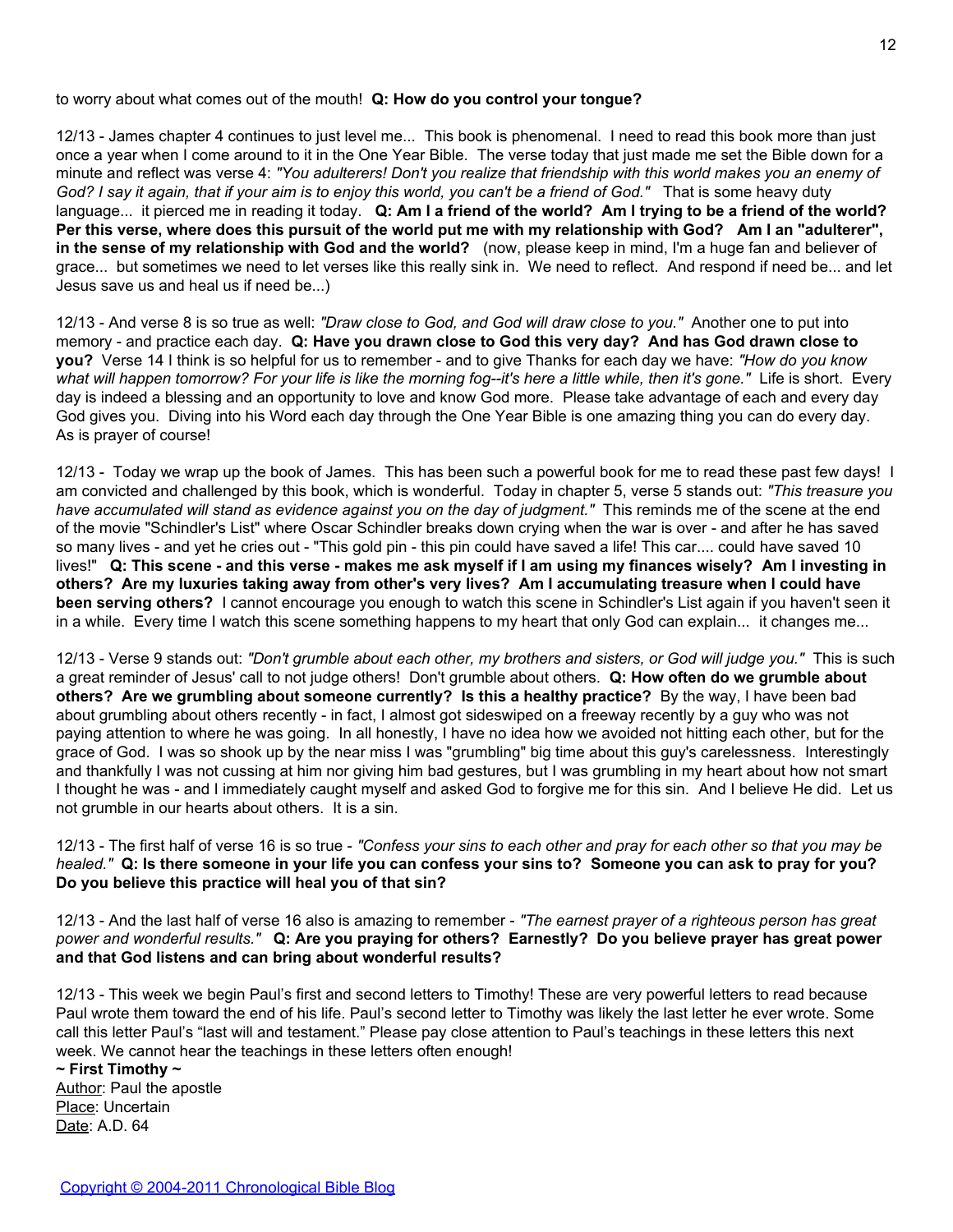Content: This letter was written by Paul near the end of his life and he addressed it to his associate Timothy, whom he had left in Ephesus to correct some problems in the church. By this time problems had arisen concerning doctrine, church practice, church government, and various aspects of Christian living. Paul wrote to instruct Timothy concerning these matters so that the church would function properly. He also wrote to encourage Timothy so that he would not become weary in his Christian life, but would live wholly to the glory of God. There are some specific regulations given for the ordination of church officers as well.

Theme: The importance of right belief and right behavior form the theme of this book. Paul stresses that we must know the truth and defend it against the false doctrines that arise. We must also be very careful to live lives that are consistent with the truth so that Satan will not get an advantage over the people of God. The importance of dedicated and purehearted men to lead the church is also stressed. *(Above commentary is from Tyndale Publishers "The One Year Bible Companion" p. 29)*

12/13 - First and Second Timothy and Titus are considered to be "The Pastoral Letters" because they provide instruction about the care of churches. We have some powerful teachings from Paul today in First Timothy chapter 1. One very interesting thing to note is that Paul uses the clause "This is a trustworthy saying" in verse 15. What's interesting about this is that this clause is found nowhere else in the New Testament except for its use 5 times in the Pastoral Letters to identify an important teaching. So, here is the important teaching in verse 15: *"This is a trustworthy saying, and everyone should accept it: "Christ Jesus came into the world to save sinners""* **Q: What do you think about this teaching?** So simple a teaching at first glance, and yet of course so profound in it's meaning! I like how Paul starts off this letter to Timothy with a lot of humility.

12/13 - 1 Timothy 2 starts of with yet another reminder to pray for others... I love and need this type of reminder in verses 1 and 2... often! *"I urge you, first of all, to pray for all people. As you make your requests, plead for God's mercy upon them, and give thanks. Pray this way for kings and all others who are in authority, so that we can live in peace and quietness, in godliness and dignity."* This is powerful. Pray for all people. Make requests for them. Plead God's mercy upon them. Give thanks. Pray for those leading our government. I think these verses are very appropriate during a time of local and national elections coming up. Pray for all of the candidates. Make requests for them. Plead God's mercy upon them. Give thanks. Pray. The other thing these opening two verses remind me of is to "Pray the News." I think often times we read about all of the bad news in the world and maybe feel a bit helpless or hopeless in the midst of it all. However, I strongly believe that God has blessed us with the ability to "Pray the News." Pray for earthquake victims, the people starving and dying in other parts of the world, the person who was in a car crash in your town, etc. etc. Pray for them. Make requests for them. Plead God's mercy upon them. Give thanks. **Q: Will you join me in "Praying the News" each day? Will you join me in praying for our politicians?**

12/13 - I realize that Paul's instructions for women in today's readings can be controversial. This is one of those days that if you have the Tyndale Publishers One Year Bible Companion to please read the 3 questions & answers for today. All 3 relate to these instructions of Paul's. Basically, the instructions for women in today's readings can either be interpreted as being: 1. historically conditioned - instructions just for the women of the church in Ephesus at that time and place or 2. universal and timeless instructions. Honestly, different Christian denominations interpret these verses different ways - but probably along one of the two lines above for the most part. The One Year Bible Companion does a great job of going down these 2 paths, with some detail placed on why the instructions could be being historically conditioned because of the Ephesian church having a unique case of prevalent false teachings. Overall, know that Paul did not forbid women from ever teaching or being active in church life. Priscilla taught Apollos, a great preacher from Acts. Phoebe worked in the church (see Romans 16:1). Mary, Tryphena, Tryphosa, Eudia and Syntyche were all women who were the Lord's workers in the New Testament as well (see Romans 16:6, 12 and Philippians 4:2). If you want to dive into further study on 1 Timothy 2:15 today: *"But women will be saved through childbearing..."* please check out an in depth look at this verse on [bible.org at this link.](http://www.bible.org/page.php?page_id=2497) **Q: What is your reaction to Paul's instructions for women from today's readings?**

12/14 - Paul's teachings in 1 Timothy 3 gives some great rules and regulations for leaders in a church. It all makes a lot of sense. I would encourage anyone who has interest in leading in your church - or if you are currently leading in your church - to prayerfully read through these. **How are you doing on these? Are there some areas in your life discussed here that need redeeming?** One of my favorite verses in all of these is verse 5 - *"For if a man cannot manage his own household, how can he take care of God's church?"* **How very true is that? How are you doing in managing your own household?**

12/14 - Verse 16 today beautifully demonstrates Jesus' divinity and his humanity!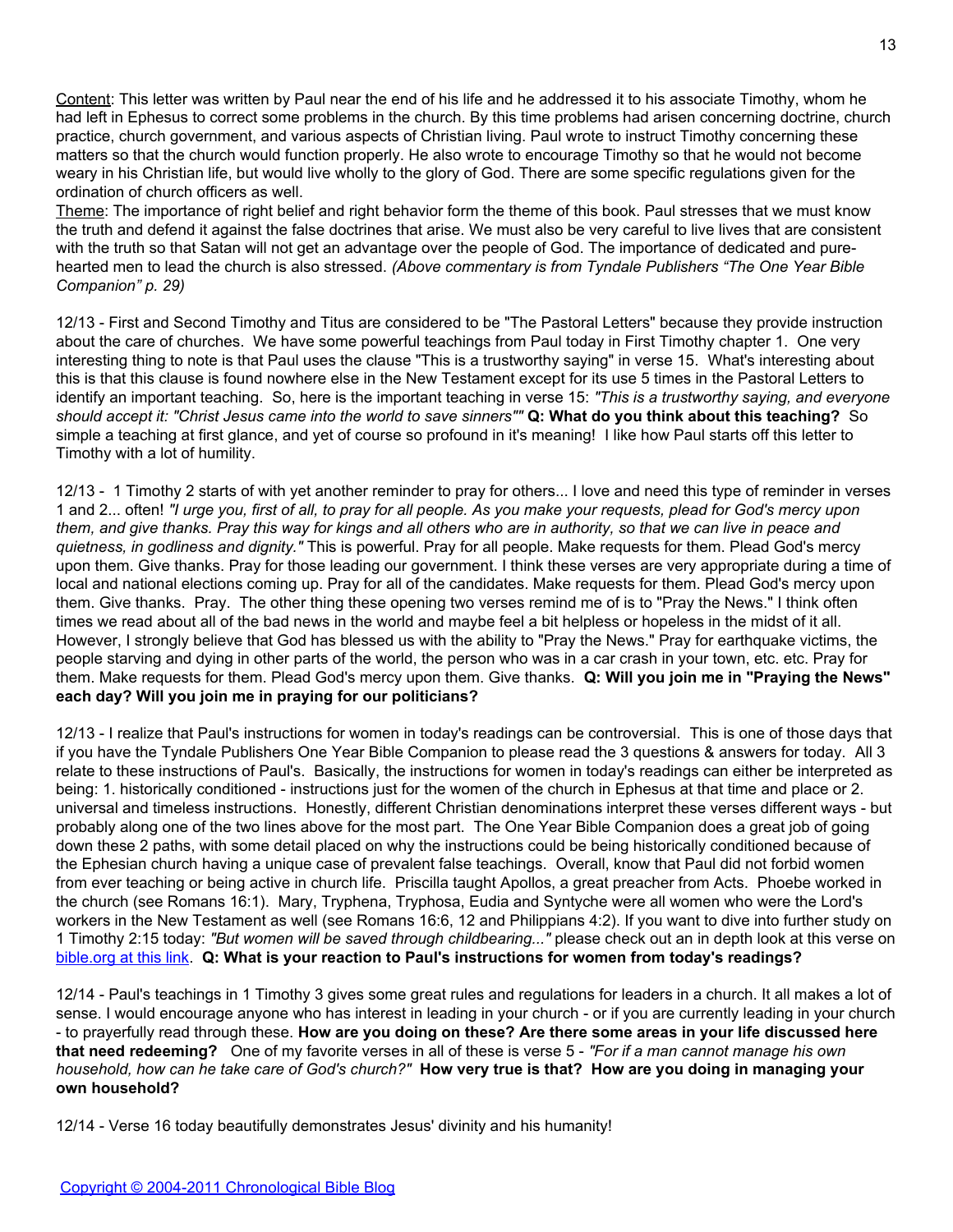*"Without question, this is the great mystery of our faith: Christ appeared in the flesh and was shown to be righteous by the Spirit. He was seen by angels and was announced to the nations. He was believed on in the world and was taken up into heaven."*

**Q: Do you believe in everything written above? When is the last time you meditated upon the fact that Jesus ascended into heaven?** I heard a Pastor recently say that he thinks the Ascension is one of the most overlooked facts of Jesus' life in the church today. Jesus ascended into heaven and sits at the Father's right hand! This is very good news for us indeed!

12/14 - Today in 1 Timothy 4:7-8 we will read: *"Train yourself to be godly. For physical training is of some value, but godliness has value for all things, holding promise for both the present life and the life to come."* **Q: How are you doing on training yourself to be godly? Do you believe this is something you can be trained in? Are you practicing spiritual disciplines on a regular basis?** Spiritual disciplines might include: prayer, journaling, quiet time, fasting, retreats, Sabbaths, reading the Bible :), to name a few.

12/14 - First Timothy 5:8 is a powerful teaching from Paul today: *"But those who won't care for their own relatives, especially those living in the same household, have denied what we believe. Such people are worse than unbelievers."* This is such a great reminder to care for our parents as they get older! I have seen some family members and friends do this for their parents - and uncles and other relatives - and it is such a blessing to see in action. This reminds me of the commandment of "Honor your father & mother." What a blessed way to honor your father and mother by caring for them when they are older!

12/14 - First Timothy 5:24 is so important: *"Remember, the sins of some people are obvious, leading them to certain judgment. But there are others whose sins will not be revealed until later."* There is so much I could say about this verse. First and foremost, I think each of us needs to consider this verse in our own lives. **Q: Are there sins in our life that no one else knows about? Do you think that God knows about these secret sins? Do you think those secret sins will indeed eventually be revealed?** I recently heard Dennis Prager (radio talk show host) talking about secrets. And basically he made the point that none of us should have secrets in our life because if we do those secrets will not "keep" they'll spoil us inside and, worst case, someday they could explode in horrendous ways. Prager made the comment that someone in our life needs to know absolutely everything in our life. (not that everyone in our life needs to know everything - but at least one person does) He ranked this in order of who he thought should know everything about us: 1. your spouse 2. a good trusted friend. 3. a clergy or professional counselor. It was interesting that Prager did make the point that he didn't think that your child(ren) need to know absolutely everything - but someone does... Obviously, we all know that God knows everything about us. But, I think there is so much truth in that one of the key ways to rid ourselves of a secret sin is to bring it out of the dark and into the Light by sharing that secret with someone else. And if it's a continuing sin, ask that person for help and accountability. Let us not wait until we meet the Lord face to face for us to rid ourselves of the rotten burden of secrets! Let us shine a Light on the secrets now for healing & peace!

12/14 - Today we wrap up First Timothy! Second Timothy begins tomorrow! First Timothy chapter 6 today is full of great wisdom. Verse 7: *"Yet true religion with contentment is great wealth."* Are you seeking true religion? What is true religion? I think Paul gives some great hints to us in verses 11-14: *"Run from all these evil things, and follow what is right and good. Pursue a godly life, along with faith, love, perseverance, and gentleness. Fight the good fight for what we believe. Hold tightly to the eternal life that God has given you, which you have confessed so well before many witnesses. And I command you before God, who gives life to all, and before Christ Jesus, who gave a good testimony before Pontius Pilate, that you obey his commands with all purity."* **Q: Are you holding tightly to the eternal life that God has given you?** Hold tight!

12/14 - Verse 10 is powerful today - *"For the love of money is at the root of all kinds of evil. And some people, craving money, have wandered from the faith and pierced themselves with many sorrows."* It is important to note that the "love of money" is the root of all kinds of evil. Not money in and of itself - that's not the root of evil. But the *love of money*... this is a great distinction and a great truth. **Do you love money? If so, should you be worried about this? If we love money, might we wander from the faith and pierce ourselves with many sorrows?**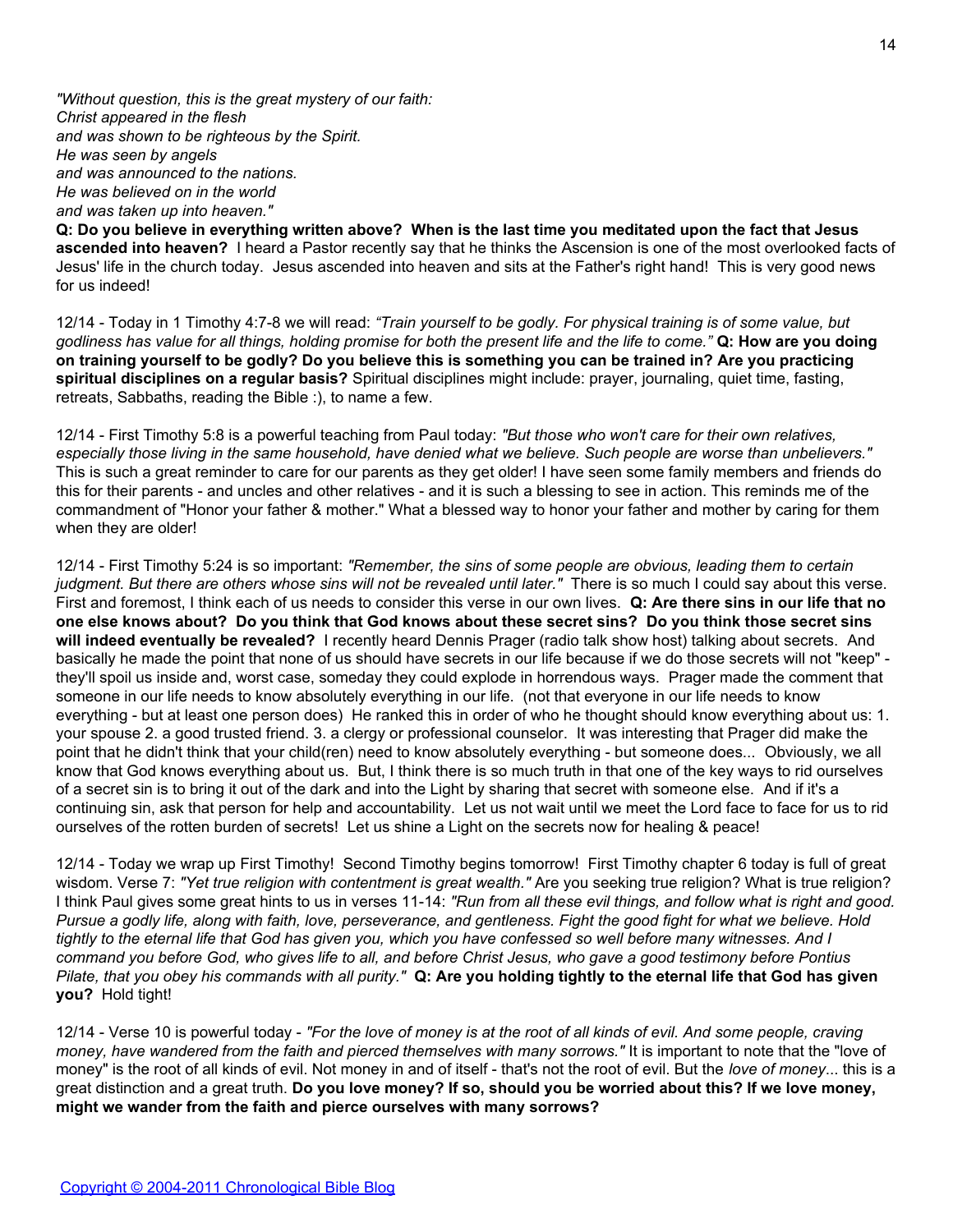#### 12/15 - Today we begin Paul's letter to Titus! **~ Titus ~**

Author: Paul the apostle Place: Uncertain Date: A.D. 64 or 65

Content: Paul addressed this letter to an earlier associate of his whom he had left on the island of Crete to help strengthen the churches there. Titus' task was to ordain elders and to instruct the believers in the basic doctrines of the faith. It was necessary for Paul to go into some detail regarding the qualifications for the office of elder, and to give instructions for others in the church as well. During the course of these instructions, Paul touches upon the problems that face the servant of God and how these problems may be met.

Theme: The need for proper Christian living in the midst of the evil of the world is stressed by Paul in this letter. Around us we see the hostility and corruption of the world, but we must show by our lives what the grace of God can do. Such a life will have an impact, whereas mere words will do little or nothing. *(Above commentary is from Tyndale Publishers "The One Year Bible Companion" p. 30)*

12/15 - The first two verses of this letter start so wonderfully! *"This letter is from Paul, a slave of God and an apostle of Jesus Christ. I have been sent to bring faith to those God has chosen and to teach them to know the truth that shows them how to live godly lives. This truth gives them the confidence of eternal life, which God promised them before the world began--and he cannot lie."* **Q: Do you believe everything in these two verses? Does the Truth give us the confidence of eternal life? Is this a promise of God's that you've accepted? Do you believe Paul's teaching here that God cannot lie? Do you know that Jesus cannot lie?**

12/15 - The next few verses are great instructions for whom should be elders in churches. A portion of verse 8 really stands out to me: *"He must enjoy having guests in his home."* What a great verse! This really shows the importance of hospitality. **Q: Do you enjoy having guests in your home? When people invite you to be guests in their home, do you understand how incredible of an invitation this truly is? Do you allow them to share their hospitality with you?**

12/15 - Titus chapter 2 today is full of great wisdom from Paul! Please let these verses sink in. Verse 14 stands out: *"He (Jesus) gave his life to free us from every kind of sin, to cleanse us, and to make us his very own people, totally committed to doing what is right."* **Q: Do you believe that Jesus gave his life to free you from every kind of sin? To cleanse you? And to make you his very own? Are you totally committed to doing what is right? Has Jesus' life, death and resurrection freed you from sin?**

12/15 - In Titus 2:11 we read: *"For the grace of God that brings salvation has appeared to all people."* **Q: Do you believe this? What does God's grace mean to you? How have you experienced God's grace in your life? Has God's grace brought salvation to your life?**

12/15 - The first couple verses of Titus chapter 3 are interesting to me - *"Remind your people to submit to the government and its officers. They should be obedient, always ready to do what is good. They must not speak evil of anyone, and they must avoid quarreling. Instead, they should be gentle and show true humility to everyone."* Paul is reminding the church at that time to submit to governmental authority - to be obedient. And to do what is good. This reminds me of Jesus saying in the Gospels - *"give to Caesar what is Caesar's. And to God what is God."* So, there does certainly seem to be a call to be good citizens of the communities we live in - as we strive to be good citizens of the kingdom of God simultaneously. **Q: Do you think these two can happen simultaneously? Or are there points where there may be a conflict between our obedience to God and obedience to the world's civil laws & governments?**

12/15 - Today we begin Paul's second letter to Timothy, which was likely the last letter Paul ever wrote. Some call this letter Paul's "last will and testament!"

**~ Second Timothy ~** Author: Paul the apostle Place: Probably Rome Date: A.D. 66 or 67

Content: This letter was probably the last letter that Paul ever wrote, and he addressed it to his former associate Timothy. It is a personal letter that expresses Paul's deepest feelings and the assurance that though his earthly life might end, God had eternal life waiting for him in heaven. Paul also reflects upon the faithfulness of God (who led him through his entire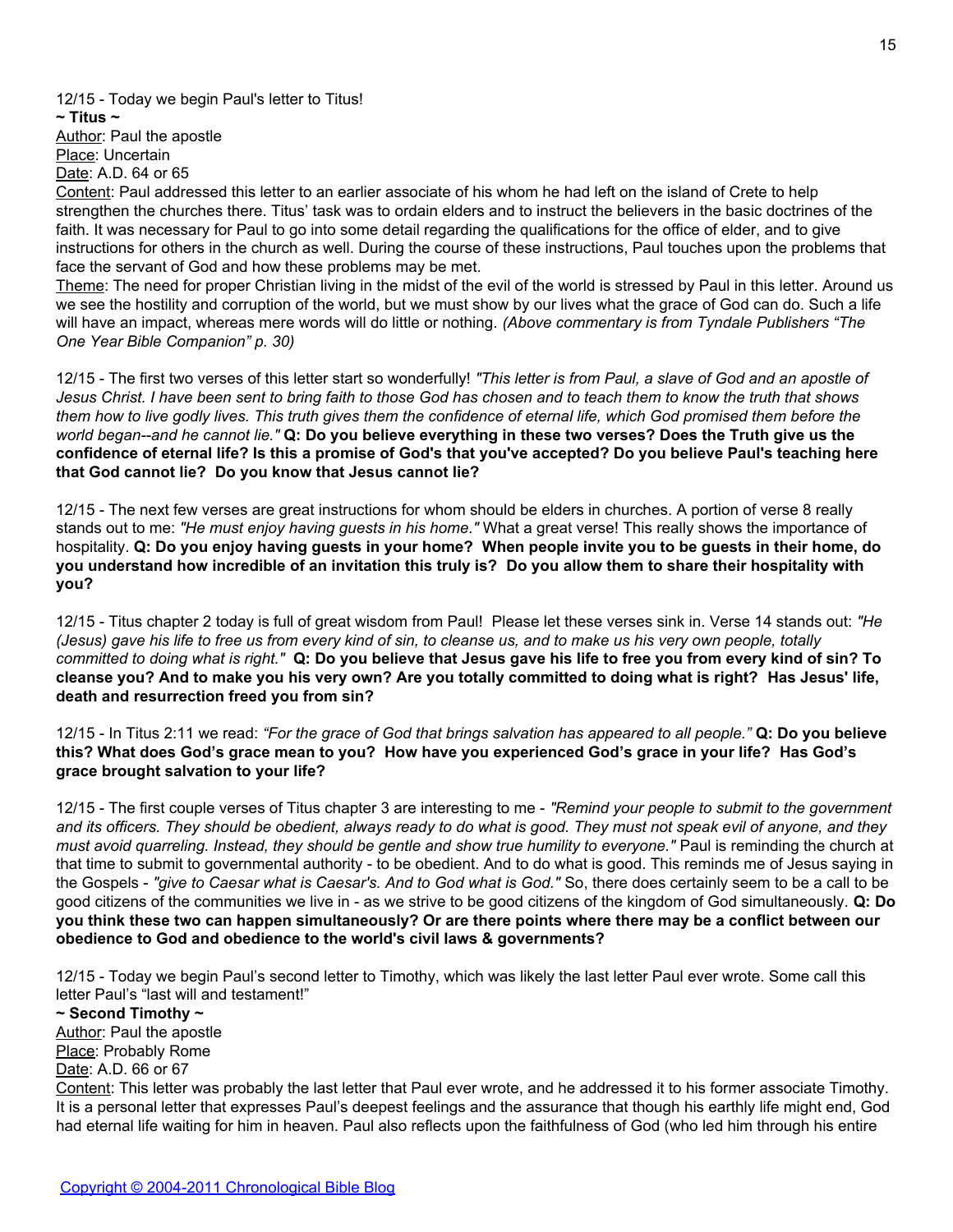life) and upon the coming desperate days when men would depart from the truth, refusing to acknowledge God as Lord. He exhorts Timothy to stand firm in the face of the coming persecutions.

Theme: The sovereign control of God over all things is the basic theme of this book. Although distress has come and will continue to increase, God is in control and those who trust him will have nothing to fear. Paul also adds his own testimony of faith, describing how he fought for the truth and will be rewarded by God in the end. *(Above commentary is from Tyndale Publishers "The One Year Bible Companion" pp. 29-30)*

12/15 - Second Timothy chapter 1 verse 6 is a very important teaching of Paul's that each of us should consider in our own lives: *"This is why I remind you to fan into flames the spiritual gift God gave you when I laid my hands on you."* Do you notice that Paul says "fan into flames the spiritual gift God gave you"? What does this say to you? This says to me that when God gives us spiritual gifts, they don't typically come in full bloom all at once! The gifts are given, and then we are to partner with the Spirit of God in fanning the embers of the spiritual gifts into full flames! This is really powerful to think about. I think sometimes we think that once we're saved, that's it. We're done. We've got all we need and there's nothing more to do except wait for heaven. Well... I think once we're saved the spiritual adventure really begins! God's gives us spiritual gifts. He gives us Kingdom work to do on this side of heaven! **Q: Do you believe that you have spiritual gifts? Do you know what they are? If not, do you suppose that perhaps your spiritual gifts are currently embers and now is the time for you to "fan into flames the spiritual gifts God gave you"?** Let us fan the flames folks!

12/16 - 2 Timothy 2, verse 9 has a great verse for us One Year Bible readers! :) *"But the word of God cannot be chained."* Amen! Well, I suppose in theory one individual Bible could be chained (as you sadly see below), but not all Bibles. God's living and active Word overall cannot be chained! 2 Tim 2 is a great chapter today... just jam packed with wisdom. Verse 4 stands out: *"And as Christ's soldier, do not let yourself become tied up in the affairs of this life, for then you cannot satisfy the one who has enlisted you in his army."* **Q: How often do we become tied up in affairs of this life.... ? Every day? Every hour? More often than that... ? If we are constantly "distracted" by the affairs of this life, do we lose sight of Jesus? Do we distract ourselves so much so that we can't serve Jesus well?**

12/16 - Verse 21 is a great verse today: *"If you keep yourself pure, you will be a utensil God can use for his purpose. Your life will be clean, and you will be ready for the Master to use you for every good work."* **Q: Will you keep yourself pure? Have you ever realized that you are indeed a utensil for God's use? :)**

12/16 - Second Timothy chapter 2 verse 22 is so very true: *"Run from anything that stimulates youthful lust. "* Notice that first word - Run. Flee. Go the other way. U-turn. Don't hang around. Run. **Q: Do you run from things that stimulate lust in your life? Do you really Run? How fast?**

12/16 - Verse 22 continues on with some encouraging words - *"Follow anything that makes you want to do right. Pursue faith and love and peace, and enjoy the companionship of those who call on the Lord with pure hearts."* I like that - pursue faith. Pursue love. Pursue peace. And - "enjoy the companionship of those who call on the Lord with pure hearts." **Q: I do pray you have some relationships like this in your life?** They can provide you such great rest and rejuvenation. A small group in your church may be a great way to find these types of relationships if you don't have them currently. Community can be messy & tough & scary at times - but it's so worth it! Please pursue community with other believers. And please do continue to have relationships with others who may not be believers in your life too. Be cautious in that sometimes those old relationships can bring us down or pull us back to old habits if we are not careful. That is why we most definitely need to have a community of those who call on the Lord in our lives as well. In community, let us pursue faith! Pursue love! Pursue peace! With pure hearts!

12/16 - 2 Timothy 3:1-5 are 5 powerful verses that deserve to be meditated upon by each of us: *"You should also know this, Timothy, that in the last days there will be very difficult times. For people will love only themselves and their money. They will be boastful and proud, scoffing at God, disobedient to their parents, and ungrateful. They will consider nothing sacred. They will be unloving and unforgiving; they will slander others and have no self-control; they will be cruel and have no interest in what is good. They will betray their friends, be reckless, be puffed up with pride, and love pleasure rather than God. They will act as if they are religious, but they will reject the power that could make them godly. You must stay away from people like that."* **Q: How do these teachings of Paul resonate with you? Do you see parallels in today's modern world with these teachings? Are there some people in your life today that you should literally stay away from?**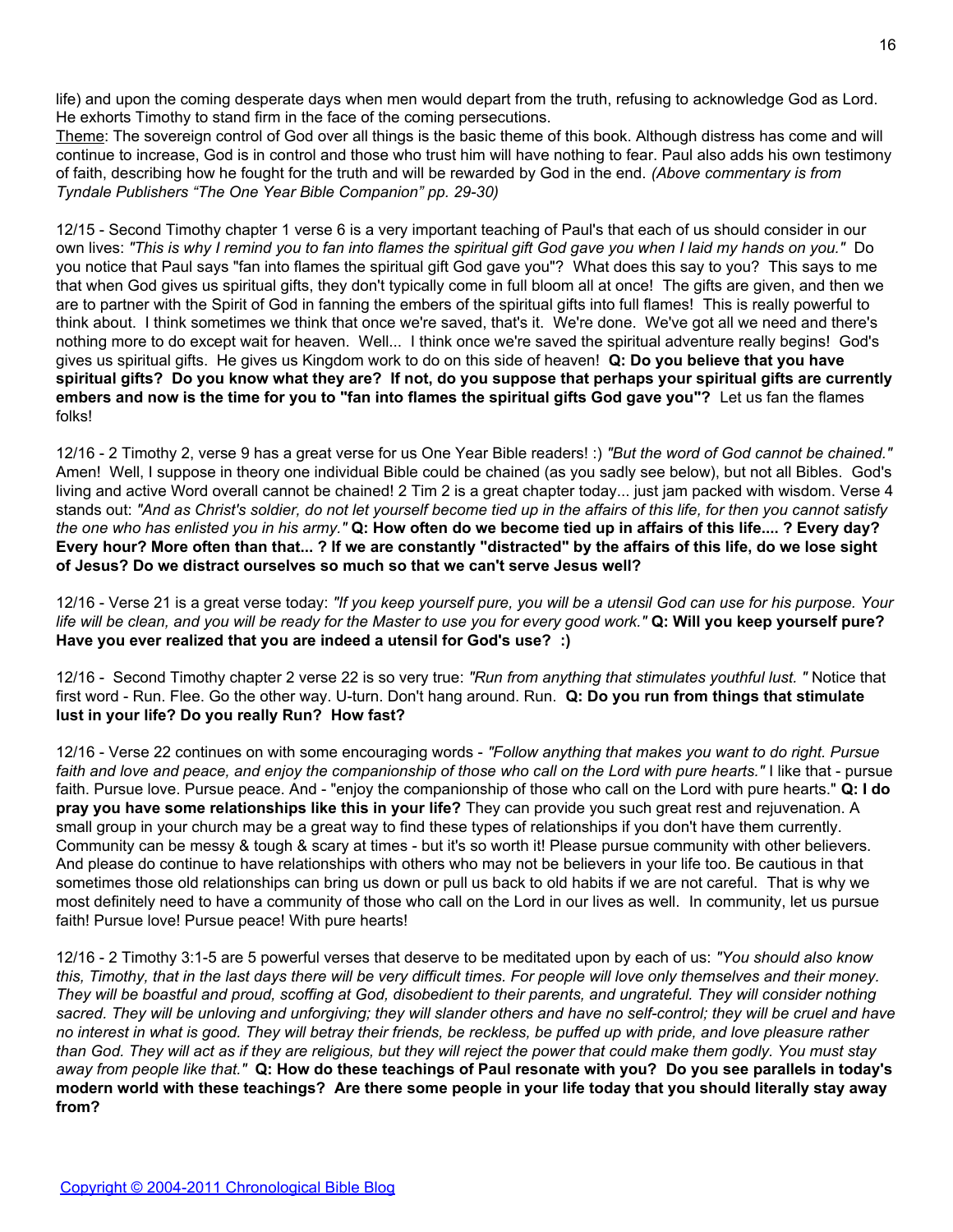12/16 - Okay, and then verses 16 and 17 just make One Year Bible bloggers like myself smile.... :) *"All Scripture is inspired by God and is useful to teach us what is true and to make us realize what is wrong in our lives. It straightens us out and teaches us to do what is right. It is God's way of preparing us in every way, fully equipped for every good thing God wants us to do."* **Q: Do you believe these verses to be true? Do you believe that Scripture is inspired by God? And useful to teach us what is true? And make us realize what is wrong in our lives? Is God's Word fully equipping you for every good thing God wants you to do?**

12/16 - Second Timothy chapter 4 verses 3 & 4 give a good warning for each of us today: *"For a time is coming when people will no longer listen to right teaching. They will follow their own desires and will look for teachers who will tell them whatever they want to hear. They will reject the truth and follow strange myths."* **Do we do this? Do we "look for" or "shop around for" teachers that we really like? Teachers that may only tell us what we want to hear? That may not challenge us with Truth? That may offer strange myths?**

12/17 - Today we begin the book of Hebrews! What a wonderful book. I read somewhere that this book is a "letter of encouragement." I do pray this book will encourage you. There is so much in this one! The author of the book of Hebrews is unknown. For many centuries, it was thought to be Paul. However, around the time of the Reformation it was thought that this letter was not from Paul, because the writing style is so different from his other letters - and because in all of his other letters, he identifies himself as the writer of the letter. Some now think that either Barnabas or Apollos were two of the potential writers of this letter. It was likely written before the destruction of the temple in Jerusalem in A.D. 70, because the temple is referred to as if it still exists in this letter. What I love about Hebrews is the multitudes of references back to Old Testament scriptures. As you read through Hebrews, I would encourage you to take note of how many OT scriptures this book is referring back to.

**~ Hebrews ~**

Author: Uncertain Place: Uncertain

Date: A.D. 60-69

Content: This important letter was written to Jewish Christians who were perhaps thinking of returning to their old ways in Judaism. It was designed to show that now because Christ has come, there remains nothing in Judaism for the believer. The time of fulfillment has arrived and it would be futile to return to the old life which was inherently inferior to the new life found in the Gospel. This is justified by showing that in every way Christ is better – he is superior to angels, to Moses, and to the Old Testament priest. He mediates a better covenant and offers a better sacrifice. The life of faith that the Christian lives is also better than the old life, proof of this coming from the lives of Old Testament saints who showed the way by their lives of faith.

Theme: The overall superiority of Christ and the Christian life is the central theme of this book. Other religious systems have value, no doubt, but they cannot compare with the work that God has done in Christ. Not even Judaism, which has the Old Testament, can compare, great as it was. Christ is the very essence of God, who did God's work on earth by dying for our sins. What God requires of us now is trust in him. If we have faith then we have entered into the promises of God – fullness of life now and eternal life to come. *(Above commentary is from Tyndale Publishers "The One Year Bible Companion" p. 31)*

12/17 - In Hebrews chapter 1, the first 3 verses set the stage incredibly well for this book - *"Long ago God spoke many times and in many ways to our ancestors through the prophets. But now in these final days, he has spoken to us through his Son. God promised everything to the Son as an inheritance, and through the Son he made the universe and everything in it. The Son reflects God's own glory, and everything about him represents God exactly. He sustains the universe by the mighty power of his command. After he died to cleanse us from the stain of sin, he sat down in the place of honor at the right hand of the majestic God of heaven."* Wow... great stuff. We have indeed been reading recently about God speaking through Jeremiah in our One Year Bible readings. And here we are reminded that God is now speaking to us through Jesus. **Q: How do these 3 verses above speak to your heart? Has Jesus cleansed you from the stain of sin?**

12/17 - Hebrews chapter 2 starts strong with the first verse: *"So we must listen very carefully to the truth we have heard, or we may drift away from it."* This is powerful. We must listen very carefully to the truth we have heard, or we'll drift away from it. My thoughts here are that listening carefully in this sense also means listening often to the truth. Or reading often of the truth. Reading the Bible often. Say, every day? :) I think our human nature is such that we'll oftentimes hear something and it goes in one ear and out the other. We need repetition. We need a routine. We need the truth. Please don't drift away from it! **Q: What's your routine to stay close to God and not drift away?**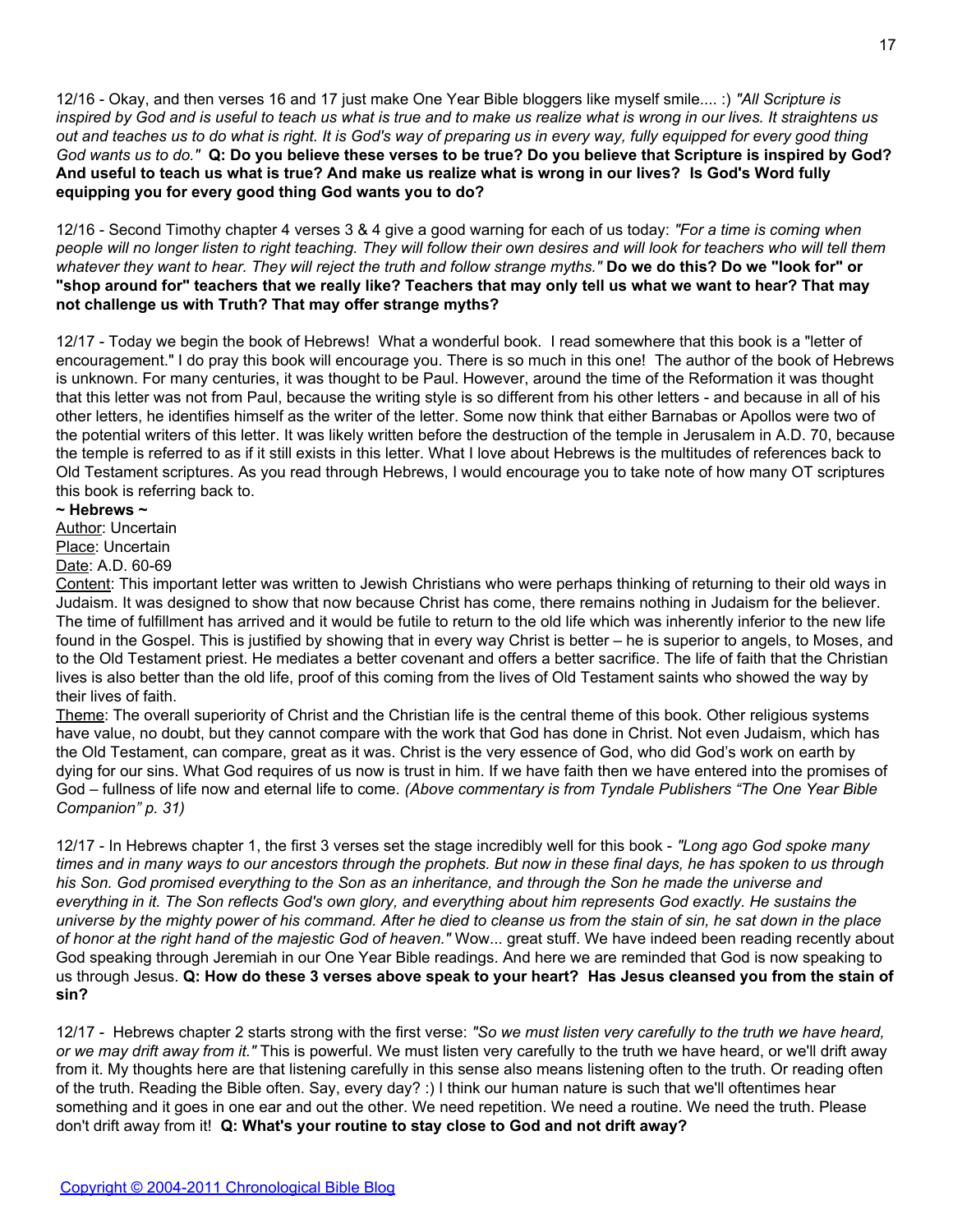12/17 - Verse 12 is beautiful: *"I will declare the wonder of your name to my brothers and sisters."* Here Jesus calls those who believe in Him his "brothers and sisters." What a great thing! To be brothers and sisters of Jesus Christ! And in the gospels Jesus also calls those who believe in Him his "friends." This is incredible to consider. **Q: Who better is there to be your brother and your friend than Jesus?**

12/17 - And verse 18 is a great reminder that *"Since he himself has gone through suffering and temptation, he is able to help us when we are being tempted."* We all will go through temptations in this life. Don't feel bad if you are "tempted." Jesus himself was tempted by the devil in the gospels. The problem comes when we give into temptation and commit the sin. However, when in the midst of temptation, this verse reminds us to turn our minds to Jesus when we are being tempted - and he will help us! He has been there - he has been tempted. Another great tool to combat temptation is bringing Scripture to mind. In fact - this is exactly what Jesus did with the devil in the desert. Each temptation the devil threw at Jesus, Jesus combated with Scripture. What a holy sword Scripture is in the midst of temptation! To help us in the midst of temptation, memorizing Scripture regularly is a very wise practice. **Q: Do you memorize Scripture? Do you think it would help you in the midst of temptation?**

12/17 - Hebrews chapter 3 today is a great look at the lives of Moses and Jesus. The text today doesn't really dive into this point, but something I heard recently that is worth remembering - Moses introduced to Israel the Old Covenant (testament) via the Ten Commandments and laws. Whereas, Jesus ushers in the New Covenant to Israel and all of the world. So, this chapter goes into why Jesus is greater than Moses. Probably this Old Cov v. New Cov point alone would prove this to be true - but, obviously Jesus is also God in the flesh. Moses was simply a man. (albeit a great man in many ways!) Today in Hebrews 3:13 we read: *"But encourage one another daily, as long as it is called Today, so that none of you may be hardened by sin's deceitfulness."* **Q: When was the last time you encouraged someone in their walk of faith? Will you encourage someone today? How does encouragement help us avoid sin's deceitfulness? Do you realize that sin is indeed deceitful? (sin sells you nothing but lies) Do you realize that sin can harden your heart?** Do you realize that one of the best ways to be free of the bondage of sin and a hardened heart is through encouragement of others in your church community? Sin is too strong for us to battle on our own. We need Jesus. We need each other. We need to be actively involved in a church community each week. Don't attempt to make a go of this life alone. . . it's far too risky.

12/17 - Verse 15 is repeated twice in today's readings, so it probably is something important for us to remember - *"But never forget the warning: "Today you must listen to his voice. Don't harden your hearts against him as Israel did when they rebelled.""* **Q: Are you listening to God's voice? How is the soil of your heart toward God? Will you let him plant new life within you? Will you let him pull the weeds that need to be pulled?**

12/17 - Hebrews chapter 4 verse 12 of course makes a One Year Bible blogger's heart happy :) - *"For the word of God is full of living power. It is sharper than the sharpest knife, cutting deep into our innermost thoughts and desires. It exposes us for what we really are."* **Q: Do you believe that the Word of God is full of power? Not just power, but Living power? Does it cut deep into your innermost thoughts and desires - and expose the condition of your heart? Does the Bible expose you for who you really are? Do you believe that the Word of God can do this? Will you let the Word of God do this?**

12/18 - Hebrews chapter 5 verse 10 today tells us this about Jesus: *"And God designated him to be a High Priest in the line of Melchizedek."* Who is Melchizedek? He first appeared in Scripture in Genesis 14:18-20: *"Then Melchizedek king of Salem brought out bread and wine. He was priest of God Most High, and he blessed Abram, saying, "Blessed be Abram by God Most High, Creator of heaven and earth. And blessed be God Most High, who delivered your enemies into your hand." Then Abram gave him a tenth of everything."* Melchizedek was clearly important, as Abram gave him a tenth of everything. And Christ is a "High Priest in the line of Melchizedek." The thing to keep in mind is that most Bible scholars do not believe that Melchizedek was literally Christ. So, for us today, it's fine history to know. But, Christ is our High Priest, as this chapter of Hebrews makes clear. Verses 11 - 14 today are a great reminder that as Christians we must learn to become "self-feeders." We can't rely only on pastors and teachers and mentors to provide us with spiritual nourishment. We must learn to grow our relationship with God, Jesus, and the Holy Spirit through our own study and prayer as well. I submit that the One Year Bible is one great way to feed yourself spiritually daily! **Q: How else are you feeding yourself spiritually these days?**

12/18 - Hebrews Chapter 6 verse 1 definitely stood out today: *"So let us stop going over the basics of Christianity again*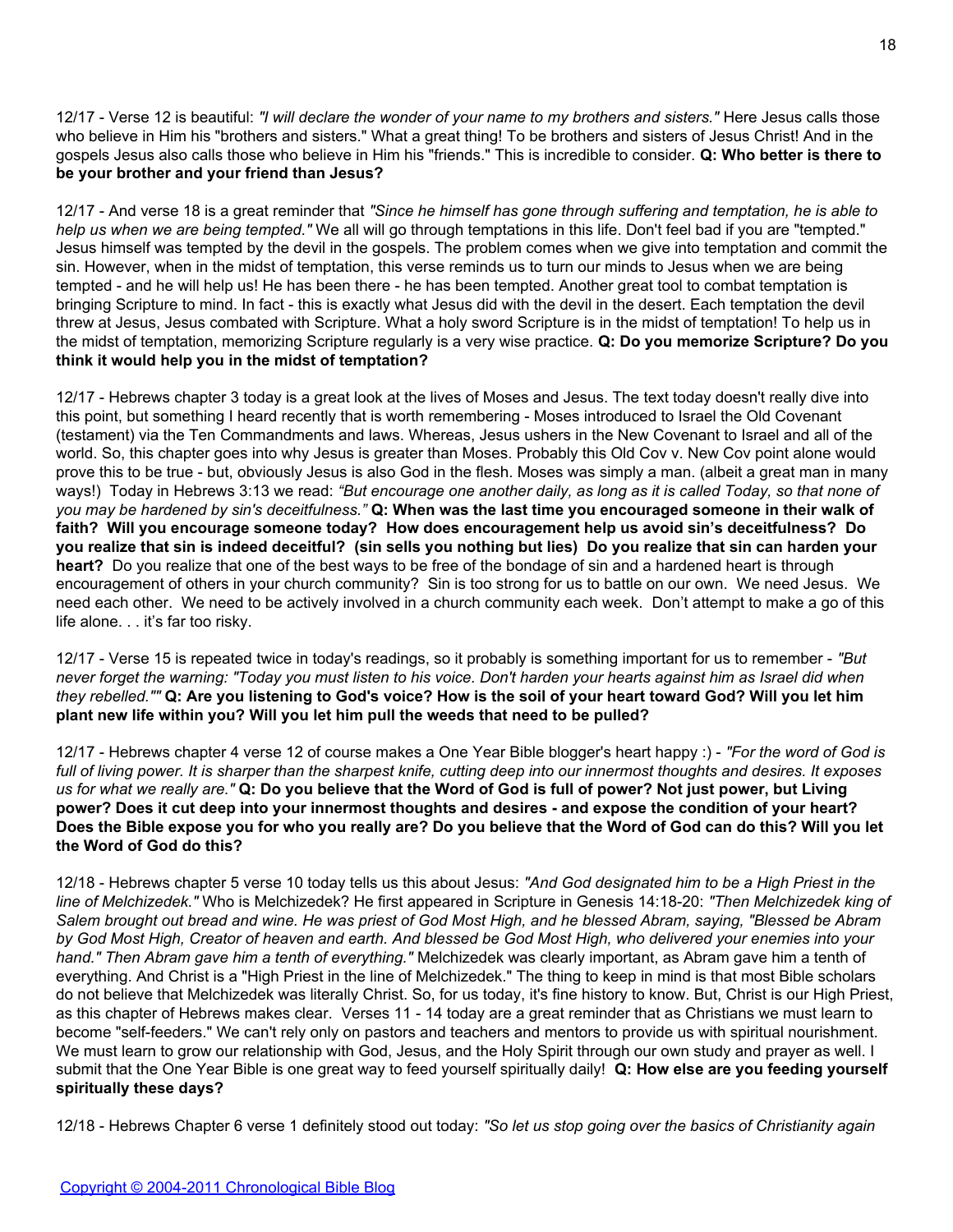*and again. Let us go on instead and become mature in our understanding. Surely we don't need to start all over again with the importance of turning away from evil deeds and placing our faith in God."* I think sometimes we can get too caught up on the basics of Christianity and then never really grow in our faith. I do believe God is calling us first and foremost to come into relationship with Him through faith in his son Jesus. But, after that, let us grow! Let us no longer conform to our worldly ways and passions, even though we now have faith in Jesus. Let us become saints. Let us love and serve God, other people, and the poor more and more with each passing day. Let us go on and become mature in our understanding! Let us move forward from always being "disciples" to becoming "apostles." **Q: How is your spiritual growth these days? Are you growing? Do you want to grow?**

12/18 - Hebrews Chapter 7 is fascinating! It's basically an argument for why Jesus is our High Priest today - even though he is not from the tribe of Levi - the tribe of priests. Instead, the author of Hebrews argues that Jesus is immortal and is a priest in the line of Melchizedek. Most commentators I have read have said that Jesus is not Melchizedek nor vice versa. Basically, the author is making the case for the New Covenant - New Testament - that the Levitical priesthood line is completed by Jesus who is instituting a new covenant with Jesus as our High Priest. We need no other. We can go directly to God through Jesus. **Q: Do you believe this? Do you practice this? Do you pray in Jesus' name?** The name of our High Priest in heaven!

12/18 - Hebrews chapter 7 verse 27 teaches us today: "*Jesus does not need to offer sacrifices every day like the other high priests. They did this for their own sins first and then for the sins of the people."* I hadn't really thought a lot about this before. In the Old Testament the Levitical priests had to offer sacrifices first for their own sins - and then they would be clean / pure enough to offer sacrifices for others sins. The good news of course in the New Testament and in this chapter is that we now have the perfectly clean and pure High Priest of Jesus Christ - who does not need to purify himself first! He never sinned. **Q: Will you take your sins to Jesus, your High Priest?**

12/19 - Hebrews chapter 8 is awesome in that it dives into some verses we read recently in the book of Jeremiah about the new covenant! Verse 3 stands out: *"And since every high priest is required to offer gifts and sacrifices, our High Priest must make an offering, too."* What was the offering Christ made for our sins? Verse 13 stands out too: *"When God speaks of a new covenant, it means he has made the first one obsolete. It is now out of date and ready to be put aside."* Something I learned recently - the old / first covenant referred to in this chapter is the "Sinaitic" covenant and not the Abrahamic covenant - the difference being not the promise to Abraham that his descendants will outnumber the stars in the sky and God will be our God and we his people (the Abrahamic covenant) - but the "Sinaitic" covenant are the laws given to Moses on Mt. Sinai and in the desert for how the Israelites were to live - including how priests would make sacrifices for sin. The Abrahamic covenant still stands today - the Sinaitic covenant is now out of date and ready to be put aside because it was completed by the new covenant of Jesus Christ. Our High Priest who offered His life for our lives. **Q: How is Jesus your High Priest these days?**

12/19 - Hebrews chapter 9 is a fairly brief reading today on the Old Covenant rules for approaching God. We also read today about the ark of the covenant. One thing that stands out in my mind when reading this chapter today is that just after Jesus dies on the cross there is an earthquake, which shakes the Temple in Jerusalem where the Most Holy Place was located at the time of Jesus' death. The curtain separating the Most Holy Place from the rest of the Temple is torn in two. This is incredible imagery that shows that no longer is the Most Holy Place and an earthly high priest the only way to God. Jesus has torn that veil in two and Jesus is our new and eternal High Priest ushering in the New Covenant!

12/19 - Hebrews chapter 9 verses 27 & 28 today teaches us: *"And just as it is destined that each person dies only once and after that comes judgment, so also Christ died only once as a sacrifice to take away the sins of many people."* This stands in stark contrast to the old covenant where the High Priest had to atone for the people's sins over and over and over again. With faith in Jesus, our sins are forgiven all at once - for eternity - and Christ does not need to forgive us of our sins over and over and over again. Faith in Christ is the one and only thing that matters. **Q: Do you believe this?**

12/19 - Hebrews chapter 10 is powerful today! I did come across a great learning, which I hadn't really picked up before. In verse 9 we read this about Jesus: *"He cancels the first covenant in order to establish the second."* At first glance you might think, wow, the old / first covenant is over. Things like the Ten Commandments don't matter anymore. Well, not so fast! Tyndale's One Year Bible companion tells us that this verse refers to the doing away (canceling) of the system of sacrifices contained in the **ceremonial** law. However, this does not mean canceling / eliminating God's **moral** law (the Ten Commandments). Only through faith in Christ we can fulfill the moral law, as Jesus lives in us. **Q: Good to know, eh? I'd never really picked up this distinction before of Jesus canceling the ceremonial law but not the moral**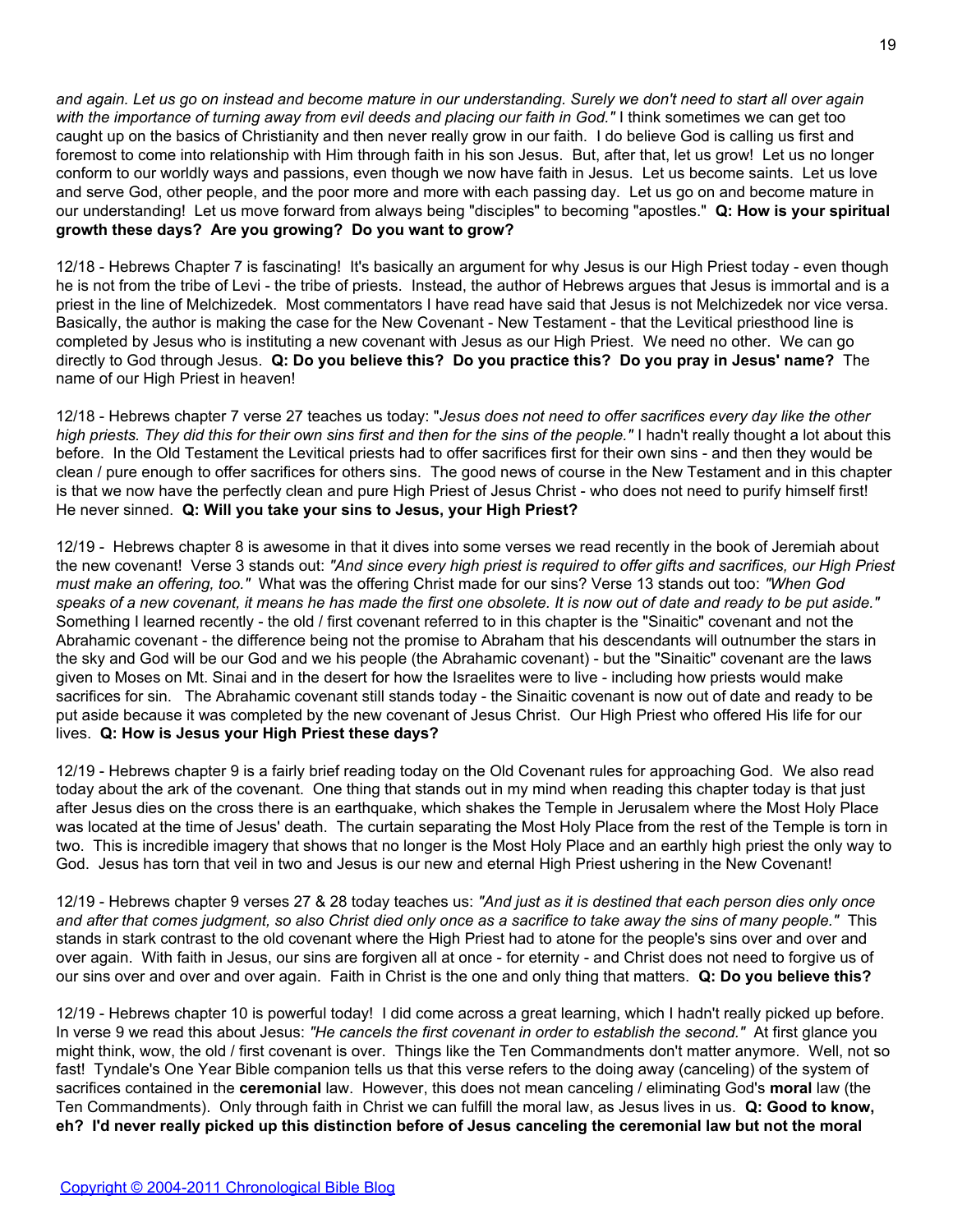**law. Do you see this distinction?** As I've done some more reading on this, I realize this is a bit of a contentious point for many Christians. Check out this great overview of the Mosaic Law in light of Jesus' life, death, and resurrection including a disagreement on my point above about the moral law - [at bible.org at this link](http://www.bible.org/page.php?page_id=880).

12/19 - Hebrews chapter 10 today is amazing! In verse 22 we read: *"Let us go right into the presence of God, with true hearts fully trusting him. For our evil consciences have been sprinkled with Christ's blood to make us clean, and our bodies have been washed with pure water."* Great stuff! The last few words of this verse remind me of the blessing of Baptism - as an outward sign of our inner transformation and faith in Christ. **Verse 24** is just pure joy & goodness: *"Think of ways to encourage one another to outbursts of love and good deeds."* Outbursts of love & good deeds indeed! Who are you encouraging these days to outbursts of love and good deeds? Can you think of some ways to do this? And **verse 25** reminds me of the importance of finding a church community to do life with together: *"And let us not neglect our meeting together, as some people do, but encourage and warn each other, especially now that the day of his coming back again is drawing near."* Do you meet together with others in a local church? Have you found a small group, community group, or prayer group that you can spend some quality time with outside of regular church services? A group where you can encourage, warn, and pray for each other? **Verse 26** and the following verses are strong reminders of the one option we have for our faith - the one true God to follow: *"Dear friends, if we deliberately continue sinning after we have received a full knowledge of the truth, there is no other sacrifice that will cover these sins." Q:* **Is there another sacrifice besides Jesus' sacrifice on the cross that will cover our sins?**

12/20 - Today we read Hebrews Chapter 11, which is a great reflection of the faith of our spiritual ancestors in the Old Testament! Some call this chapter the "Hall of Faith" - as in the Hall of Fame. :) I would encourage you to read this chapter entirely today – and again tomorrow in its entirety. Chapter 11 opens with this critically important verse for us to memorize and take to heart: *"Now faith is being sure of what we hope for and certain of what we do not see."* **Q: Are you sure of what you hope for? Are you certain of what you do not see? As you read through this chapter, do you see the value in the faith of our spiritual ancestors? In what area of your life might God be calling you to step forward in faith?**

12/20 - Verses 13 through 16 I think are four of the most amazing verses we've read in Hebrews and I think each of us should really meditate on what these verses might mean in our lives today: *"All these people died still believing what God had promised them. They did not receive what was promised, but they saw it all from a distance and welcomed it. They agreed that they were foreigners and nomads here on earth. Obviously people who say such things are looking forward to a country they can call their own. If they had longed for the country they came from, they could have gone back. But they were looking for a better place, a heavenly homeland. That is why God is not ashamed to be called their God, for he has prepared a city for them."* **Q: What do you think of these verses? If these heroes of our faith died still believing what God promised them - even though they did not receive what was promised here on earth - do you think that perhaps you and I should always be faithful in our lives to God no matter what we may think we're not "receiving" here on earth? If we're not receiving perfect health. If we're not receiving a perfect job. If we're not receiving a perfect family. If we're not receiving a perfect mental state. If not, if not, if not.... will we still believe what God promised us? Will we still believe that God is not ashamed to be called our God? Will we still believe that God has prepared a heavenly city for us?** Let us believe!

12/20 - Hebrews 11 verses 25 & 26 today tell us so much about the character and faith of Moses! *"He chose to share the oppression of God's people instead of enjoying the fleeting pleasures of sin. He thought it was better to suffer for the sake of the Messiah than to own the treasures of Egypt, for he was looking ahead to the great reward that God would give him."* **Q: Do these verses speak to us today as well? Will we share in the oppression of God's people? Or do we enjoy the fleeting pleasures of sin? Do we suffer for the sake of Jesus? Or would we prefer to chill out and hang out with our luxuries in life? Do we look ahead to the great reward that God promises? Will we pursue the character and faith of Moses in our own lives today?**

12/20 - Hebrews chapter 11 verses today finish out this chapter on "faith" strongly! Please take a minute to re-read this entire chapter 11 if you can. It is an amazing chapter of our spiritual ancestor's faith. **Q: How does reading about our spiritual ancestor's faith speak into your life today? Are their areas of your life where you can better live with faith? Can you turn over your fears and anxieties to God, in faith? Knowing, in faith, God will ultimately provide and thus there is nothing to fear or worry about today?**

12/20 - Hebrews 11 verse 38 stands out to me today: *"They were too good for this world."* I think it is helpful to remember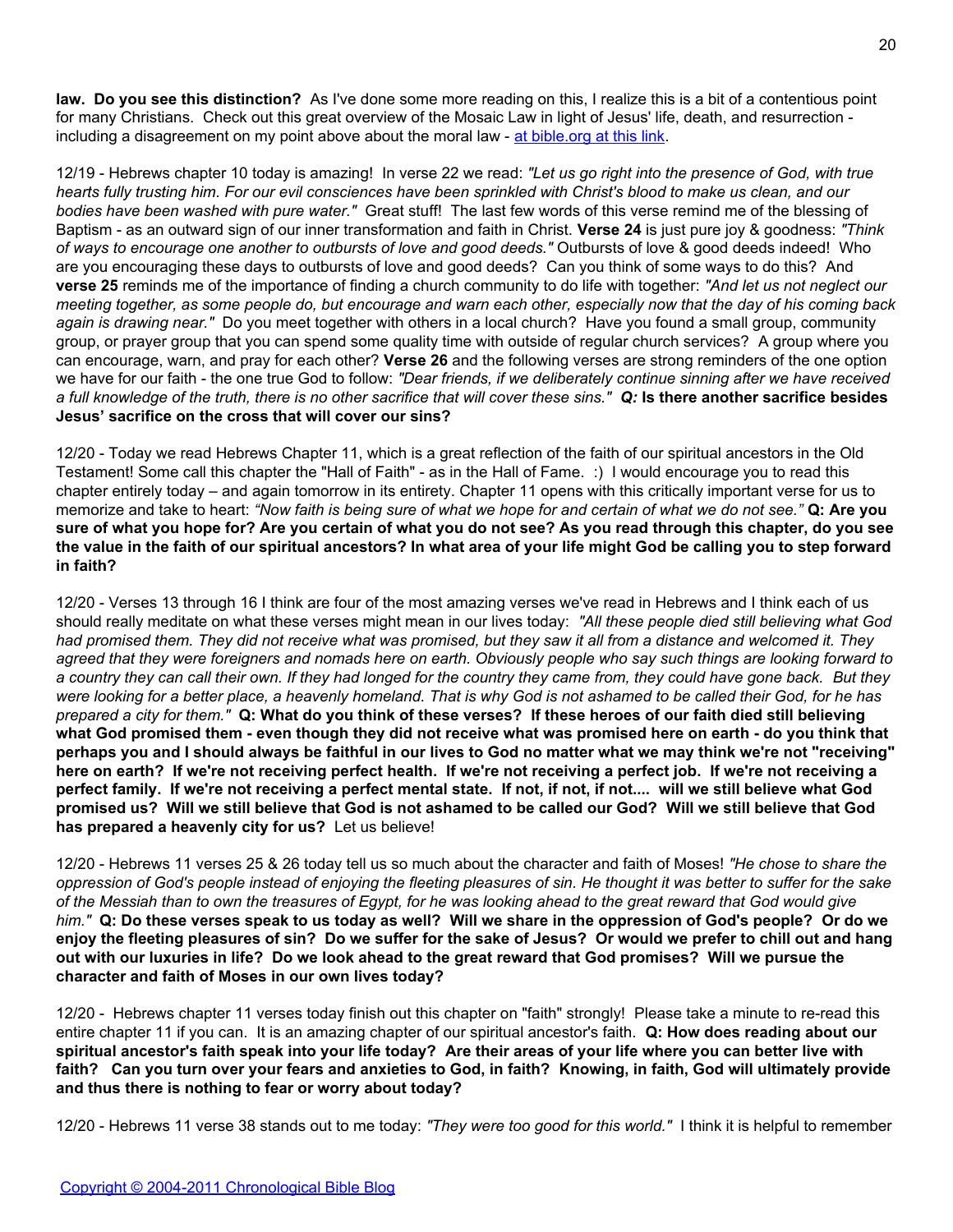that this current world is not our ultimate eternal home. It is temporary. We're called to be saints and love others in this world. But, we should not become too attached to it or what it offers. God has a better home for us in mind at the end of our race - our journey through this life. This verse says that our spiritual ancestors were too good for this world - and hence, many of them suffered. But they suffered knowing it was temporary. Impermanent. I don't think that this verse should make us conceited or arrogant in any way - being "too good" for this world - but hopefully it helps us realize that this life is not necessarily going to be easy in this world if we are truly living in faith.... In fact, sometimes I wonder that if our life is really easy if we are really living our faith? I just hope we never get complacent and chill out and relax because "we are so saved".... There is a dying world out there that needs us! **Q: How are you truly living your life in faith these days?**

12/20 - Hebrews chapter 12 verse 1 is phenomenal to think about - *"Therefore, since we are surrounded by such a huge crowd of witnesses to the life of faith, let us strip off every weight that slows us down, especially the sin that so easily hinders our progress."* I think sometimes we think that we are doing this Christian walk / faith thing alone. We think we are in this alone - just us & God. I think this verse helps remind us that there is a huge crowd of witnesses that are in this with us. I like to think of this cloud of witnesses cheering us on in our walk! They are rooting for us! **Q: So - in light of knowing we have these saints rooting for us, doesn't it make sense that we should strip away sin that hinders our walk? Is there sin your life that is hindering your walk? Will you allow Jesus to strip it away so that the cloud of witnesses can continue to cheer you on toward the finish line?** How do we run this race toward the finish line well? I think verse 2 tells us how - *"We do this by keeping our eyes on Jesus, on whom our faith depends from start to finish."* **Are your eyes on Jesus? Constantly? Does your faith depend solely on Jesus? Is your faith as fresh today as when you first came to faith in Jesus?** Verse 3 is a powerful reflection of Jesus' passion.... "*Think about all he endured when sinful people did such terrible things to him, so that you don't become weary and give up."* Think about what Jesus endured at the hands of the Roman guards. Think about Jesus' resolve. He was running the race toward the finish line. **Can reflecting on Jesus' passion help us resist becoming weary and giving up? How often do you reflect on Jesus' passion?** Verses 5 & 6 quote Proverbs 3:11-12 and the following verses then go into explaining this wisdom of this Proverb - *"My child, don't ignore it when the Lord disciplines you, and don't be discouraged when he corrects you. For the Lord disciplines those he loves, and he punishes those he accepts as his children."* **Do you believe this proverb to be true? Is the Lord perhaps disciplining you in some way today? Are you accepting or ignoring the discipline? Do you believe that the Lord disciplines those he loves? And that this "divine discipline" is ultimately good for you and everyone you come in contact with in your life?**

12/20 - Hebrews chapter 12 verse 14 starts out strong with: "*Try to live in peace with everyone, and seek to live a clean and holy life, for those who are not holy will not see the Lord."* I love this! If we seek to live in peace with everyone and live a clean and holy life people around us will see the Lord. This is very powerful to think about... You've probably heard this said before: "You may be the only Bible anyone ever reads". Or "you may be the only Jesus anyone ever meets." (not you being Jesus of course, but Christ within you shining through you!) **Q: Are you living in peace with everyone? Are you seeking to live a clean and holy life? Are others seeing the Lord in you? Are others reading the Bible through you?**

12/20 - Verse 28 stands out to me today: *"Since we are receiving a Kingdom that cannot be destroyed, let us be thankful and please God by worshiping him with holy fear and awe."* This is an interesting phrasing - worship God with holy fear and awe. It reminds me a lot of a lyric in Chris Tomlin's single, "Indescribable." He sings - "humbly we fall to our knees and say, "you are amazing God!"" That one word "humbly" jumped out at me in this song. **Q: It seems to me that there should be some reverence, holy fear, awe, and humility as we worship God? And maybe not just take worship and our relationship for God lightly? But be thankful for the opportunity to worship God?** Just some questions... Because then verse 29 tells us "*For our God is a consuming fire."*

12/21 - We wrap up the book of Hebrews today! Hebrews chapter 13 verse 2 has always stood out to me - *"Don't forget to show hospitality to strangers, for some who have done this have entertained angels without realizing it!"* Powerful eh? When we show hospitality to strangers, we may be entertaining angels! Something to definitely keep in mind... Verse 7 I think is a great reminder for each of us to rejoice in and show some appreciation for those that helped bring us to faith and to study the Bible - *"Remember your leaders who first taught you the word of God. Think of all the good that has come from their lives, and trust the Lord as they do."* **Q: Is there someone right now that this verse makes you think of? Can you send them a card or a quick email of encouragement to thank them for the impact they have had on your spiritual life?** Verse 8 is infamous and powerful and please memorize this one: *"Jesus Christ is the same yesterday,*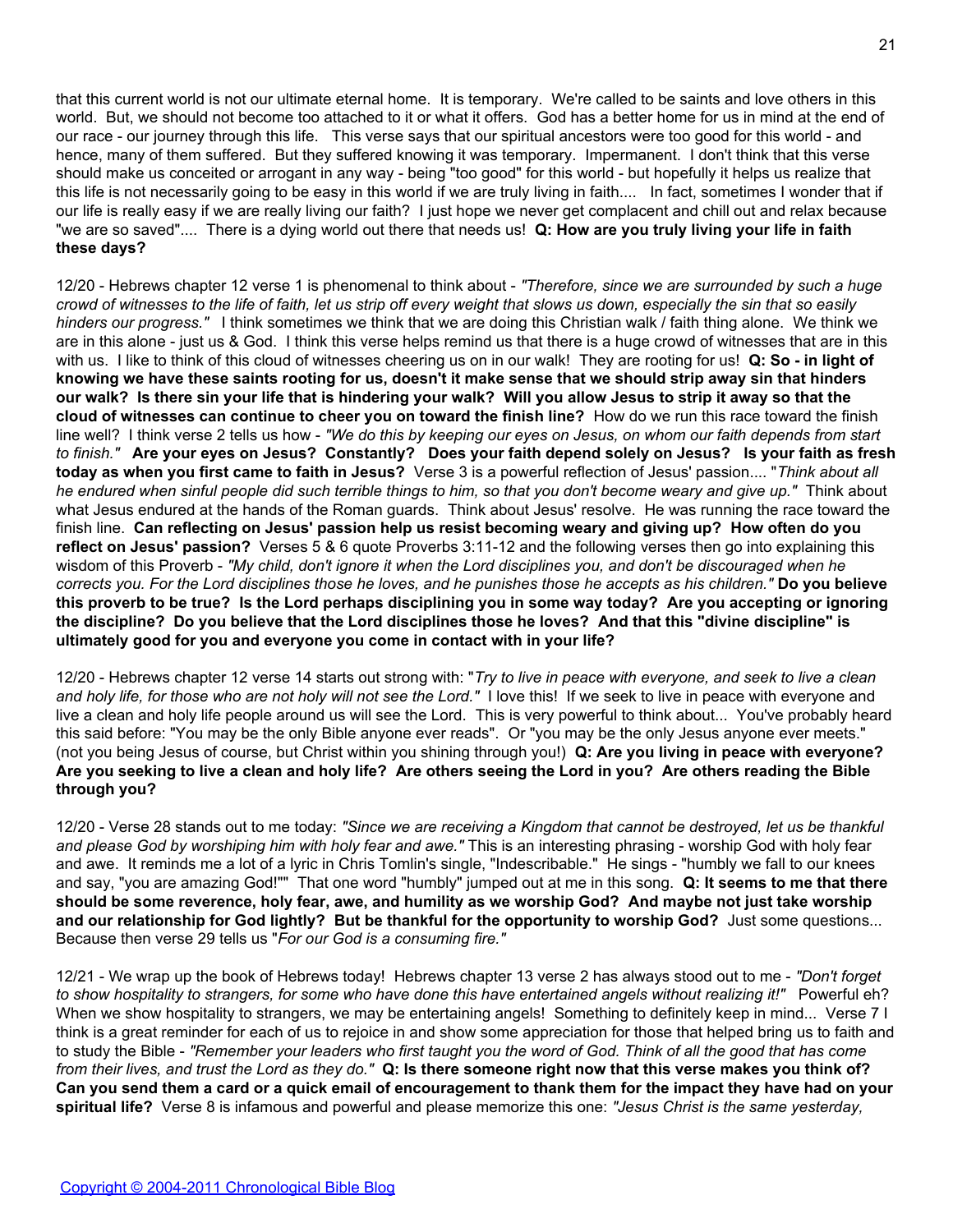*today, and forever."* **This is an easy verse to memorize, yes?** Say it with me. Hebrews 13:8 - "Jesus Christ is the same yesterday, today, and forever." Yep, I think you got it. :)

12/21 - Today we begin the Apostle Peter's first epistle!

**~ First Peter ~** Author: Peter the apostle Place: Uncertain, perhaps Rome Date: A.D. 63 or 64

Content: The apostle Peter wrote this letter near the end of his life to comfort and encourage the Jewish Christians who were living in Asia Minor. He points out that suffering is part of the Christian life and that God has an imperishable reward reserved for those who trust him. In case any were thinking of returning to Judaism to escape from persecution, Peter points out that the church is now the chosen nation and the priesthood of God. Hence any thoughts of returning to Judaism were futile. Peter then presents the example of Christ who suffered and admonished the believers to be prepared for the same experience.

Theme: The theme of First Peter is triumph through suffering. Early Christians lived difficult lives, often paying for their faith with their lives, but this letter shows us that it is worth it, no matter what the price. God knows all that is occurring and in his eternal plan will work everything out for the best. *(Above commentary is from Tyndale Publishers "The One Year Bible Companion" p. 32)*

12/21 - 1 Peter 1:4-6 are powerful verses: *"For God has reserved a priceless inheritance for his children. It is kept in heaven for you, pure and undefiled, beyond the reach of change and decay. And God, in his mighty power, will protect you until you receive this salvation, because you are trusting him. It will be revealed on the last day for all to see. So be truly glad! There is wonderful joy ahead, even though it is necessary for you to endure many trials for a while."* These verses tie in nicely with the Ezekiel 44:28 comments above, no? :) **Q: Are we truly glad about this priceless inheritance? Do we believe there is a priceless inheritance for us in heaven? Do we understand that we may have to endure many trials in this life before receiving this inheritance? Will you endure the many trials that will come your way, knowing that God's inheritance is awaiting you through His grace and your faith in Christ?**

12/21 - Verse 8 is a beautiful thought about Jesus and our relationship with him - *"You love him even though you have never seen him." Q:* **Even though you have never seen Jesus, do you love Him?**

12/21 - 1 Peter 2 verse 2 is awesome! *"You must crave pure spiritual milk so that you can grow into the fullness of your salvation. Cry out for this nourishment as a baby cries for milk, now that you have had a taste of the Lord's kindness."* **Q: Do you crave pure spiritual milk? What is pure spiritual milk? Could it be the Word of God, the Bible? Do you believe the Bible can help you grow into the fullness of your salvation? Do you cry out for this nourishment? Do you drink deeply of this nourishment? Daily?**

12/22 - 1 Peter 2 Verse 5 is beautiful imagery: *"And now God is building you, as living stones, into his spiritual temple. What's more, you are God's holy priests, who offer the spiritual sacrifices that please him because of Jesus Christ."* **Q: Do you believe that you are a living stone in God's spiritual temple? Do you believe you are a holy priest of God? If realizing that you are a holy priest of God is something new for you, how might this change how you live your life?**

12/22 - Today in First Peter chapter 1 verse 15 we read: *"But just as he who called you is holy, so be holy in all you do; for it is written: "Be holy, because I am holy.""* **Q: Do you believe that God is holy? Do you believe that you are called to be holy? Is this a goal in your life – to be holy? What are some ways you can move forward on this goal of being holy? Have you moved forward in holiness in this year? Will you continue to move forward in holiness next year? What are some specific areas of your life that God is calling you to holiness in during this coming year?**

12/22 - 1 Peter 2 verse 11 is powerful - *"So I warn you to keep away from evil desires because they fight against your very souls."* **Q: Do you believe evil desires fight against your soul? If so, will you keep away from evil desires? Will you not entertain those desires anymore?**

12/22 - Verse 24 today about Jesus is so strong - *"He personally carried away our sins in his own body on the cross so we can be dead to sin and live for what is right. You have been healed by his wounds!"* **Q: Are you dead to sin? Are you living for what is right? Do you believe you have been healed by Jesus' wounds? Will you accept this**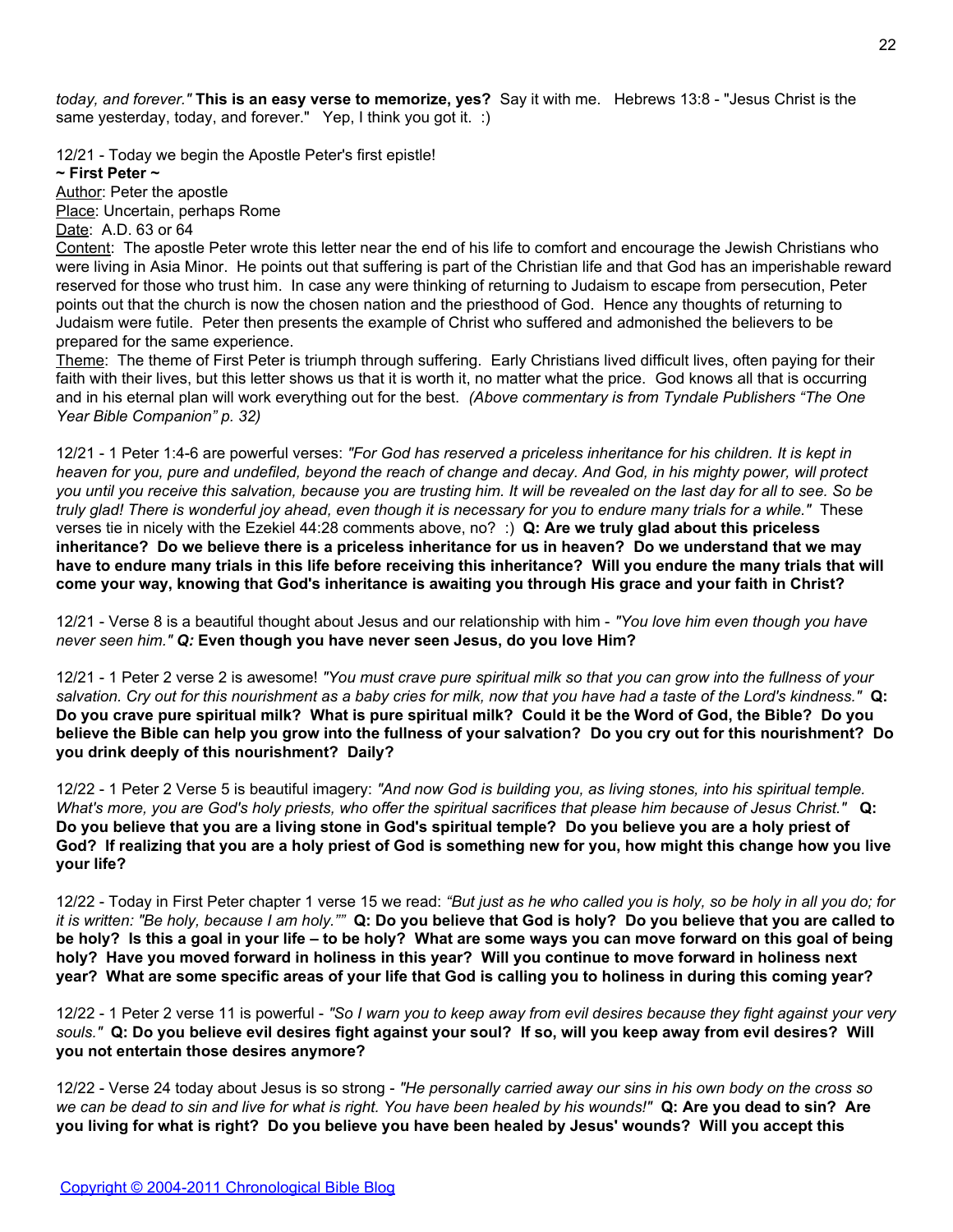# **healing? Will you kneel down at the foot of the cross and be healed?**

12/22 - 1 Peter 3 verse 13 is definitely something for each of us to consider - *"Now, who will want to harm you if you are eager to do good?"* I think this is very true. **If you are "eager" to do good, who will want to harm you?** Well, true, maybe someone who becomes jealous or who is just plain having a bad day... but generally speaking, I think we can avoid a lot of troubles in our life if we stay focused - no, eager - to do good. All the time. **Q: Are you eager to do good?**

12/22 - Suffering. Not something we like to think about - much less experience... 1 Peter 4 verses 1 & 2 are well worth letting sink in a bit - *"So then, since Christ suffered physical pain, you must arm yourselves with the same attitude he had, and be ready to suffer, too. For if you are willing to suffer for Christ, you have decided to stop sinning. And you won't spend the rest of your life chasing after evil desires, but you will be anxious to do the will of God."* **Q: Do you believe these verses to be true? Are you ready to suffer for Christ? Have you decided to stop sinning? Are you anxious to do the will of God and abandon chasing evil desires? Do you believe this is the Way?**

12/22 - In First Peter chapter 5 verse 8 today we receive a stern warning we all must heed: *"Be careful! Watch out for attacks from the Devil, your great enemy. He prowls around like a roaring lion, looking for some victim to devour. Take a firm stand against him, and be strong in your faith."* **Q: Do you believe the Devil prowls around like a roaring lion? Will you take a firm stand against him? How will you do this?** Memorizing scripture on a regular basis I believe is one very effective tool in this battle. As is reading and studying the Bible each and every day. I actually was sitting in the waiting room of a doctor's office recently and I picked up a Christian magazine that had an article on how to fight temptation. This article basically said to "know thyself" - know what and where your weaknesses / temptations are. Then, after taking this inventory, memorize a scripture verse or two that you can easily bring to mind when you find yourself in one of those times of weakness / temptation. And to cling to that scripture verse for all its worth. I haven't personally tried this yet, but I think I will. I do think that we can cling to scripture like a life preserver in our moments of weakness / temptation. Let us not ever forget that on this side of heaven the devil is out there prowling...

12/23 - Today we read the book of Second Peter! This is another great letter from Peter to the early Christian church written in approximately 65 to 68 A.D., just before Peter was martyred during the reign of the Roman emperor Nero. 1 Peter was more of a letter of encouragement to early Christians who were facing suffering, whereas 2 Peter is written to dispel false teachings within early Christianity.

# **~ Second Peter ~**

Author: Peter the apostle Place: Uncertain, perhaps Rome

#### Date: A.D. 67

Content: This letter was written by Peter shortly before his death and deals with the problems that the church would face after his departure. He encourages the believers to continue in their spiritual growth, realizing the truth of the Christian gospel. It does not consist of fable but fact. He warns them of false teachers who would destroy the truth by exalting their own ideas over those of the church. Finally, he points out that Christ will return some day to destroy the old order of this world; as a result, we ought not to become too attached to it.

Theme: Second Peter is a call to steadfastness in the midst of numerous pressures to drift from the truth. The world is seeking to undo the work of God, but we must resist all such pressure by living godly lives, believing the truth, enduring persecution, trusting God, and looking for Christ's return. *(Above commentary is from Tyndale Publishers "The One Year Bible Companion" p. 33)*

12/23 - 2 Peter 1 verse 3 brings up a couple of good questions we should ask ourselves - *"As we know Jesus better, his divine power gives us everything we need for living a godly life."* **Q: Do you want to know Jesus better? How will you do this? (hint - reading the Bible daily is one great way...) How else? Do you want to live a godly life? What does a godly life look like? Do you believe Jesus' divine power gives you everything you need to live a godly life?**

12/23 - Second Peter chapter 2 is a strong one that looks at the danger of false teachers - both in the Old Testament times through false prophets and also in the early church during the 1st century. I have to confess that as I read this chapter I think of some current books and movies and teachers in our modern world that I am afraid apply to the warnings of this chapter. **Q: Do you believe that there are false teachers also in our world today? Teachers that distort the Gospel message? Teachers that steer people away from Truth and into Darkness? Teachers that are in it for the money?**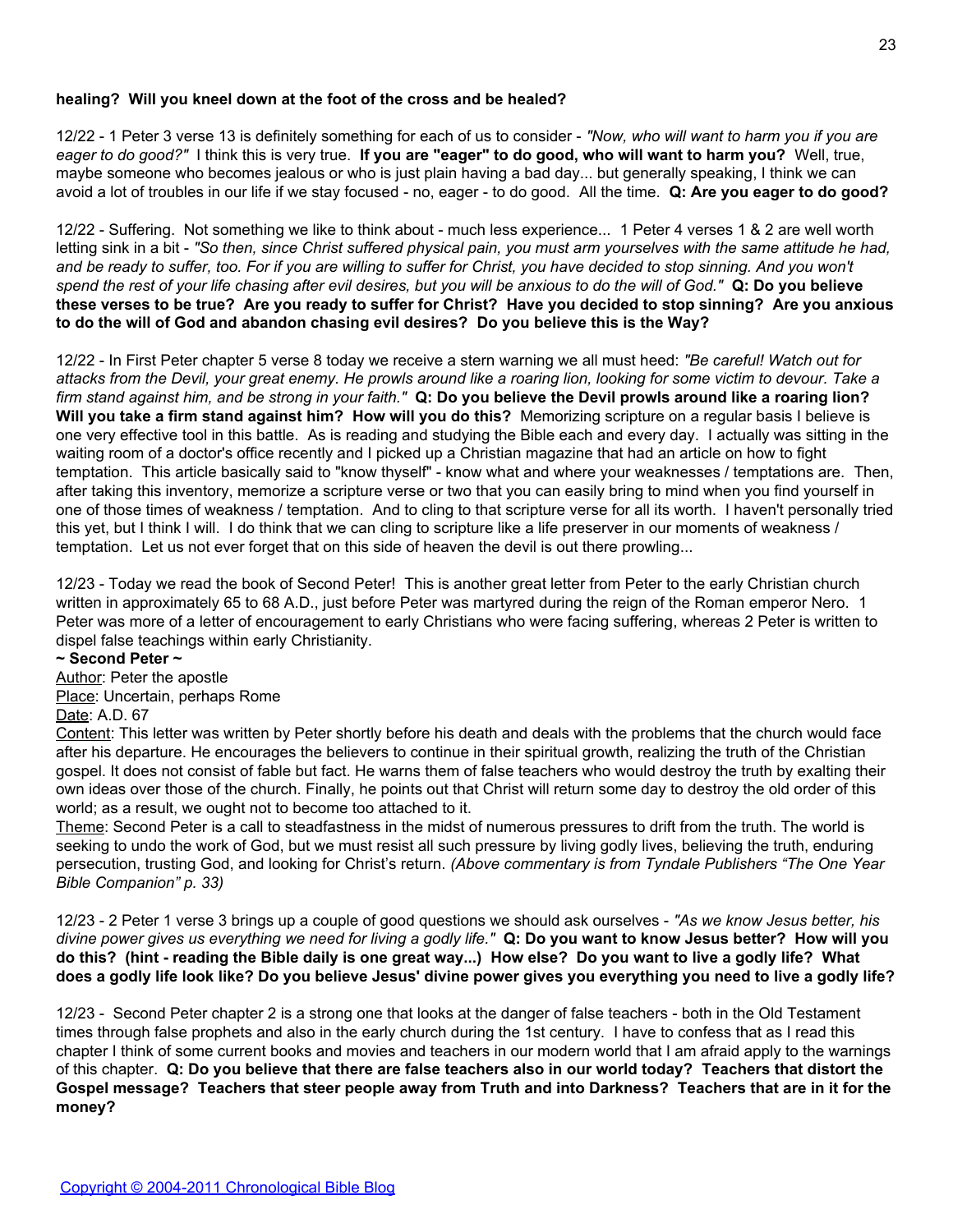12/23 - Verses 2 & 3 warn us that: *"Many will follow their evil teaching and shameful immorality. And because of them, Christ and his true way will be slandered. In their greed they will make up clever lies to get hold of your money."* Commentaries suggest that at the time Peter wrote this letter the shameful immorality was primarily sexual sin. The false teachers were allowing / encouraging people to basically do what they want sexually. They taught that there is no theological or spiritual or personal damage that will come with sexual do-whatever-you-wantness... (okay, that's not in the Bible - I made that up). **Q: Do we see this type of teaching today? Is this type of teaching true? Is it false? Is it shameful? Do you believe that sex can be damaging to you outside of the proper context of marriage?** Verse 19 warns again: *"They promise freedom, but they themselves are slaves to sin and corruption. For you are a slave to whatever controls you."* **What controls you? Is it purely love for God and his ways, which is great. Or is it something else...? Something that is dangerous and leads down a slippery slope... ? Will you instead pursue God, Jesus, the Holy Spirit and the True Freedom that only They can give you?** Please please be watchful of wolves in sheep's clothing. The Enemy comes in sheep's clothing to lie, steal, and kill. The lies may be attractive on the surface, but the core of the lie is deadly to you. Please cling to Jesus and God's Word, the Holy Bible, above all else.

12/23 - Today we finish the letter of Second Peter! Again, I have been so blessed reading through this letter this year. It's always a good thing to read a letter from a guy that Jesus said this about in Matthew 16:18 - *"And I tell you that you are Peter [which means rock], and on this rock I will build my church, and the gates of Hades [or hell] will not overcome it."* **Q: Do you believe that the gates of hell will not overcome the church of Jesus Christ?** (church - that's us. You and me and him and her. The body of Christ. Not the buildings...)

12/23 - Verse 3 is a reminder to us all: *"First, I want to remind you that in the last days there will be scoffers who will laugh at the truth and do every evil thing they desire."* Keep in mind that we live in the last days - everything post-Jesus' resurrection and ascension into heaven is last days. So, in the time of Peter and the early church there were scoffers who laughed at the truth and did every evil thing they desire. **Q: Is this still happening today?**

12/23 - Verse 9 is helpful in knowing why Jesus has not yet returned: *"The Lord isn't really being slow about his promise to return, as some people think. No, he is being patient for your sake. He does not want anyone to perish, so he is giving more time for everyone to repent."* He is giving more time for everyone to repent! **Q: Will we repent?**

12/23 - Verses 15 & 16 are very interesting. They are basically Peter giving praise to Paul's writing: *"This is just as our beloved brother Paul wrote to you with the wisdom God gave him-- Some of his comments are hard to understand, and those who are ignorant and unstable have twisted his letters around to mean something quite different from what he meant, just as they do the other parts of Scripture."* **Q: Have you ever found Paul's writing hard to understand?** I know many of my friend's have. And I have too on occasion. But, there is so much going on in Paul's letters that need to be looked at contextually and in depth. Overall, Paul's letter's have been such a blessing to me personally, and I look forward to reading them and studying them again next year with you! :)

12/24 - We start First John today! First John was written by one of Jesus' 12 disciples, John son of Zebedee - who also wrote the Gospel of John and the book of Revelation. First John was written between 85 and 95 A.D. when John was in Ephesus (in modern day Turkey) late in his life. The purpose of this letter was in large part to dispel Gnosticism, which was a twisting of Christianity - it basically meant salvation through knowledge (gnosis is Greek for knowledge). **~ First John ~**

Author: John the apostle Place: Uncertain, probably Ephesus Date: A.D. 85-95

Content: This very personal letter was written by the apostle John in his old age to believers who were very dear to him. He addresses them as his little children and gives them practical instructions for Christian living. He begins by stressing Jesus' incarnation and builds his commands upon the truth that those who know Jesus know the Father as well. Those who do not know Jesus do not know the Father, nor do they know the love of the Father. Christians, however, have experienced the love of God in their lives, for God is love, and have no need to fear either in this life or in the life to come. Theme: John stresses the basic truths of the Christian faith in this letter in order to comfort and encourage his children in the faith. The themes of love, forgiveness, fellowship, victory over sin, assurance, purity, and eternal life are woven together in a marvelous document that shines with the light of God in the darkness of the world. *(Above commentary is from Tyndale Publishers "The One Year Bible Companion" p. 33)*

12/24 - First John starts out strong right out of the gates in verse 1 and is very similar to the beginning of the Gospel of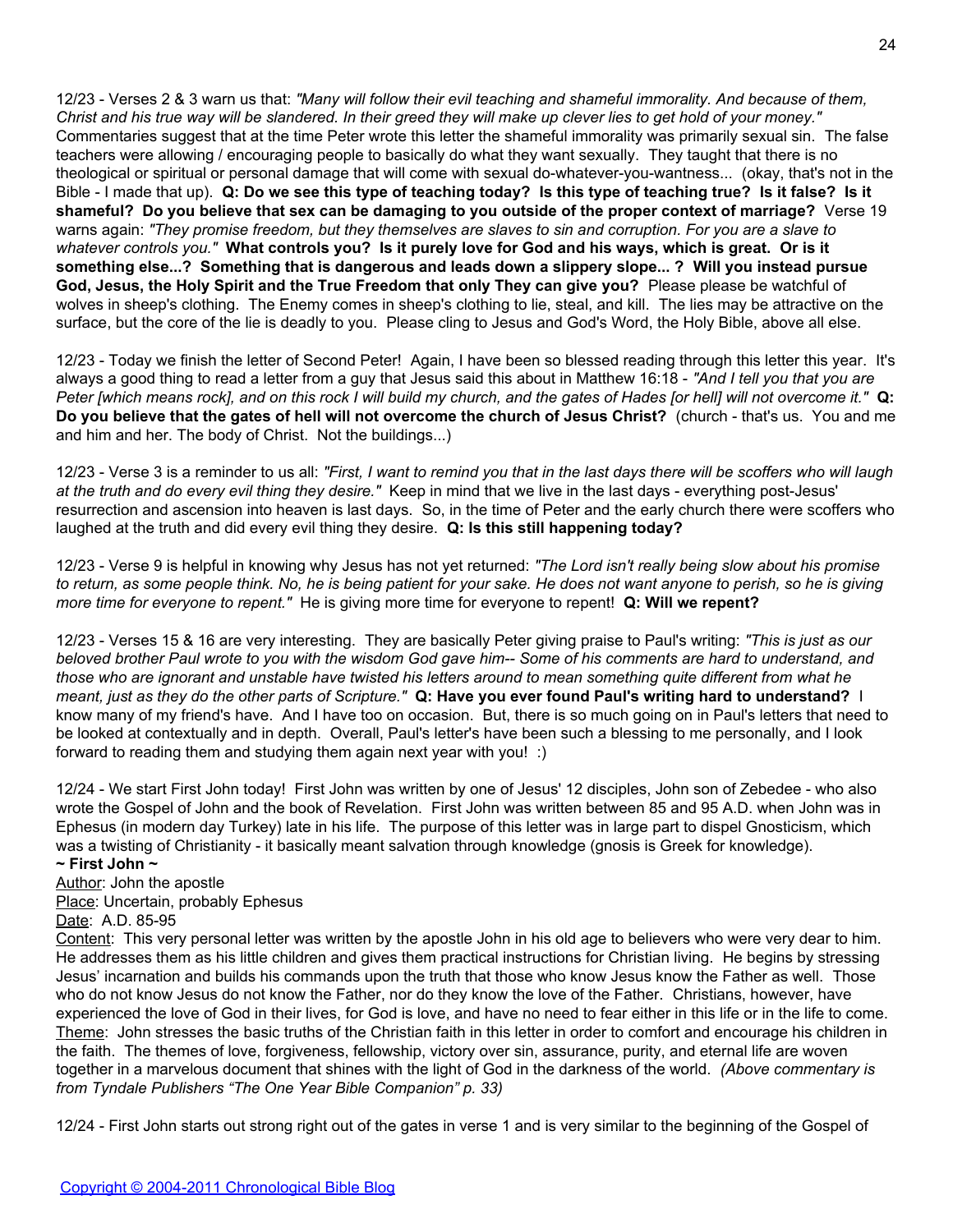John: *"The one who existed from the beginning is the one we have heard and seen. We saw him with our own eyes and touched him with our own hands. He is Jesus Christ, the Word of life."* **Q: Do you believe that Jesus Christ has existed from the very beginning of time with God the Father? Do you believe that Jesus is the Word of life?**

12/24 - And verse 5 is a message to us from Jesus via John: *"This is the message he has given us to announce to you: God is light and there is no darkness in him at all."* I love this. A month or so ago in this blog I reflected on God being a God of no shadows. All light. I love that thought. **Q: Do you believe God is light? And that there is no darkness, no shadows, in Him at all?**

12/24 - And in verses 8 & 9 we read: *"If we claim to be without sin, we deceive ourselves and the truth is not in us. If we confess our sins, he is faithful and just and will forgive us our sins and purify us from all unrighteousness."* **Q: Do you claim to be without sin? Do you confess your sins regularly and ask for forgiveness from God? Do you believe that God is faithful and just and will forgive you? And not just forgive you but purify you from your confessed sins? And heal you from your confessed sins?** Let us not deceive ourselves any longer. Let us allow the Truth to fully live in our hearts. Let us confess our sins, be forgiven, and be purified from all unrighteousness. Are you with me on this?

12/24 - First John chapter 2 is full of tons of wisdom today! Verses 5 & 6 are so strong: *"But those who obey God's word really do love him. That is the way to know whether or not we live in him. Those who say they live in God should live their lives as Christ did."* **Q: Do we realize that obeying God's Word, the Bible, demonstrates our love for God? Do we live our lives as Jesus did? Do we really love God? Do we obey God's Word?**

12/24 - Verse 9 certainly gives us much to consider in our lives: *"If anyone says, "I am living in the light," but hates a Christian brother or sister, that person is still living in darkness." Q:* **Are you living in the light?**

12/24 - Verses 15, 16 & 17 are worth looking at. Bible commentaries suggest that the "world" in these verses is not the created world or people - but the world of sin, which is the dominion of Satan. *"Stop loving this evil world and all that it offers you, for when you love the world, you show that you do not have the love of the Father in you. For the world offers only the lust for physical pleasure, the lust for everything we see, and pride in our possessions. These are not from the Father. They are from this evil world. And this world is fading away, along with everything it craves. But if you do the will of God, you will live forever."* **Q: Are we doing the will of God in our lives? Do you want to live with God forever? Do you continually pray to God to deliver you from lust & pride?**

12/24 - First John 2 verse 27 stood out to me today: *"But you have received the Holy Spirit, and he lives within you, so you don't need anyone to teach you what is true. For the Spirit teaches you all things, and what he teaches is true--it is not a lie. So continue in what he has taught you, and continue to live in Christ."* After we come to believe in Christ as Savior of the World - through his life, death on the cross for our sins, and resurrection - we are then blessed with the amazing gift of the Holy Spirit. And indeed the Holy Spirit will come to live within us. **Q: Do you believe that the Holy Spirit within you can teach you all things? Teach you what is true? Will you continue in what the Holy Spirit has taught you? Will you live in Christ?**

12/24 - First John 3 verse 1 is encouraging: *"See how very much our heavenly Father loves us, for he allows us to be called his children, and we really are!"* **Q: Do you know that our heavenly Father loves you? Do you know that you are a child of God?**

12/24 - First John chapter 3 verse 9 is powerful in today's readings! *"Those who have been born into God's family do not sin, because God's life is in them. So they can't keep on sinning, because they have been born of God."* Keep in mind that this does not mean that as a Christian you won't stop sinning completely and be perfect. However, you will be in the process of being sanctified and your life will be shown as someone who is compelled to do what is right, because God is in you, versus having a life that shows you are compelled to sin, if you were without God. But, this verse is still great for believers to reflect upon - we do not want to sin anymore and we're in the process of sinning less and less through sanctification - until the day we are in heaven with Christ when indeed we will never sin again. **Q: Do you realize this is your eternal purpose?**

12/24 - Today in First John chapter 3 verse 16 we read: *"We know what real love is because Christ gave up his life for us. And so we also ought to give up our lives for our Christian brothers and sisters."* This is a powerful verse for us to reflect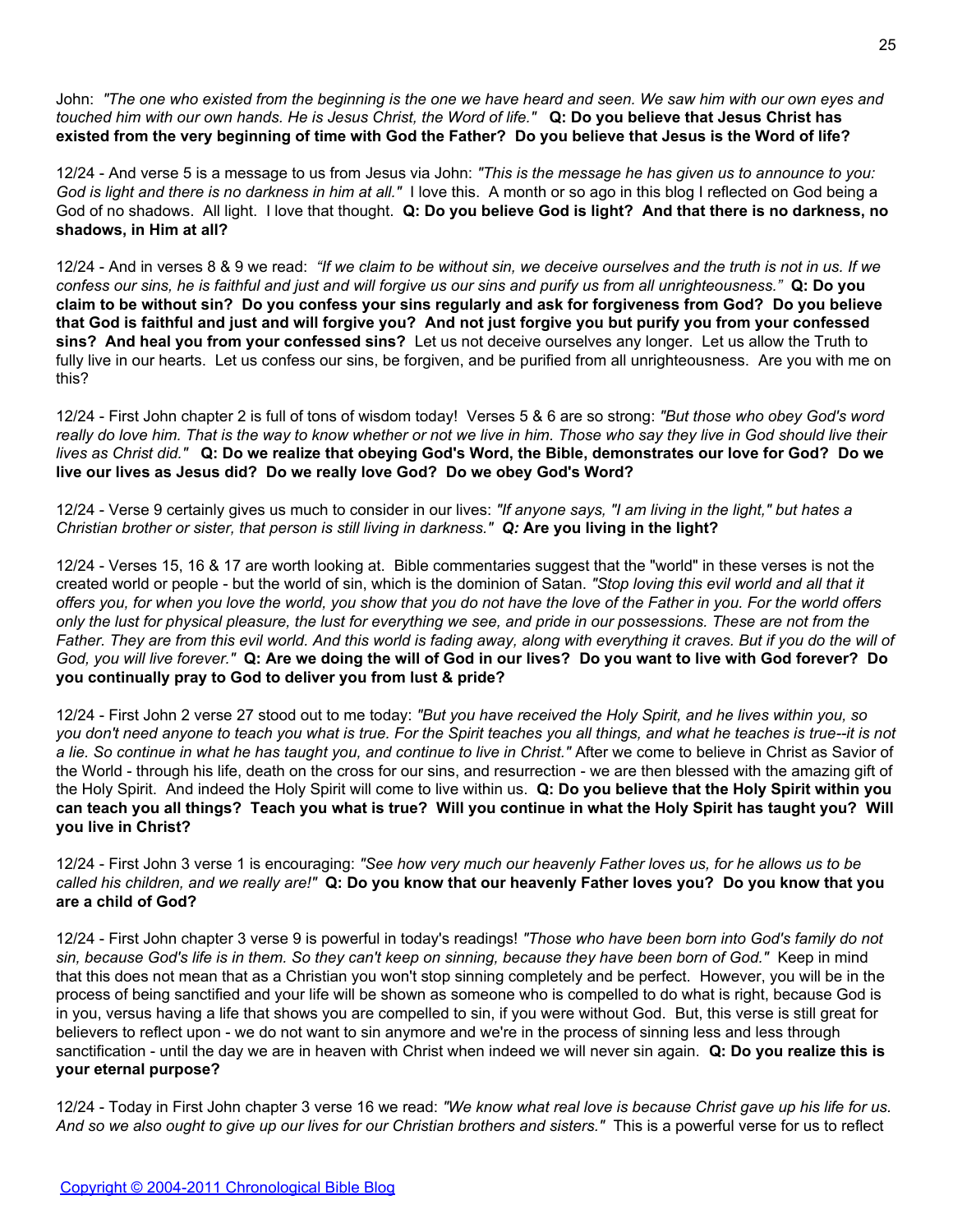on. Jesus died on the cross for our sins. He gave up his life so that we may have eternal life with the Father through faith in him. Jesus' giving up his life for you and me is real love. **Q: How might we be able to show real love toward others? How might we be able to give up our lives for others? Not necessarily are we being called to death on a cross - but how about a figurative death in our lives on how we invest our time, energy, & passions? Is it possible that our indulgence in luxury goods and how we waste precious time could cost the very lives of someone else in need somewhere in the world? Can we give up our "life", our luxury goods, and our wasting of time so that we can show real love for others? Will we? Will we follow Jesus in the giving up of our own life for the sake of others?**

12/24 - First John chapter 4 verse 1 starts us off with quite a warning today: *"Dear friends, do not believe everyone who claims to speak by the Spirit. You must test them to see if the spirit they have comes from God. For there are many false prophets in the world."* The interesting thing about this verse for me today is the implication to "see if the spirit they have comes from God." Meaning, that the spirit some have come from the opposite of God - the devil. A bit scary to think about this and realize this. But, it's true. There is good and evil in the world, and good and evil spirits influencing people. It's better if we realize this. It is a fallen world. **Q: Do you believe this verse to be true? Do you believe there is both good - and evil - in the world? Do you believe there are many false prophets in the world?**

12/25 - 1 John 4 Verses 7 through 21 are incredible verses on LOVE! A fun Bible fact for you here - the world love appears 43 times in First John overall - and 32 times in the short section of 4:7 through 5:3. We're in the Christian love section here! :) Certainly verses 9 & 10 here are well worth each of us reflecting upon: *"God showed how much he loved us by sending his only Son into the world so that we might have eternal life through him. This is real love. It is not that we loved God, but that he loved us and sent his Son as a sacrifice to take away our sins."* D**o you believe these verses to be true? Do these verses maybe remind you of a similar verse John wrote in his Gospel?** John 3:16 - *"For God so loved the world that he gave his one and only Son, that whoever believes in him shall not perish but have eternal life."* It is awesome that we have these verses to reflect upon - along with Daniel chapter 12 verse 2 above. **Q: See any ties between these verses from the Old & New Testaments regarding eternal life?**

12/25 - We finish the book of First John today! What a great book it has been for me this year. I hope it has been a blessing for you as well. Verses 3 & 4 in 1 John chapter 5 are powerful: *"Loving God means keeping his commandments, and really, that isn't difficult. For every child of God defeats this evil world by trusting Christ to give the victory."* **Q: Do you love God by keeping his commandments? Do you trust Jesus to give you the victory over evil in this world? Does your trust in Jesus make keeping God's commandments not difficult?**

12/25 - Verses 14 & 15 are good reflections on how we should pray - and that we should pray: *"And we can be confident that he will listen to us whenever we ask him for anything in line with his will. And if we know he is listening when we make our requests, we can be sure that he will give us what we ask for."* **Q: Do you pray confidently, asking God for things that are in line with his will? Do you know that God is listening to your prayers? Are you sure that he will give you what you ask for, if it is in line with his will?**

12/25 - And verse 21 is a powerful end to this book of 1 John: *"Dear children, keep away from anything that might take God's place in your hearts."* **Q: Is there anything in your life that might take the place of God in your heart? Will you turn this idol over to God? Will you keep away from this idol? Will you allow God to take the primary place in your heart and your mind?**

12/25 - Today we read through the very short letter of Second John! This letter, like First John, was written by one of Jesus' 12 disciples, John son of Zebedee - who also wrote the Gospel of John and the book of Revelation. This letter was essentially written to continue to dispel Gnosticism, which was a twisting of Christianity - it basically meant salvation through knowledge (gnosis is Greek for knowledge). Gnostic teachers were traveling throughout the land at the time this letter was written, and this letter warns people to not encourage this false teaching in any way.

#### **~ Second John ~**

Author: John the apostle Place: Uncertain, probably Ephesus Date: A.D. 85-95

Content: This short letter was written either to a Christian woman whom John knew or to a church personified as a woman. In any case, it was written to encourage true Christian love and to warn against the deceivers who were coming into the world. John charges the believers not to participate in their evil, but to stand for the truth no matter what that cost.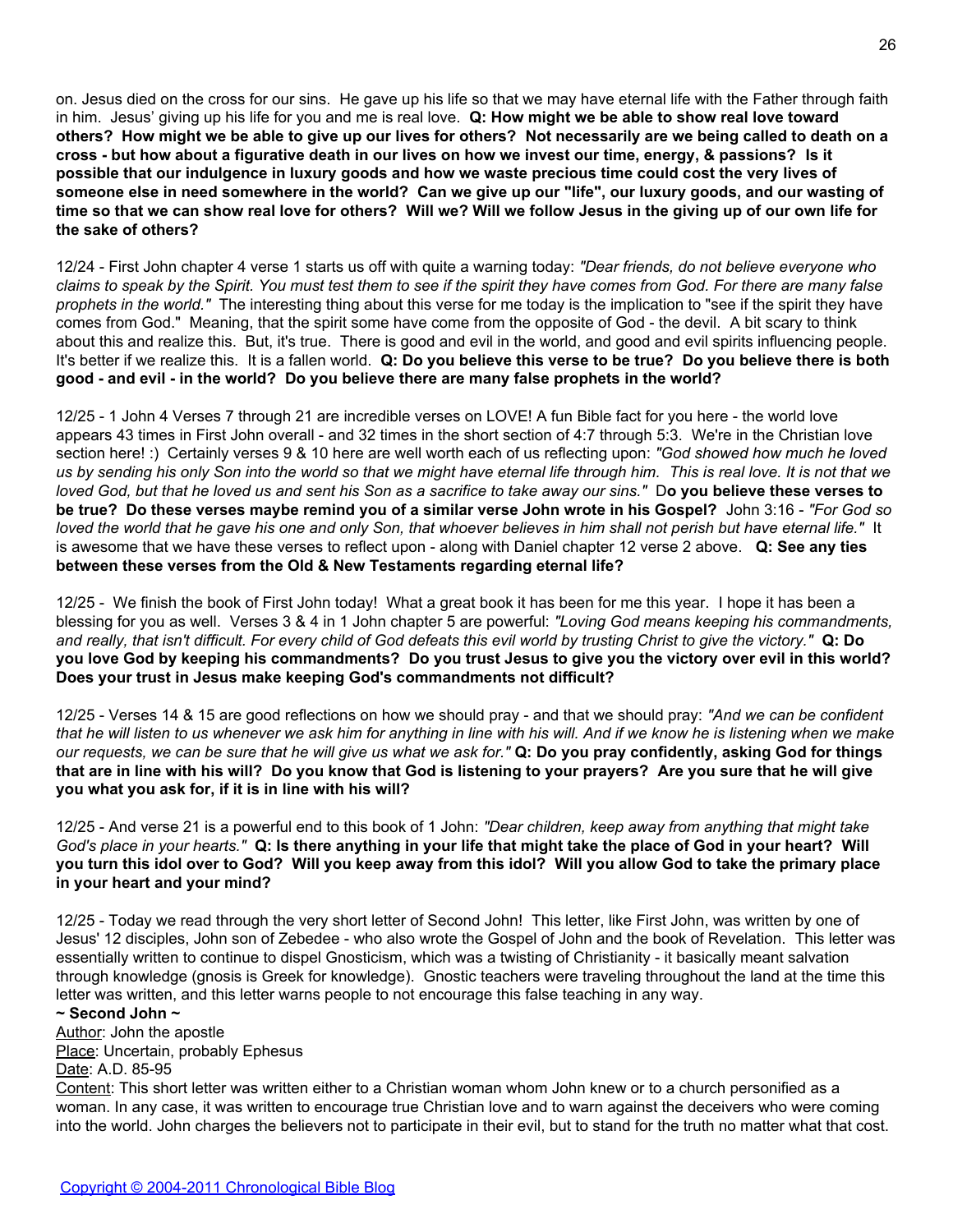Theme: The need for Christians to be alert and diligent when it comes to false doctrine is the theme of this letter. We must be aware that false doctrine exists and we must be ready to deal with it, if confronted. All the while, however, we must live out the love of God in our lives. *(Above commentary is from Tyndale Publishers "The One Year Bible Companion" p. 34)*

12/25 - Verses 5 & 6 certainly stand out in this short letter: *"And now I want to urge you, dear lady, that we should love one another. This is not a new commandment, but one we had from the beginning. Love means doing what God has commanded us, and he has commanded us to love one another, just as you heard from the beginning."* **Q: Are you loving others frequently & consistently in your life? Do you demonstrate love for others consistently? Do you love God's commands? Do you love others as Jesus loved you?**

12/25 - Today we also start and finish the book of Third John! Yes, it is quite a lengthy letter... :) This letter, like the 2 before it were written by the disciple John in about 85 to 95 A.D. The purpose of this letter is actually somewhat the opposite of the purpose of Second John. In Second John - see yesterday's post below - we learned that John was warning against providing hospitality to traveling false teachers. In Third John, John is asking Gaius to show hospitality to traveling teachers - but teachers that are teaching the truth. The unfortunate aspect of today's letter is that there is a bit of a dictator leading the local church named Diotrephes who is not welcoming in traveling teachers who teach the truth - the Gospel. So, I think we can learn from Second John & Third John that hospitality is obviously a very good thing - though, we should exercise caution with hospitality when there is danger of propagating a false teaching.

#### **~ Third John ~**

Author: John the apostle

Place: Uncertain, probably Ephesus

# Date: A.D. 85-95

Content: This short letter is a personal note from John the apostle to his friend Gauis, encouraging him to support the traveling evangelists who are preaching the truth. He warns Gauis against such men as Diotrephes who refuse to help in spreading the gospel and commends others, such as Demetrius, for helping.

Theme: Christians are to support one another in the work of Christ. Not to do so is the work of Satan, who seeks to destroy the believers. John stresses that all believers are bound together as Christians and should work for the common good of all. *(Above commentary is from Tyndale Publishers "The One Year Bible Companion" p. 34)*

12/25 - Verse 11 stands out in this letter, following John's writing about Diotrephes behavior - *"Dear friend, don't let this bad example influence you. Follow only what is good. Remember that those who do good prove that they are God's children, and those who do evil prove that they do not know God."* **Q: Do we have examples of good and bad leaders in our life? Do we follow only the example of the good? Do you believe following the example of people doing good is proof that we are children of God?**

12/26 - Today we start and finish the book of Jude!

# **~ Jude ~**

Author: Jude, a brother of Jesus

Place: Uncertain

Date: A.D. 65-70

Content: It is not known to whom this letter was addressed, but the problem that Jude confronts is very clear. Jude is urging the believers to stand firm against some false teachers and the false doctrine that they bring. In a lengthy passage Jude gives examples of judgment in the past that God visited upon sin, as well as a devastating description of the evil lives of those false teachers. Jude closes with an exhortation to the Christians to stand fast in the power of God who will keep us from falling.

Theme: The danger of false doctrine and the need for constant vigilance by the church is the theme of this book. Jude admonishes us to examine what people say and the kind of lives that they live so that we may approve what is pleasing in the sight of God. We may call upon God to help in this with full assurance that he will hear and answer our prayer. *(Above commentary is from "The One Year Bible Companion" pp. 34-35)*

12/26 - The letter of Jude carries forward some of the themes in John's letter's we've recently read about false teachers. This letter was written in about 65 A.D. From Jude & John, it seems like there were obviously some issues of false teachers back in the early church. People that twisted the truth of who Jesus was. I read a commentary today which said the twisted truths back then were basically these: 1. Jesus was not divine. He was just a man who was infused with the divinity of "the Christ" when he was Baptized in the Jordan, but that the divine nature left him before he died on the cross. (this would be a huge issue for theology... it ain't true folks...) and 2. Once you believe in Christ and your sins are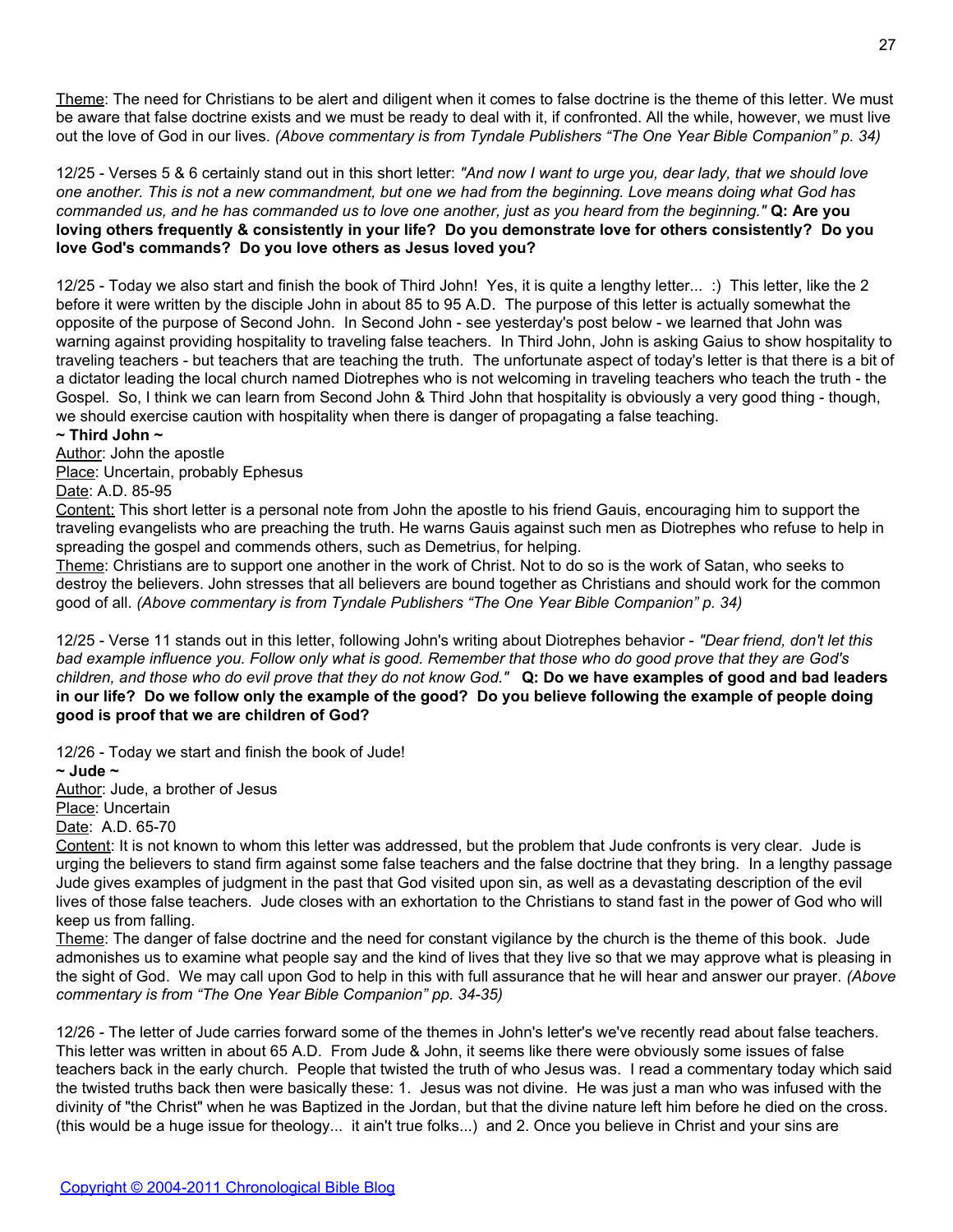forgiven, then you have a license to do whatever you want in life. You're home free. Feel free to be as immoral as you want. (again not true of course...). Early Gnosticism was a part of the problem with these lines of thinking. The early Gnostics basically believed that anything of matter/material/flesh was bad, and anything of the spirit was good. Hence, their belief that Jesus really couldn't have been a man and God at the same time - and that once they were saved/ believed in Christ, then their sins were forgiven in the spiritual realm, so they could do whatever the heck they wanted. They veered way off the path of Truth... All this to say - it is so easy for theology to get twisted around. It happened back in the early church as we see in Jude's letter today, and in John's previous letters. And it happens today. Something I heard recently that I liked and that I believe is so true. The Gospel is not complicated. It's simple. If you want the straightforward simple truth of the gospel, head for the Gospel of John in the New Testament and everything you basically need to know is there. That's it. We don't need to complicate things so much that we get ourselves caught up in ideas that basically create barriers to our relationship with God. God who loves us so much and wants to be in relationship with us... we have a good way of complicating this very simple love relationship! :)

12/26 - Verse 24 is so wonderful at the end of Jude's letter today:- *"And now, all glory to God, who is able to keep you from stumbling, and who will bring you into his glorious presence innocent of sin and with great joy."* Great joy indeed I believe can only be found through our relationship with God! There are other temporary happinesses we experience in life. But great joy... that's God.

12/26 - Today we start the book of Revelation! I have to confess that I have been a bit nervous about blogging through the book of Revelation. But here goes nothing! :) Revelation has been called "The Revelation of John", but really this book is "The Revelation of Jesus Christ". It is believed that the apostle John wrote this book. He also wrote the Gospel of John and the letters of First, Second, and Third John. There was some dispute about the apostle John writing this book in the third century by a bishop named Dionysius - as he thought the writing style of this book was so different from the Gospel of John & his letters. But most do believe that the apostle John did indeed write the book of Revelation on the Island of Patmos, off the coast of Ephesus, or modern-day Turkey. It is said that one of the major purposes of this book, written in circa 95 A.D., was to encourage Christians to resist the Roman empire's demands of emperor worship. The other important thing to note is the Revelation is apocalyptic literature, which means that its writing is highly symbolic. There are basically 4 lines of thinking on how to interpret the book of Revelation, which I think are helpful to consider before diving into this book. I am editing these comments below from bible.org at this link: [Please check out this link](http://bible.org/page.asp?page_id=1368#P81_21449) for more details on these 4 points below and the book of Revelation overall - these comments were edited on bible.org from M. C. Tenney, *Interpreting Revelation*.

"(1) The *preterist* approach believes that "Revelation is simply a sketch of the conditions of the empire in the first century."

(2) The *historicist* view (or continuous-historicist view) "contends that Revelation is a symbolic presentation of the entire course of the history of the church from the close of the first century to the end of time."

(3) The *futurist* approach usually argues that "all of the visions from Revelation 4:1 to the end of the book are yet to be fulfilled in the period immediately preceding and following the second advent of Christ."

(4) In the *idealist* approach, "the Revelation represents the eternal conflict of good and evil which persists in every age, although here it may have particular application to the period of the church.""

12/26 - Into the readings today... Chapter 1 verse 8 certainly stands out in today's readings, as we hear from Jesus himself: *""I am the Alpha and the Omega--the beginning and the end," says the Lord God. "I am the one who is, who always was, and who is still to come, the Almighty One."* I like that - the Alpha & Omega. The first and last letters of the Greek alphabet. Jesus is the beginning and end of all things. Jesus is God. In verses 17 & 18 today we hear this similar theme from Jesus again to John: *"Don't be afraid! I am the First and the Last. I am the living one who died. Look, I am alive forever and ever! And I hold the keys of death and the grave."* It is awesome that Jesus uses the term Living One here. This is very similar to Old Testament verses we hear about God being a Living God. Jesus is also truly Living today in our lives. **Q: Do you believe Jesus is the Alpha & Omega? The Living One?**

12/26 - Revelation chapter 2 begins our journey of Jesus' messages to the seven churches in Asia Minor! (modern day Turkey). Depending on what type of Bible you read, you might notice that ALL of the words in chapter 2 in today's readings are highlighted red - meaning, we are hearing directly from Jesus in these verses, so it's good to pay attention here! :) The beginning of Revelation 2 verse 2 stands out to me today - *""I know all the things you do."* Short and simple.... **Q: Do you suppose this is true about Jesus and your life? Do you think Jesus knows all of the things you do? Even every single thing that you think?**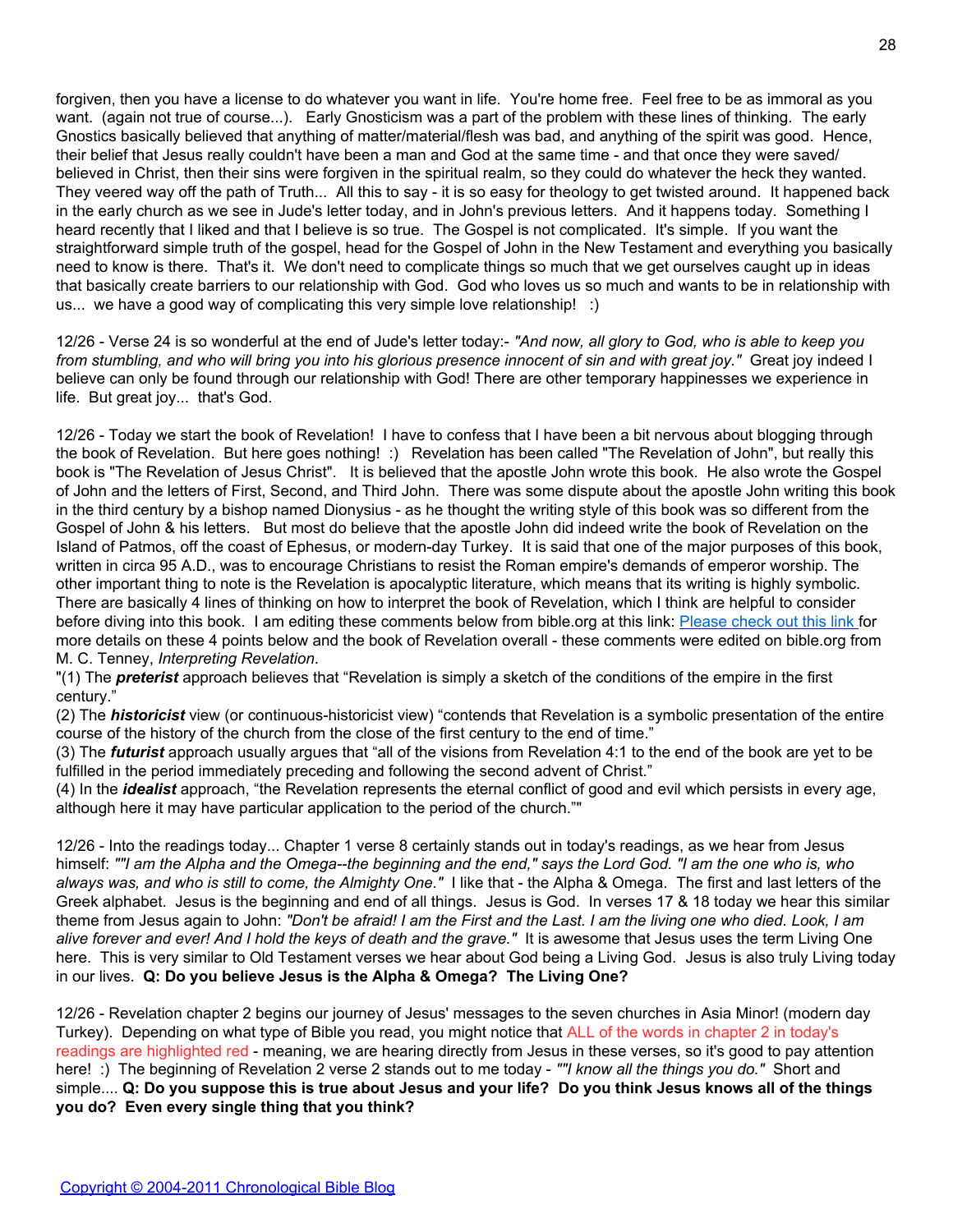12/26 - Verse 7 certainly stands out today as well from Jesus: "*Anyone who is willing to hear should listen to the Spirit and understand what the Spirit is saying to the churches. Everyone who is victorious will eat from the tree of life in the paradise of God."* The tree of life takes us back to the Garden of Eden with Adam and Eve. Adam and Eve ended up eating from the forbidden tree of knowledge - which gave them the knowledge of good and evil. God then banished them from the Garden before they could eat from the tree of life and live eternally. The tree of life represents eternal life, and as we see in this verse it is offered to all who are victorious. **Q: What does it mean to be victorious? Do you want to eat from the tree of life in the paradise of God? Will you listen to the Spirit and understand what the Spirit is saying?**

12/26 - Verse 17 is intriguing! "*Everyone who is victorious will eat of the manna that has been hidden away in heaven. And I will give to each one a white stone, and on the stone will be engraved a new name that no one knows except the one who receives it."* The second sentence is very intriguing to me - a white stone will be given with a new name upon it. I need to do some more research on what exactly this means. If anyone has thoughts on the white stone / new name, please share.

12/26 - Revelation chapter 2 verse 19 is awesome as Jesus says: *""I know all the things you do--your love, your faith, your service, and your patient endurance. And I can see your constant improvement in all these things."* **Q: How are you doing in these areas in your life? Are you focusing on love, faith, service and patience? Are you constantly improving in these areas in your life?**

12/27 - Revelation chapter 3 verse 3 is powerful from Jesus: *"Go back to what you heard and believed at first; hold to it firmly and turn to me again."* My thought here is that sometimes we are so on fire for our faith in Jesus and God – particularly when we first believe. And then this fire and initial strong faith begins to wane over time. And to a degree, this is okay. We will not be on the "mountaintop" all of the time – we must traverse through the valleys as well. **Q: But, if perhaps we've been camped out in the valleys for a bit too long now, is it possible that we might need to go back to what we heard and believed at first? Might we need to hold to these first beliefs more firmly? And turn to Jesus again? This Advent and Christmas season, will you return to Jesus once again? Will you return to the Manger in Bethlehem?**

12/27 - Today in Revelation chapter 3 we read about The Message to the Church in Philadelphia and Laodicea. Verse 8 today is powerful, from Jesus: *"I know all the things you do, and I have opened a door for you that no one can shut."* Jesus has opened the door for us to enter God's kingdom through faith in him. No one can keep us from entering through this open door - besides ourselves. **Q: Will you walk through the door Jesus has opened for you?**

12/27 - Verses 15 and 16 are convicting words from Jesus! *""I know all the things you do, that you are neither hot nor cold. I wish you were one or the other! But since you are like lukewarm water, I will spit you out of my mouth!" Q:* **Are you hot or cold in your faith for God these days? Or maybe lukewarm? Will you live now and tomorrow with only a hot faith in God? Hot Tamales Hot? :)**

12/27 - Verse 20 is beautiful from Jesus: *""Look! Here I stand at the door and knock. If you hear me calling and open the door, I will come in, and we will share a meal as friends."* As we read above - the door to entering into the kingdom of God through faith in Jesus is open and no one can shut it - except maybe we will shut the door ourselves in our own lives. **Q: If you have shut the door, is it possible that you hear Jesus knocking on the door? Is it possible Jesus is calling to you from the other side of the door you have shut? Will you open it? Do you want to share a meal with Jesus as friends?**

12/27 - Revelation chapter 4 today is an amazing chapter, where we get a great glimpse of worship in heaven! Verses 1 & 2 are an awesome start to this chapter with John first seeing an open door in heaven and then being instantly in the Spirit! *"Then as I looked, I saw a door standing open in heaven, and the same voice I had heard before spoke to me like a trumpet blast. The voice said, "Come up here, and I will show you what must happen after this." And instantly I was in the Spirit."* Verse 3 stands out today with a great glimpse of God's glory - *"The one sitting on the throne was as brilliant as gemstones--jasper and carnelian. And the glow of an emerald circled his throne like a rainbow."* You'll note that there is not a clear description of God, as he is often described as dwelling in an "unapproachable light". But I think the gemstones and the emerald rainbow are pretty good starters for envisioning God's glory... **Q: Can you imagine seeing God face to face some day? Does this make your heart leap with excitement and joy?**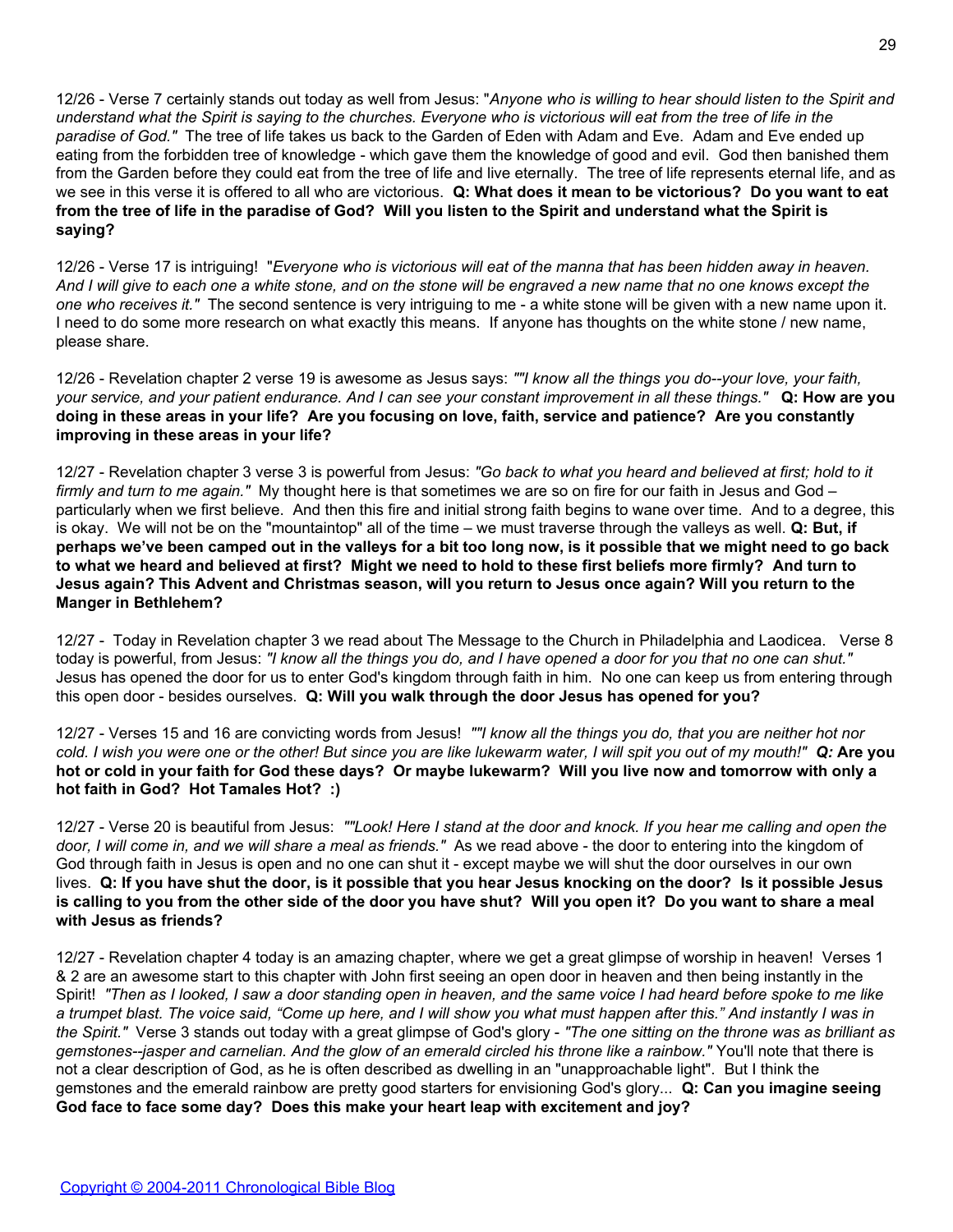12/27 - Verse 4 stood out in today's readings as well: *"Twenty-four thrones surrounded him, and twenty-four elders sat on them. They were all clothed in white and had gold crowns on their heads."* It is said that these 24 thrones represent both the 12 tribes of Israel and the 12 apostles of Jesus. Thus, representing all righteous and redeemed men and women before and after Jesus' life. Verses 6 & 7 will remind us of the seraphs in Isaiah and the cherubim in Ezekiel - *"In the center and around the throne were four living beings, each covered with eyes, front and back. The first of these living beings had the form of a lion; the second looked like an ox; the third had a human face; and the fourth had the form of an eagle with wings spread out as though in flight."* These creatures are said to represent aspects of the attributes of God. The lion representing majesty & power. The ox representing faithfulness. The human representing intelligence. And the eagle representing sovereignty. Verses 10 & 11 is a beautiful look at elders worshiping God! *"The twenty-four elders fall down and worship the one who lives forever and ever. And they lay their crowns before the throne and say, "You are worthy, O Lord our God, to receive glory and honor and power. For you created everything, and it is for your pleasure that they exist and were created."* **Q: Imagine yourself in heaven with a crown of some sort. Will you lay down your crown before the throne of God and worship God in this same manner? Do you believe that God is worthy to receive all glory, and honor, and power? Do you believe that it was for God's pleasure that everything exists and was created?**

12/27 - Revelation 5 is another beautiful chapter looking at worship in heaven! And in this chapter we see the worship of Jesus, the Lion and the Lamb, who opens the scroll. It is interesting that Jesus is described first as the Lion of Judah in verse 5 and then as a Lamb in verse 6. This demonstrates both Jesus' authority and power (lion) and Jesus' submission to God's will (lamb). Verse 9 is certainly powerful in today's readings: *"And they sang a new song with these words: "You are worthy to take the scroll and break its seals and open it. For you were killed, and your blood has ransomed people for God from every tribe and language and people and nation."* **Q: Do you believe that Jesus' blood has ransomed people for God from every tribe and language and people and nation? How do people accept this gift - this ransom? Are the stakes high enough that we should accept this ransom?**

12/27 - And verse 12 is powerful: *"And they sang in a mighty chorus: "The Lamb is worthy--the Lamb who was killed. He is worthy to receive power and riches and wisdom and strength and honor and glory and blessing."* **Q: Do you believe that Jesus is worthy to receive power? And riches? And wisdom? And honor? And glory? And blessing? Will you give these things to Jesus in your life today?**

12/27 - Revelation chapter 6 begins the first of 3 seven-part judgments with the opening of the seals on the scroll! The seven trumpets in chapters 8 & 9 and the seven bowls in chapter 16 are the remaining two. The unsealing of the seals on the scroll by Jesus in this chapter sets in motion events that will bring about the end of human history. Verse 12 today tells us: *"I watched as the Lamb broke the sixth seal, and there was a great earthquake. The sun became as dark as black cloth, and the moon became as red as blood."* The imagery of the four horsemen in this chapter comes from Zechariah chapter 1 verses 8-17 and chapter 6 verse 1-6. In chapter 1 of Zechariah verses 8-10 we read: *"During the night I had a vision-and there before me was a man riding a red horse! He was standing among the myrtle trees in a ravine. Behind him were red, brown and white horses. I asked, "What are these, my lord?" The angel who was talking with me answered, "I will show you what they are." Then the man standing among the myrtle trees explained, "They are the ones the LORD has sent to go throughout the earth.""* This is a good example of how John is utilizing a lot of imagery for the book of Revelation from the Old Testament. And of course it is a great example of how the Old Testament is fulfilled by the New Testament. A portion of verse 8 should be noted about the 4 horsemen: *"They were given authority over one-fourth of the earth."* Some commentaries have noted that this demonstrates that even in the end of days, God is continuing to show compassion. He only allows the four horsemen to do their work over 1/4th of the earth, giving everyone in the other 3/4ths of the earth an opportunity to repent and turn to Jesus.

12/28 - Revelation chapter 7 verse 3 in today's reading tells us: *"Wait! Don't hurt the land or the sea or the trees until we have placed the seal of God on the foreheads of his servants."* Commentaries suggest that the seal represents the name of God being stamped on the foreheads of his followers - to protect them from the coming judgments. This imagery is very similar to Ezekiel 9:4 - *""Go throughout the city of Jerusalem and put a mark on the foreheads of those who grieve and lament over all the detestable things that are done in it."* Verse 4 tells us: *"And I heard how many were marked with the seal of God. There were 144,000 who were sealed from all the tribes of Israel."* Some interpret this to mean 144,000 descendents of the actual Jewish tribes during the time of tribulation. Others interpret this passage to be symbolic of all the faithful believers who live during the time of tribulation. Verse 12 is very powerful in that it has 7 attributes of God: *"Blessing and glory and wisdom and thanksgiving and honor and power and strength belong to our God forever and forever."* **Q: Will you attribute to God - Blessing? Glory? Wisdom? Thanksgiving? Honor? Power? Strength?**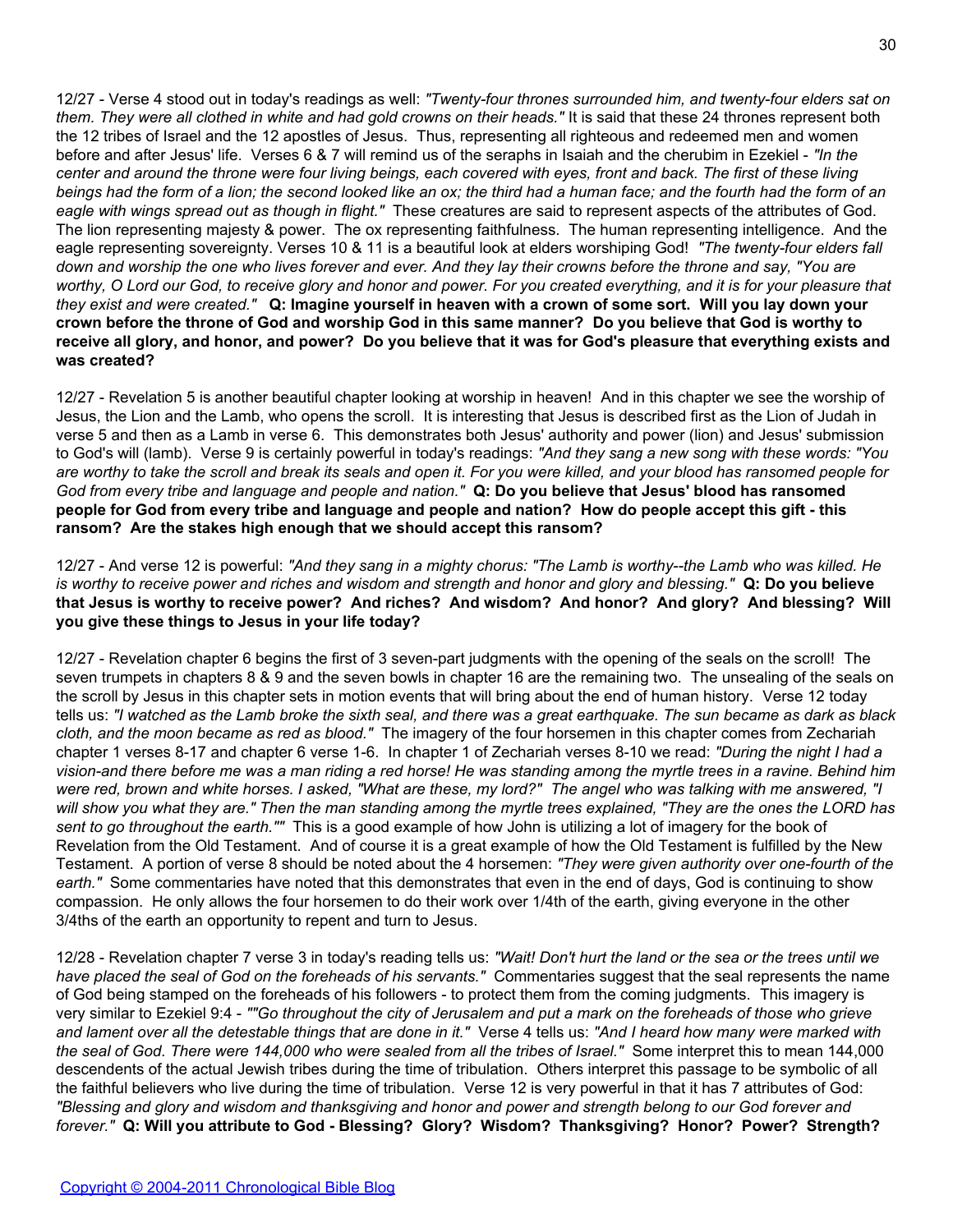# **Forever....?**

12/28 - Revelation chapter 8 transitions from the breaking of the seals on the scroll to the trumpets! In Old Testament times trumpets represented the announcement of important events or times of war. Here we will see plagues that are more devastating than the seals, but not as devastating as the bowls to come in Revelation chapter 16. The eagle in this chapter represents swiftness and destruction. When the eagle speaks of "all who belong to this world" in verse 13, it is referring to people who are not in relationship with God. Verses 3 & 4 in this chapter today are beautiful: *"Then another angel with a gold incense burner came and stood at the altar. And a great quantity of incense was given to him to mix with the prayers of God's people, to be offered on the gold altar before the throne. The smoke of the incense, mixed with the prayers of the saints, ascended up to God from the altar where the angel had poured them out."* I love that analogy of the incense mixing with the prayers of the saints. **Q: Do you believe that your prayers reach God's altar in heaven?**

12/28 - Revelation chapter 9 brings forth the 5th and 6th trumpet plagues at the end times! A note on the star in verse 1 this is likely an angel that descends from heaven with the key from Jesus to open the abyss. The fierce demonic locusts in today's readings are intense. You will recall that very recently we read about locusts in a similar fashion in the Old Testament in [Joel chapter 1 through chapter 2 verse 11.](http://www.biblegateway.com/passage/index.php?search=joel%201:1-2:11) Verses 20 & 21 in this chapter stand out: *"But the people who did not die in these plagues still refused to turn from their evil deeds. They continued to worship demons and idols made of gold, silver, bronze, stone, and wood--idols that neither see nor hear nor walk! And they did not repent of their murders or their witchcraft or their immorality or their thefts."* Even in the midst of such destruction and horror, many people do not repent. **Q: Is it possible that we receive much less severe signs in our own life today to repent, and we ignore them? Why do we ignore the signs? Is this wise?**

12/28 - Revelation chapter 10 brings forth the angel and the little scroll! Note that this scroll is not the same as the scroll in Revelation chapter 5, verse 1. This first scroll contains a revelation of judgments against evil, whereas this little scroll's contents are not disclosed - though, it may contain a judgment as well. You will recall from our readings of Ezekiel earlier this winter that, similar to John in this chapter, Ezekiel was instructed in a vision to eat a scroll that was sweet to taste but contained judgments against Israel. From Ezekiel chapter 3 verse 3 you'll recall: *"Then he said to me, "Son of man, eat this scroll I am giving you and fill your stomach with it." So I ate it, and it tasted as sweet as honey in my mouth."*

12/28 - Revelation Chapter 10 Verse 1 in today's readings has some cool stuff going on in it - *"Then I saw another mighty angel coming down from heaven, surrounded by a cloud, with a rainbow over his head. His face shone like the sun, and his feet were like pillars of fire."* The angel being surrounded by a cloud recalls God speaking to Peter James and John on the mountain of the Transfiguration in Matthew chapter 17 verse 5 - *"While he was still speaking, a bright cloud enveloped them, and a voice from the cloud said, "This is my Son, whom I love; with him I am well pleased. Listen to him!"* The rainbow over the angel's head recalls God's promise to Noah after the flood to never destroy the earth by water again, as we see in Genesis chapter 9 verses 15 & 16 - *"I will remember my covenant between me and you and all living creatures of every kind. Never again will the waters become a flood to destroy all life. Whenever the rainbow appears in the clouds, I will see it and remember the everlasting covenant between God and all living creatures of every kind on the earth.""* And the angels feet being like pillars of fire recalls the pillars of fire and cloud that guided and protected the Israelites during their exodus from Egypt, as we see in Exodus chapter 13 verses 21 & 22 *"By day the LORD went ahead of them in a pillar of cloud to guide them on their way and by night in a pillar of fire to give them light, so that they could travel by day or night. Neither the pillar of cloud by day nor the pillar of fire by night left its place in front of the people."*

12/29 - Today in Revelation chapter 11 we read about the Two Witnesses and the Seventh Trumpet bringing the third terror! The two witnesses in today's reading are modeled after Moses and Elijah. They may be representing two actual believers who will be martyred or they may be symbolic of all testifying believers in the final days. In verse 11:7 we have the first mention of the beast in the book of Revelation - the enemy that comes from the bottomless pit and wages war in the hearts and lives of men and women. In verse 11:8 allowing dead bodies to lie out in the street is a major violation of decency. In verse 15 things begin to shift in big ways as we read: *"Then the seventh angel blew his trumpet, and there were loud voices shouting in heaven: "The whole world has now become the Kingdom of our Lord and of his Christ, and he will reign forever and ever.""* **Q: Is the whole world now part of the kingdom of God? What are some examples of why or why not?**

12/29 - In Revelation chapter 12 today we read about the Woman and the Dragon! The woman is representative of the believing Messianic community and the twelve stars represent Israel's twelve tribes. The red dragon is Satan. In verse 5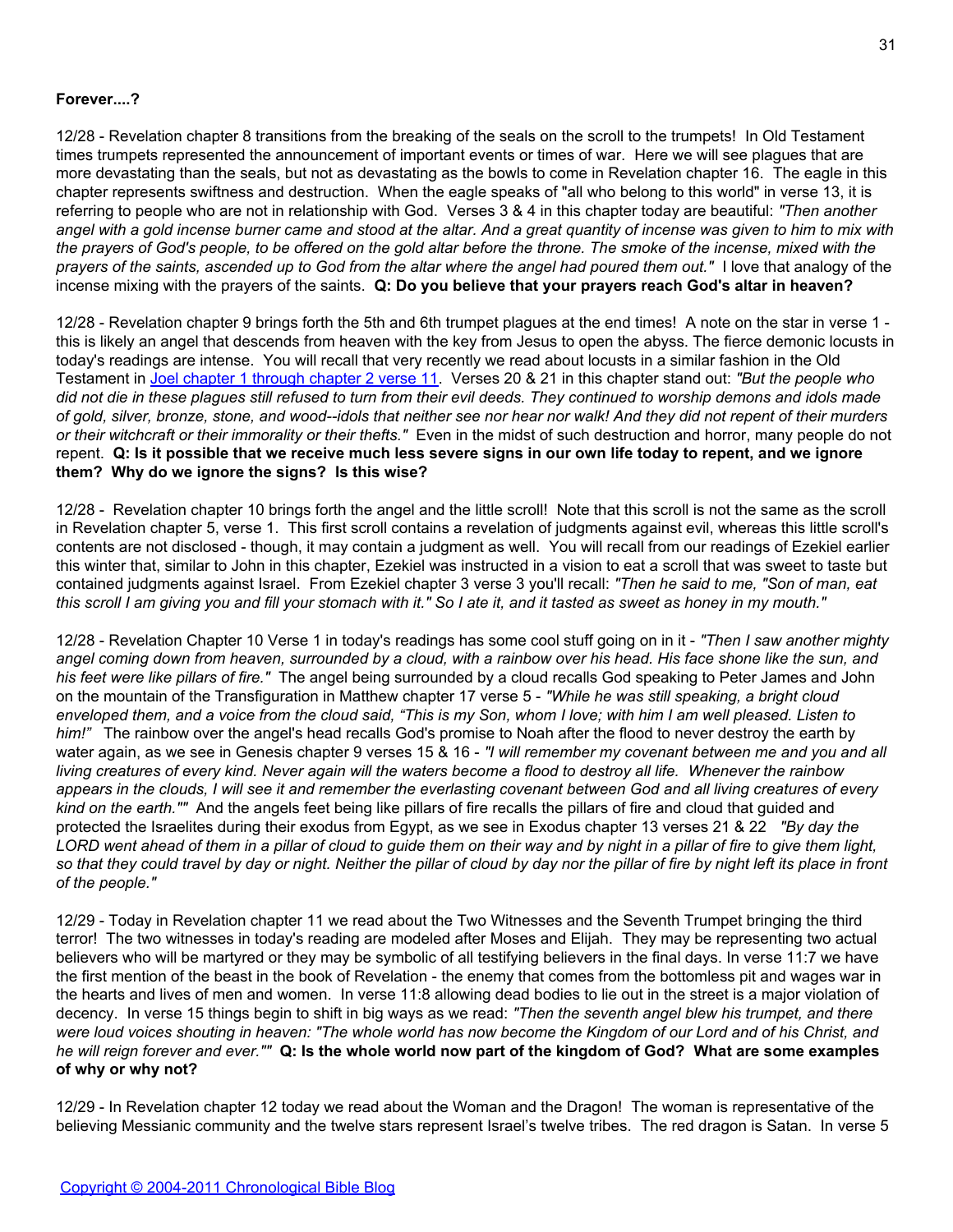we read about Jesus: *"She gave birth to a boy who was to rule all nations with an iron rod. And the child was snatched away from the dragon and was caught up to God and to his throne."* The "caught up" part of this verse is representative of Jesus' ascension into heaven. In verse 7 we read about Michael the Archangel, who we recently read about in the book of Daniel chapter 12 verse 1 when Daniel is prophesying about the end times: *""At that time Michael, the great prince who protects your people, will arise. There will be a time of distress such as has not happened from the beginning of nations until then. But at that time your people-everyone whose name is found written in the book-will be delivered."* In the remainder of the chapter we see a war in the spiritual realm, with Satan becoming alarmed that his time is short and increasingly angry at those who love God. Verse 10 stood out to me in today's readings: *"Then I heard a loud voice shouting across the heavens, "It has happened at last--the salvation and power and kingdom of our God, and the authority of his Christ!"* What a great proclamation! **Q: Are you looking forward to the salvation and power and kingdom of God? And do you believe in the authority of Jesus Christ?**

12/29 - Okay, I know I'm doing some serious hermeneutics stretching above today in the Zechariah readings... I'll try to get back to some exegesis here in Revelation chapter 13! Today we read about the beast that comes out of the sea and the beast that comes out of the earth. This is a pretty intense chapter that ends in the infamous number of the beast, 666. One thing I learned from reading Tyndale's One Year Bible Companion book today is that the 3 sixes could represent the unholy trinity of Satan - which is comprised of Satan, the first beast, and the false prophet coming up in Revelation chapter 13. Also, the number 666 was probably applied to the emperor Nero, whose Greek letters in his name represent numbers that total 666, by John's 1st century readers. The other way to look at this number is that each of the numbers fall short of the holy numbering of 777 - which represents complete perfection. In verse 1 we read: *"And written on each head were names that blasphemed God."* Back in the Roman empire many emperors assumed titles of deity and require worship of them, which would obviously be blasphemous to God. An example was the [emperor Domitian](http://www.roman-empire.net/emperors/domitian-index.html) (AD 51-96) required people to address him as Dominus et Deus, which means "our lord and our god".

12/29 - Verses 13 - 15 should be warning to us to not fall for false signs and wonders that do not come from God... as we read about the beast from the earth - *"He did astounding miracles, such as making fire flash down to earth from heaven while everyone was watching. And with all the miracles he was allowed to perform on behalf of the first beast, he deceived all the people who belong to this world. He ordered the people of the world to make a great statue of the first beast, who was fatally wounded and then came back to life. He was permitted to give life to this statue so that it could speak. Then the statue commanded that anyone refusing to worship it must die."* The danger of these above verses can best be demonstrated by Deuteronomy chapter 13 verses 1 through 4 - *"If a prophet, or one who foretells by dreams, appears among you and announces to you a miraculous sign or wonder, and if the sign or wonder of which he has spoken takes place, and he says, "Let us follow other gods" (gods you have not known) "and let us worship them," you must not listen to the words of that prophet or dreamer. The LORD your God is testing you to find out whether you love him with all your heart and with all your soul. It is the LORD your God you must follow, and him you must revere. Keep his commands and obey him; serve him and hold fast to him."* **Q: How do these 2 sets of verses - from Revelation and Deuteronomy speak to you? Are there possibly even false signs and wonders and false idols in our world today which draw our attention away from loving God with all of our heart and soul? Will you hold fast to God?**

12/29 - Today in Revelation chapter 14 we read about Jesus (the Lamb) and all believers (the 144,000) in the heavenly Jerusalem (Mount Zion). I love verses 4 and 5 in this chapter: *"For they are spiritually undefiled, pure as virgins, following the Lamb wherever he goes. They have been purchased from among the people on the earth as a special offering to God and to the Lamb. No falsehood can be charged against them; they are blameless."* **Q: Are these 2 verses attractive to you? Do you want to be like this someday in heaven? Spiritually undefiled? Pure? Following Jesus wherever he goes? Blameless?**

12/29 - We then read about the Three Angels and In verse 8 we read: *"Then another angel followed him through the skies, shouting, "Babylon is fallen--that great city is fallen--because she seduced the nations of the world and made them drink the wine of her passionate immorality.""* Babylon, as we know from our recent readings in the Old Testament, such as Daniel, was in ancient Mesopotamia and the commercial, political, and religious center of a world empire led by Nebuchadnezzar. Some commentators believe that John is writing about Rome here when he says Babylon - and that John uses the term Babylon because it would be too dangerous for him to say Rome. Some others believe this reference to Babylon refers to the time of the antichrist in the end days, and represents the corrupt political and religious systems of the world in the end times. Verse 12 is likely referring to the end times, but it does make me think about the persecuted Christians in our world today - *"Let this encourage God's holy people to endure persecution patiently and remain firm to the end, obeying his commands and trusting in Jesus."* There are thousands, if not millions, of Christians in our world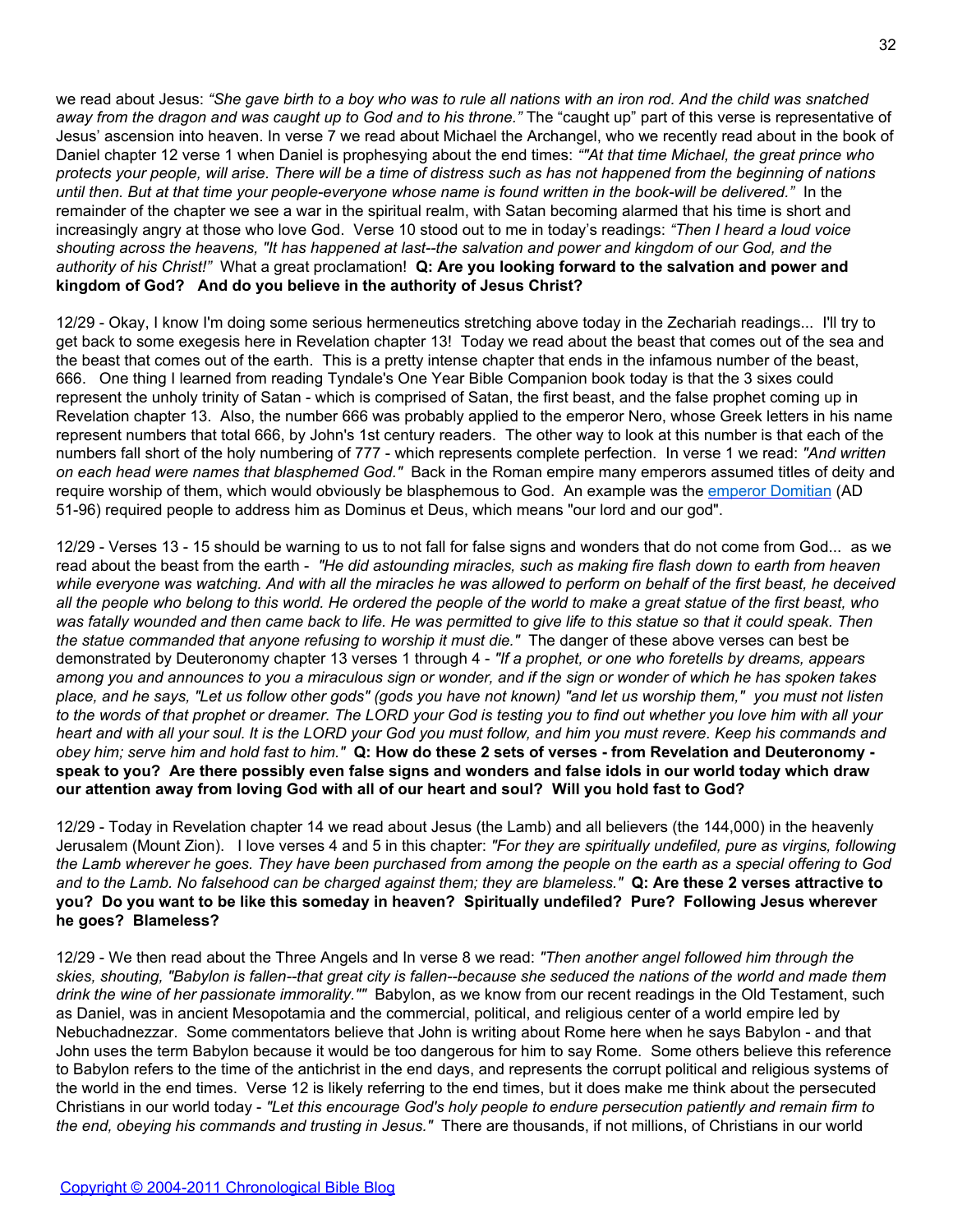today who suffer for their belief in Christ. They are persecuted. Today. **Q: How can we encourage these holy people of God who are enduring persecution today? Prayer is certainly one thing we can do, as a starter. Have you heard of the International Day of the Persecuted Church?** [Please visit their website by clicking on this link - and then](http://www.persecutedchurch.org/index.cfm) [click on the links on their home page to check out some great ministries that are serving the needs of the Persecuted](http://www.persecutedchurch.org/index.cfm) [Church](http://www.persecutedchurch.org/index.cfm). Thank you for considering praying and getting involved in the Persecuted Church.

12/30 - Today in Revelation chapter 17 we read about the woman and the beast. **Q: How have our readings in Revelation about the beast affected your faith or outlook on end times? Do you believe these writings in Revelation are true?**

12/30 - In Revelation chapter 18 today we read about the fall of Babylon. This is one of those chapters in Revelation that can be interpreted in many ways by many different people - **with the overriding question and interpretation revolving around who is Babylon that John is referring to here?** Most commentaries that I have read suggest that John is referring to the Roman empire of the 1st century in this chapter. Much of Revelation is eschatological - end times prophecy - and some commentaries suggest that this chapter is too. But it seems that most commentaries look at this chapter as a prophecy toward the fall of the Roman empire - an empire that in John's time was a "cult of emperor worship". An empire that John wrote about here to warn the early Christian churches to be on guard against because it stood against God and His people. However - other commentaries do consider Babylon in this chapter to represent the political and religious system of the world in general under the rule of the antichrist. And some others see this chapter to be about a literal Babylon in Mesopotamia that is rebuilt and restored in the end times. **Q: What is your take on Babylon? What does Babylon represent?** Since we're nearing the end of the book of Revelation, and in particular because of the questions this chapter 18 can bring up, this is probably a good time for me to re-post this information below about the book of Revelation - same info I posted up when we started Revelation chapter 1 on December 9th. There are basically 4 lines of thinking on how to interpret the book of Revelation, which I think are helpful to consider before diving into this book. I am editing these comments below from bible.org at this link: [Please check out this link](http://bible.org/page.php?page_id=1368) for more details on these 4 points below and the book of Revelation overall - these comments were edited on bible.org from M. C. Tenney, *Interpreting Revelation*.

"(1) The *preterist* approach believes that "Revelation is simply a sketch of the conditions of the empire in the first century."

(2) The *historicist* view (or continuous-historicist view) "contends that Revelation is a symbolic presentation of the entire course of the history of the church from the close of the first century to the end of time."

(3) The *futurist* approach usually argues that "all of the visions from Revelation 4:1 to the end of the book are yet to be fulfilled in the period immediately preceding and following the second advent of Christ."

(4) In the *idealist* approach, "the Revelation represents the eternal conflict of good and evil which persists in every age, although here it may have particular application to the period of the church.""

12/31 - Revelation chapter 19 verses 7 through 9 discuss the wedding feast of the Lamb (Jesus) in powerful language: *"Let us be glad and rejoice and honor him. For the time has come for the wedding feast of the Lamb, and his bride has prepared herself. She is permitted to wear the finest white linen." (Fine linen represents the good deeds done by the people of God.) And the angel said, "Write this: Blessed are those who are invited to the wedding feast of the Lamb." And he added, "These are true words that come from God."* The wedding feast of the Lamb is the end of human history - the judgment of the wicked and the wedding of the Lamb and his bride, the church. **Q: Are you looking forward to the wedding feast of the lamb? Do you want to be there? Do you believe the words - blessed are those who are invited to the feast? Have you accepted the Invitation?**

12/31 - Revelation chapter 19 utilizes the Hebrew for Hallelujah! four times in the first six verses - but it is interesting to note that Hallelujah is not used anywhere else in the New Testament. Though, certainly we are reading Hallelujah frequently now in the Psalms! (such as today's Psalm 147). The Hallelujah's in this chapter, along with verse 16 in today's readings - *"On his robe and thigh was written this title: King of kings and Lord of lords."* - reminded me of Handel's Messiah. **Q: How has Handel's Messiah been part of your life? Does it affect your faith in any way?** The rider on the white horse in chapter 19 is not the rider of the white horse from earlier in the book of Revelation, chapter 6 verse 2. The rider in this chapter is Jesus, returning as Warrior-Messiah-King. It's interesting to note that many of the Jewish faith in the 1st century were looking for their Messiah to come as Warrior-Messiah-King, and thus they rejected Jesus as Messiah, who came then as the Suffering Servant. However, it is powerful for us to keep in mind that Jesus is indeed coming again - and when he returns it won't be in his previous role as the Suffering Servant. That debt has been paid. Jesus will return as Warrior-Messiah-King!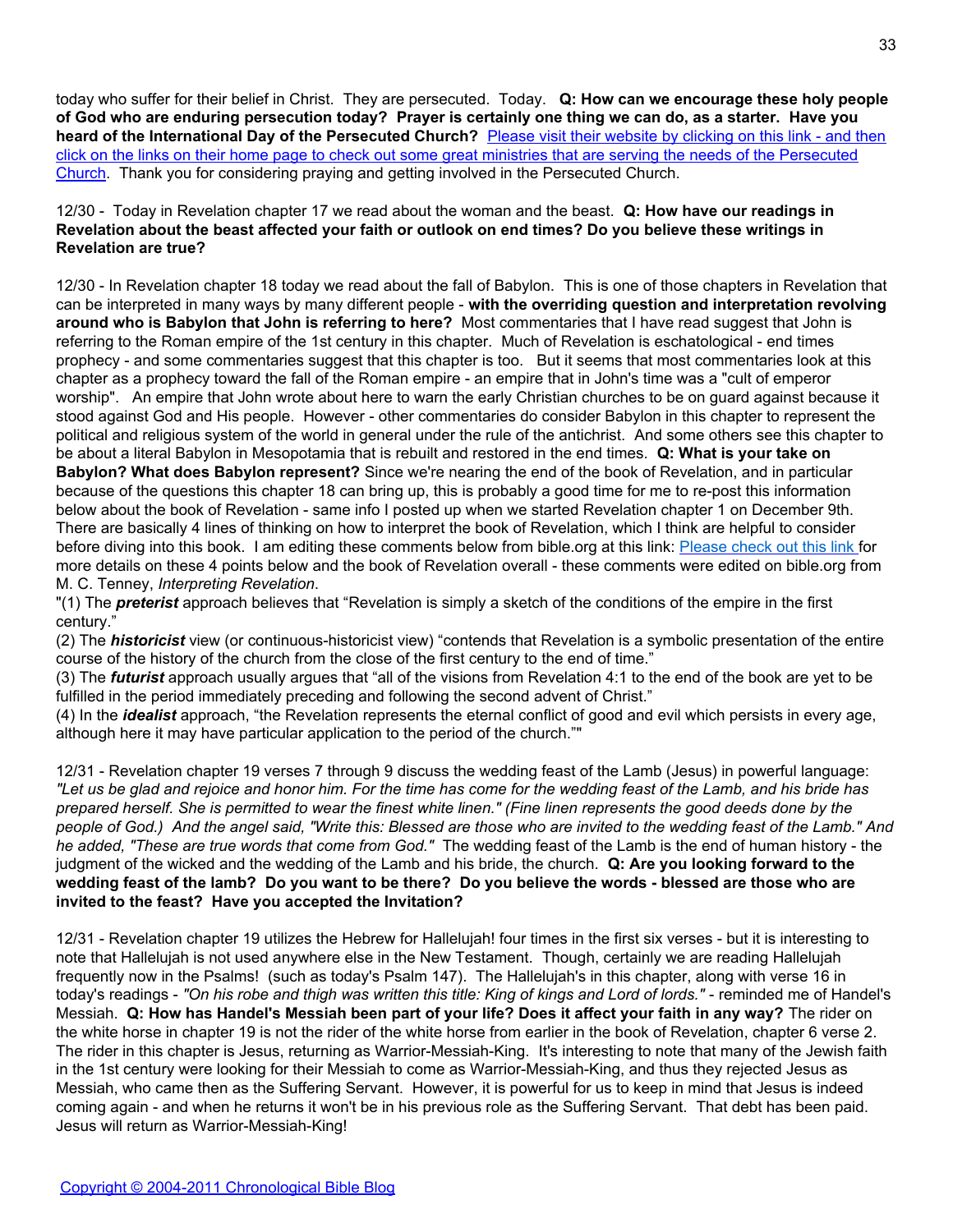12/31 - In Revelation chapter 20 today we read about the Millennial Reign of Christ! There are 3 basic beliefs in the 1,000 years described in this chapter: 1. *Amillennialism* (means we're in a figurative 1,000 years now) describes the present reign of Jesus in heaven, along with deceased believers and currently living believers - all of which will be followed by Jesus' second coming, the resurrection of the dead, the final judgment, and Jesus' reign over the new earth eternally. 2. *Premillennialism* (means Jesus will come before a literal 1,000 years) also believes in the present reign of Jesus in heaven that is moving toward a time when Jesus returns again, the first resurrection occurs, and there will be a reign of Jesus on the current earth as we know it for 1,000 years. Then will come the final general resurrection, the final judgment, and then the eternal kingdom on the new earth. 3. *Postmillennialism* (means Jesus will come after a literal 1,000 years) believes that the entire world as we currently know it will be converted to Christianity and this will bring a millennium of peace - then to be followed by Jesus' second coming, the general resurrection, final judgment, and the eternal kingdom. Hopefully this makes some sort of sense on these three views? :) I read a commentary that said the key to remember with all 3 of these views is that they are simply timing differences. In all 3 views, Jesus returns again. Jesus reigns. Forever.

12/31 - Verses 11-12 get into Judgment, which is obviously quite a topic to attempt to cover in a daily blog... :) *"And I saw a great white throne, and I saw the one who was sitting on it. The earth and sky fled from his presence, but they found no place to hide. I saw the dead, both great and small, standing before God's throne. And the books were opened, including the Book of Life. And the dead were judged according to the things written in the books, according to what they had done."* So... I am going to defer to someone much smarter than me on this one, and HIGHLY encourage you to read Lehman Strauss's article entitled ["The Future Judgment of the Believer" at bible.org at this link.](http://www.bible.org/page.php?page_id=918) **I encourage you to check this link out if you'd like a glimpse toward what happens after we pass on from this life** - including a very interesting look at 5 crowns that can be given / received! Actually, if you are really interested in learning more about what happens after we die, Mr. Strauss at bible.org has a great 10 part series called "Death and Afterward" [at this link.](http://www.bible.org/series.php?series_id=61) **Q: Are you looking forward to your future judgment? On what - or should I say Whom - will you rest your case?**

12/31 - Revelation chapter 21 is definitely one of my favorite chapters in the Bible! It is what our very hearts long for! Today we read a wonderful glimpse of the New Jerusalem, the dwelling place of God. Certainly verses 3 and 4 are powerful for us to reflect upon: *"I heard a loud shout from the throne, saying, "Look, the home of God is now among his people! He will live with them, and they will be his people. God himself will be with them. He will remove all of their sorrows, and there will be no more death or sorrow or crying or pain. For the old world and its evils are gone forever."* **Q: Are you looking forward to that day when God will be among his people? When he will remove all sorrows and pains?**

12/31 - And verses 23-25 are so beautiful to meditate upon: *"And the city has no need of sun or moon, for the glory of God illuminates the city, and the Lamb is its light. The nations of the earth will walk in its light, and the rulers of the world will come and bring their glory to it. Its gates never close at the end of day because there is no night."* **Q: Are you looking forward to this everlasting light? The light that can come only from God and Jesus, the Lamb?**

12/31 - Today we finish the book of Revelation with a glorious chapter describing the New Jerusalem in heaven, and with a clear reminder that Jesus is coming again! Chapter 22 verses 1 & 2 are so beautiful: *"And the angel showed me a pure river with the water of life, clear as crystal, flowing from the throne of God and of the Lamb, coursing down the center of the main street. On each side of the river grew a tree of life, bearing twelve crops of fruit, with a fresh crop each month. The leaves were used for medicine to heal the nations."* This river combines the elements of the river in the Garden of Eden - see [Genesis 2:8-14](http://www.biblegateway.com/passage/?search=Genesis%202:8-14) - and the river flowing from the temple in Ezekiel's vision - see [Ezekiel 47:1-12](http://www.biblegateway.com/passage/?search=Ezekiel%2047:1-12). I love this idea of this "river of life". There are so many beautiful allusions to God and grace being like water or a river in the Bible particularly in the Psalms. A river that heals us. I love this. There is a great song by Steven Curtis Chapman about diving into the river. I think it's called "Dive" on his Speechless CD. This song of his reminds me so much of these verses. One of his lyrics goes something like: "The River's deep, the river's wide, the river's water is ALIVE! So sink or swim, I'm diving in!" **Q: Do you want to dive into this holy river of God? Do you want to be healed and purified by it's waters? Will you dive in?**

12/31 - Verse 8 is powerful for us to reflect upon, where we see an angel speaking to John after he fell to worship the angel: *""No, don't worship me. I am a servant of God, just like you and your brothers the prophets, as well as all who obey what is written in this scroll. Worship God!""* **Q: My thought here is that do we sometimes worship other people in our life? And does this worship of other people ultimately take away from our worship of God?** Meaning, I